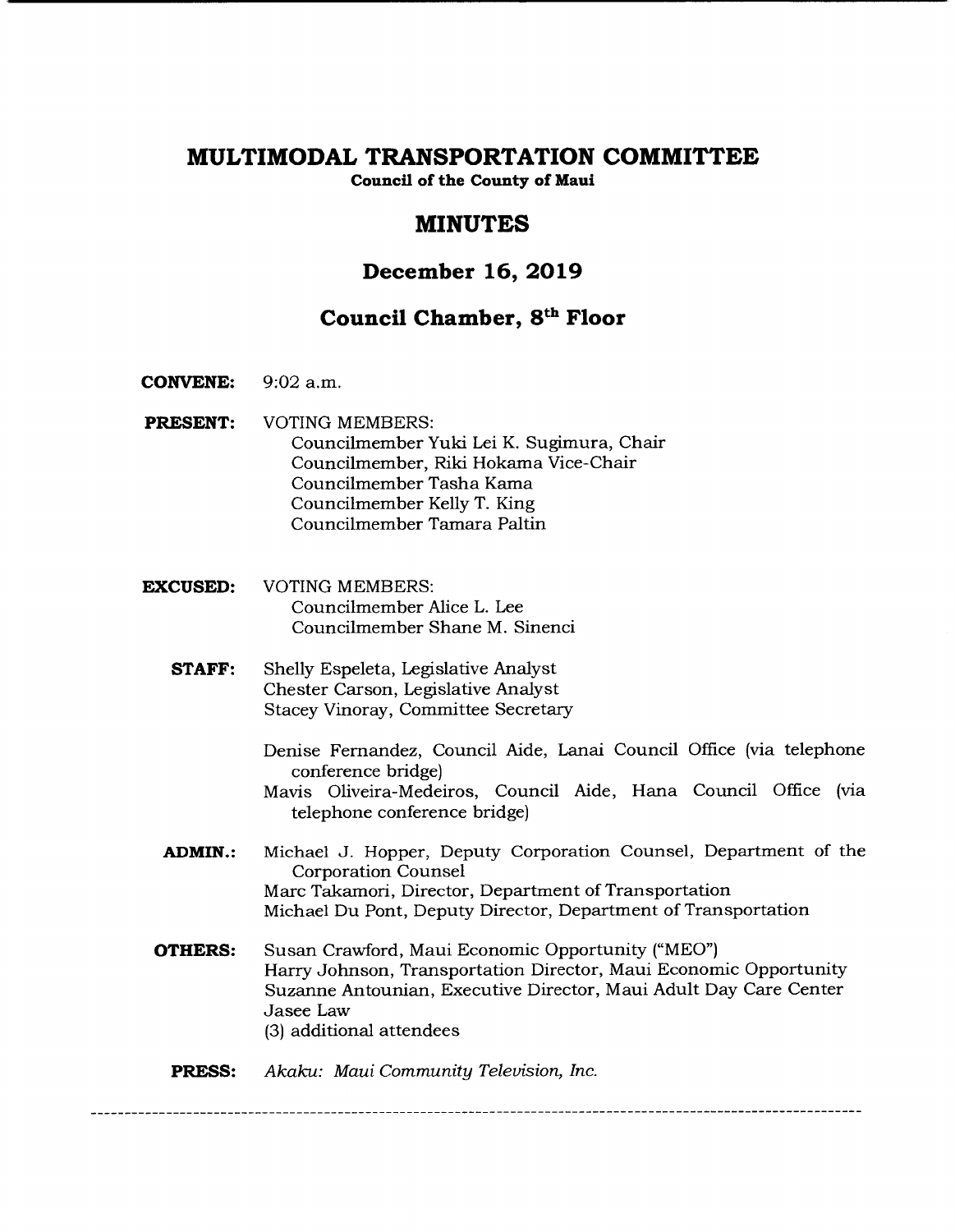# **December 16, 2019**

CHAIR SUGIMURA: . . . *(gavel)...* Good morning, everybody. Welcome to the Multimodal Transportation Committee meeting. This is the last Committee meeting for the year. Amazing, right? We've gone through a whole year. So, the time right now is 9:02 a.m. Thank you, everybody for being here. Present is my Vice-Chair, Riki Hokama from Lanai.

VICE-CHAIR HOKAMA: Good morning.

CHAIR SUGIMURA: Good morning. Tamara Paltin, good morning.

COUNCILMEMBER PALTIN: Aloha kakahiaka.

CHAIR SUGIMURA: Aloha. Kelly King.

COUNCILMEMBER KING: Aloha kakahiaka and I just wanted to just clarify it's your last Committee meeting but we still have other Committee meetings this week.

CHAIR SUGIMURA: Oh, yeah, yeah.

COUNCILMEMBER KING: Okay, thank you.

CHAIR SUGIMURA: Yeah, and Tasha Kama.

COUNCLMEMBER KAMA: Aloha kakahiaka, Chair.

CHAIR SUGIMURA: Aloha, you look very festive. Yeah. So, today is Monday and I want to tell you thank you very much everyone who helped plan the Council Christmas party over the weekend. Alice Lee did a great job, she's not here she probably needed to recover she's excused from the meeting today. Shane Sinenci has a doctor's appointment so, he's not here. And so, we have a quorum present but also non-voting members are Mike Molina, Keani Rawlins-Fernandez and they can attend and are welcome to stop by at any time. With us today is Mark Takamori, our Director of Department of Transportation, Michael Du Pont, Deputy Director for Corp. Counsel *[sic].* And *Akaku* just notified us that only two cameras are working, what does that mean?

MS. VINORAY: Wide shot.

CHAIR SUGIMURA: Wide shot, okay everybody it's a wide shot, no close-ups.

UNIDENTIFIED SPEAKER: ... *(inaudible)...* 

CHAIR SUGIMURA: All right.

UNIDENTIFIED SPEAKER: . . . *(inaudible)...*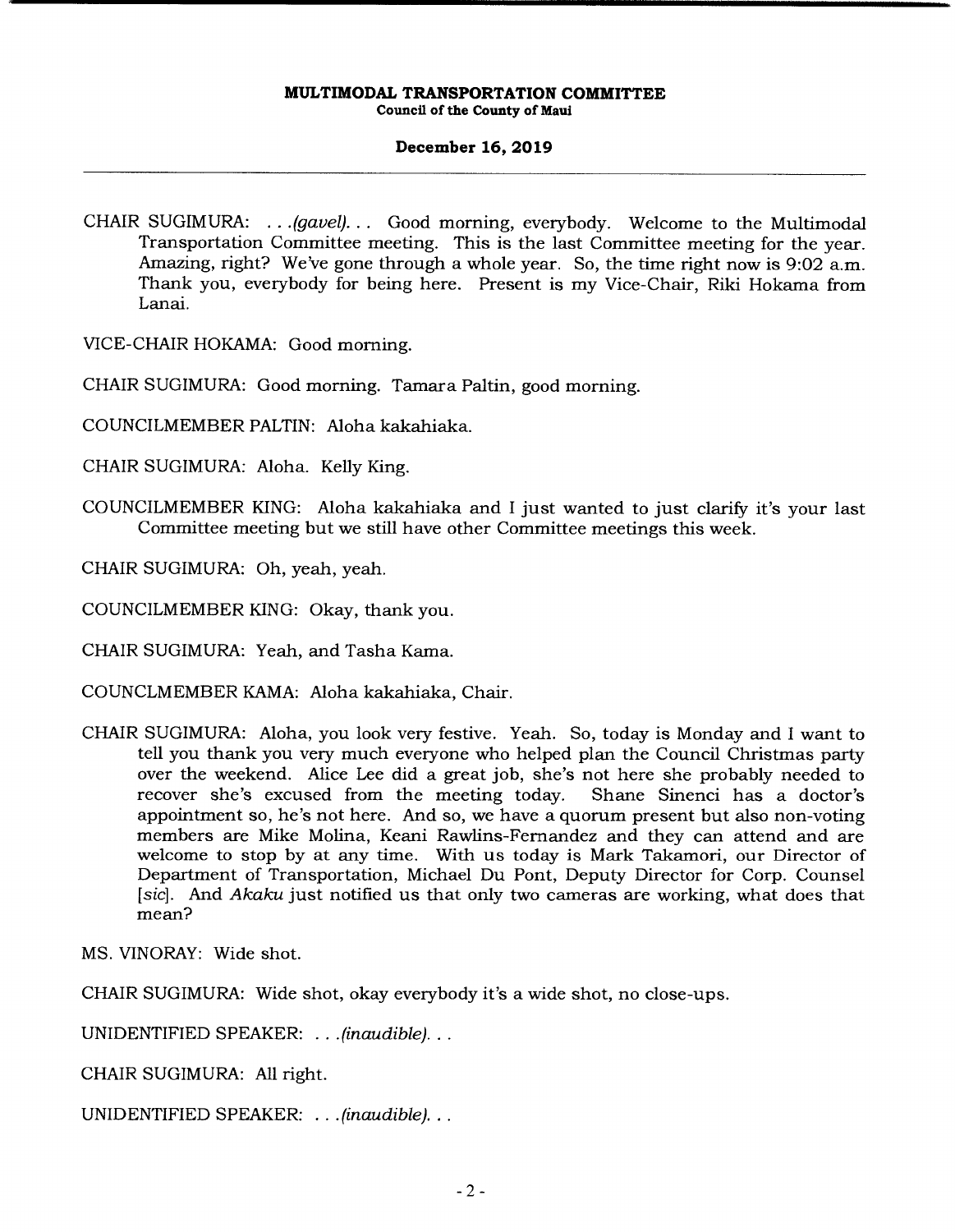# **December 16, 2019**

CHAIR SUGIMURA: You're on the whole time, they'll see us when we're talking and eating in between. Then from Corp. Counsel--thank you very much--Mr. Hopper is here. Committee Staff Shelly Espeleta, Chester Carson, Legislative Analyst is gonna to be assisting me today and Shelly's in the back training him. Stacey Vinoray is my Committee Secretary. Our District Offices Mavis Medeiros from Hana is on, Molokai Office is closed, Lanai we have Denise Fernandez. I have two items on my agenda today and I anticipate it to be a fast meeting.

# *• .BEGIN PUBLIC TESTIMONY...*

- CHAIR SUGIMURA: For individuals wishing to testify please sign up in the Chamber on the desk outside and you will have three minutes to testify, one minute to conclude. Please state your name and an organization you are representing or if you're a paid lobbyist please inform the Committee also. So, at this time I'd like to call the first testifier and the first testifier is Susan Crawford on MT-39 which is regarding our grants process, and, followed by Harry Johnson MT-39 also from MEO.
- MS. CRAWFORD: Aloha, my name is Susan Crawford.
- CHAIR SUGIMURA: Aloha.
- MS. CRAWFORD: And thank you for this chance to come before you this morning and thank you for all the services that have been provided through the grants to MEO Transportation. About 12 years ago my mother had a stroke and she was paralyzed and she was a larger woman than myself and being paralyzed we weren't able to transport her anymore and so the, you know, the services that MEO has available have enabled us to... she just passed away this year, but we were able to, you know, to take her shopping to the mall for Christmas time, you know, we were able to take her up to my house for the holidays, you know, for Thanksgiving dinner, you know, so many of these things that... especially this time of year. Sorry I get a little emotional 'cause I'm still kind of, you know, this is the first holiday without her but I wouldn't have been able to do that without MEO and without you providing this funding for them. More recently my husband has heart disease and, you know, he's been living with that for a few years but he has a defibrillator pacemaker and it's now gotten to the point where he passes out when he gets shocked. So, he's no longer able to drive and even though he's actually younger than me I have to drive him everywhere. And so, at times, you know, there's a conflict, there's a time when, you know, he may have a doctor's appointment and I have something else going on especially when I was caring for my mother I'd be there with her every day. So, MEO Transportation has allowed it that, you know, that he could catch a ride to where he has to go and then maybe I go pick him up or both ways he can go and it's helped him so much because otherwise he was more limited and he couldn't go out. And, you know, I can't tell you how important it is for people that are homebound that they have this chance to go shopping and to go to events that are happening around the island and... so, thank you all very much and please continue to keep up this funding, it's really important and necessary for our families. Aloha.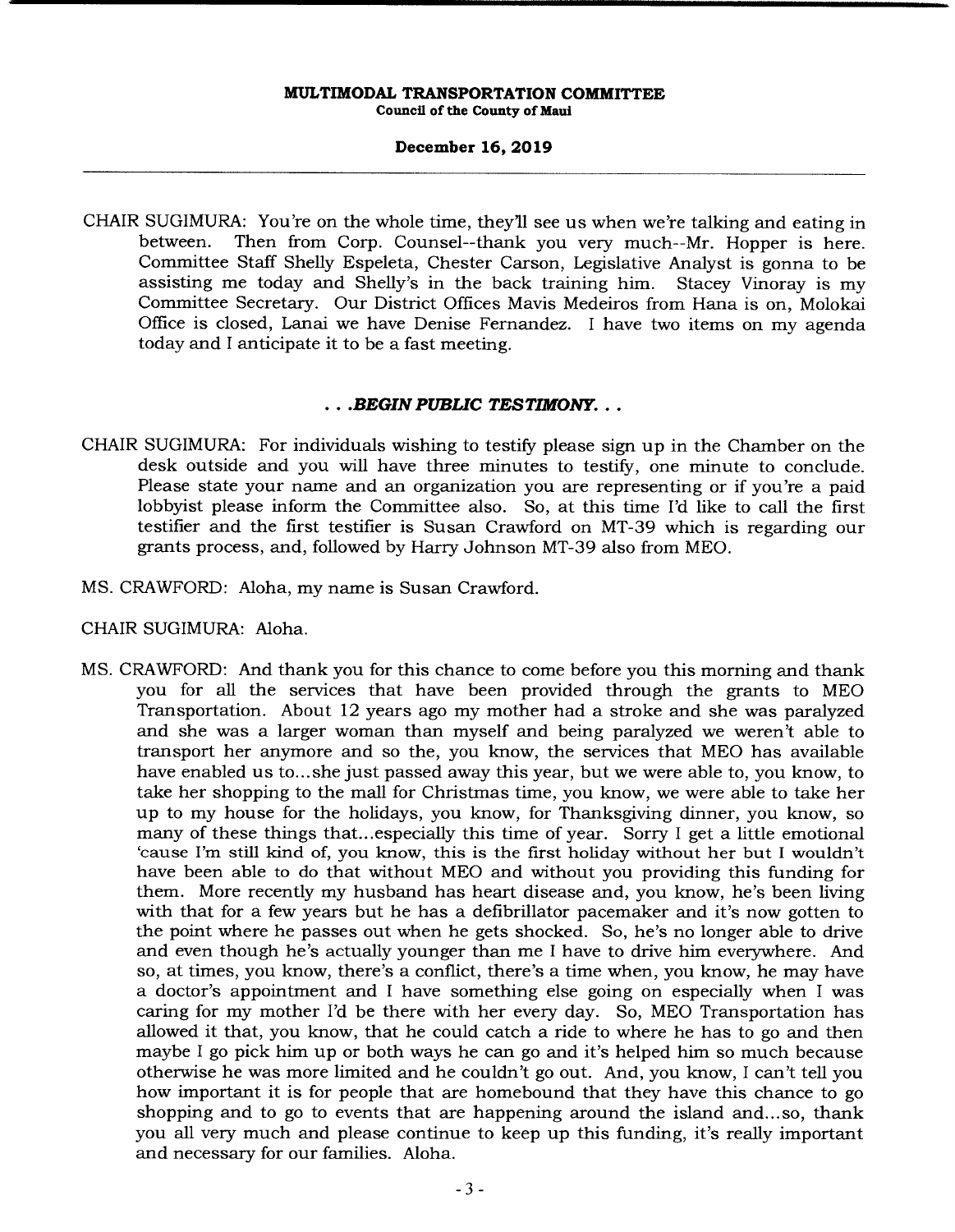## **December 16, 2019**

- CHAIR SUGIMURA: Thank you, Mrs. Crawford. Anyone have questions? One moment. Ms. Kama?
- COUNCILMEMBER KAMA: Thank you Chair. I wanted to ask you, Ms. Crawford, is that aside from the transportation that MEO provides are you accessing any other kinds of services like respite for yourself?
- MS. CRAWFORD: I haven't at this point because I'm not working but I know that they are available and, you know, I've...I encourage a lot of other people to do that, you know, I know they've got different services available.
- COUNCILMEMBER KAMA: Ijust want to make sure you take care of yourself. Thank you.
- MS. CRAWFORD: Thank you so much, how nice of you.
- COUNCILMEMBER KAMA: Thank you. Thank you, Chair.
- CHAIR SUGIMURA: Thank you. Thank you very much for testifying. Next person is Harry Johnson who takes care of the MEO bus system on MT-29.
- MR. JOHNSON: Mahalo, County Council, my name is Harry Johnson, I am the Transportation Director for Maui Economic Opportunity. I'm just here to offer a mahalo for supporting the services that MEO provides to all the communities that we serve, in particular the increase in our budget for this year. And what that has done for us is allowed us to acquire qualified applicants and drivers to a point that we are currently only have five positions available for, in the driving positions. Prior to this, we were looking at about 11 positions that were open so, with this increase in the budget it has also allowed us to attract members in the community to come and be employed at our department, at our company and as I mentioned previously we currently have 5 positions open versus the 11 that we had about a year ago. So, I just wanted to thank the Council for providing that avenue for us to be able to continue to utilize the services that you have afforded us as well. Thank you.
- CHAIR SUGIMURA: Thank you. Any questions for Mr. Johnson? Ms. King?
- COUNCILMEMBER KING: Thank you. Thanks for being here, Mr. Johnson. So, I feel your pain about.. .you have CDL drivers at MEO?
- MR. JOHNSON: Yes I have, CDL and then non-CDL as well.
- COUNCILMEMBER KING: Okay. And are we.. .is there regular access to CDL training on Maui that you guys are able to access?
- MR. JOHNSON: We do. We actually provide our own CDL training within the company, as a matter of fact we are... we just have a couple coming up soon that will be trained for CDL training.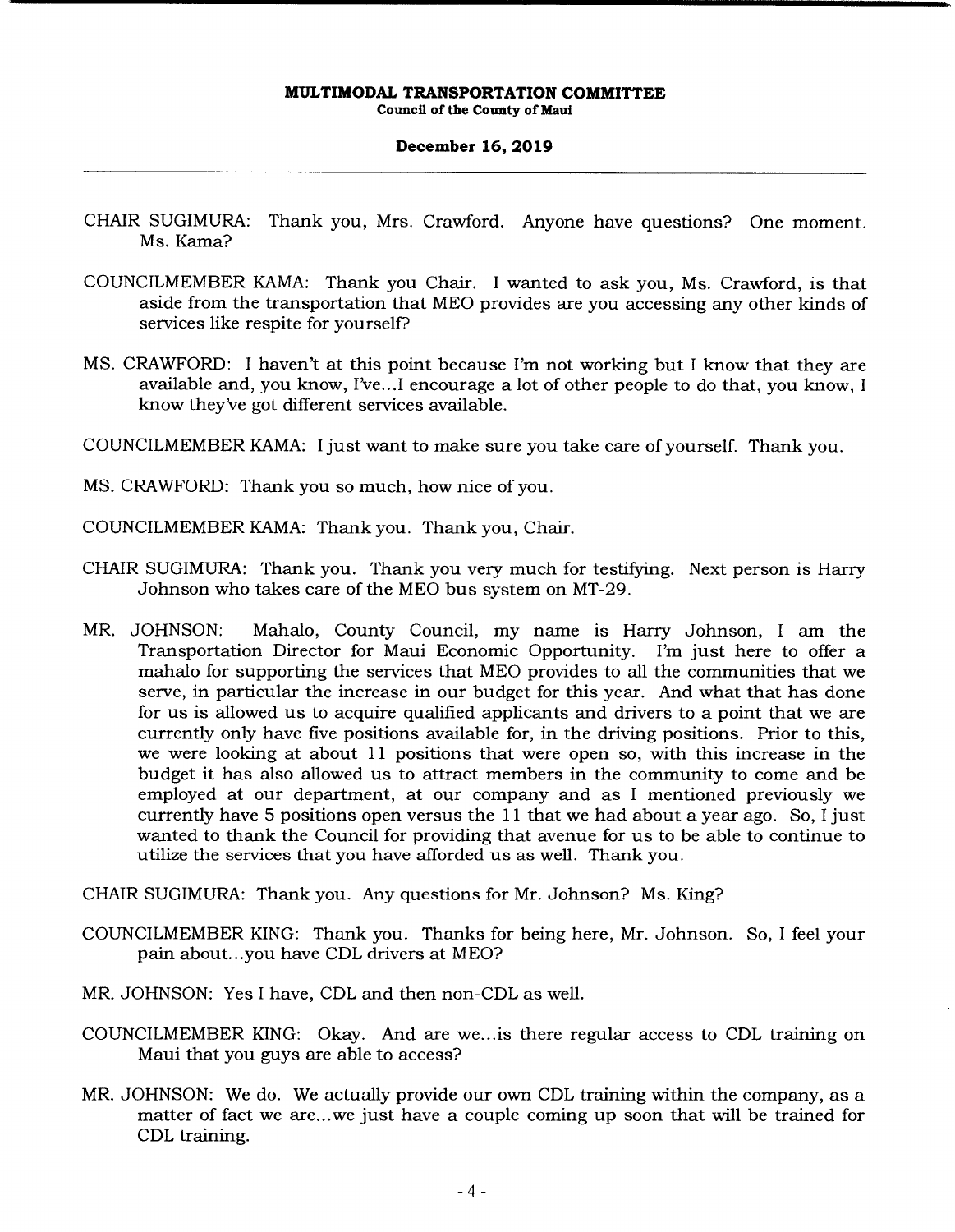### **December 16, 2019**

- COUNCILMEMBER KING: Okay and then do you target the.. .you target advertising for those positions for the training?
- MR. JOHNSON: Yes, we do, the training we basically place that on every type of media, social media and everything to give that opportunity to all members of the community for CDL training.
- COUNCILMEMBER KING: Okay. But you feel like the increase in pay is probably the biggest issue for you?
- MR. JOHNSON: Honestly, yes. That has been the core attraction as far as acquiring drivers, making sure that we're, the pay is competitive.

COUNCILMEMBER KING: Okay. Thank you.

MR. JOHNSON. Thank you.

- CHAIR SUGIMURA: Any other questions? Ms. Paltin?
- COUNCILMEMBER PALTIN: Aloha, Mr. Johnson.
- MR. JOHNSON: Aloha.
- COUNCILMEMBER PALTIN: Thanks for being here. I just was wondering 'cause the other item on our agenda was advertising in public transit buses, what you thought about advertising for those open positions in the buses?
- MR. JOHNSON: That would be a plus, anything to do with acquiring any type of employees would be a plus for our company as well as for the County as well. So, yeah.
- COUNCILMEMBER PALTIN: And your feelings on advertising in the buses is it's a good thing? I mean just in general not necessarily for positions?
- MR. JOHNSON: It...I guess for me on a personal basis it would be the aspect of...because I'm currently in charge of the Department of Transportation at MEO it is definitely a plus. Any type of advertising whether it's on the bus or social media or whatever it may be, any type of advertising would help and as I mentioned previously we were looking at 11 positions open, ran media through several sources and now we're halfway there.

COUNCILMEMBER PALTIN: Thank you.

CHAIR SUGIMURA: Thank you. No other questions? Thank you.

MR. JOHNSON: Thank you.

CHAIR SUGIMURA: Thanks for being here. Last testifier signed up is Suzanne, you have to help me with your last name.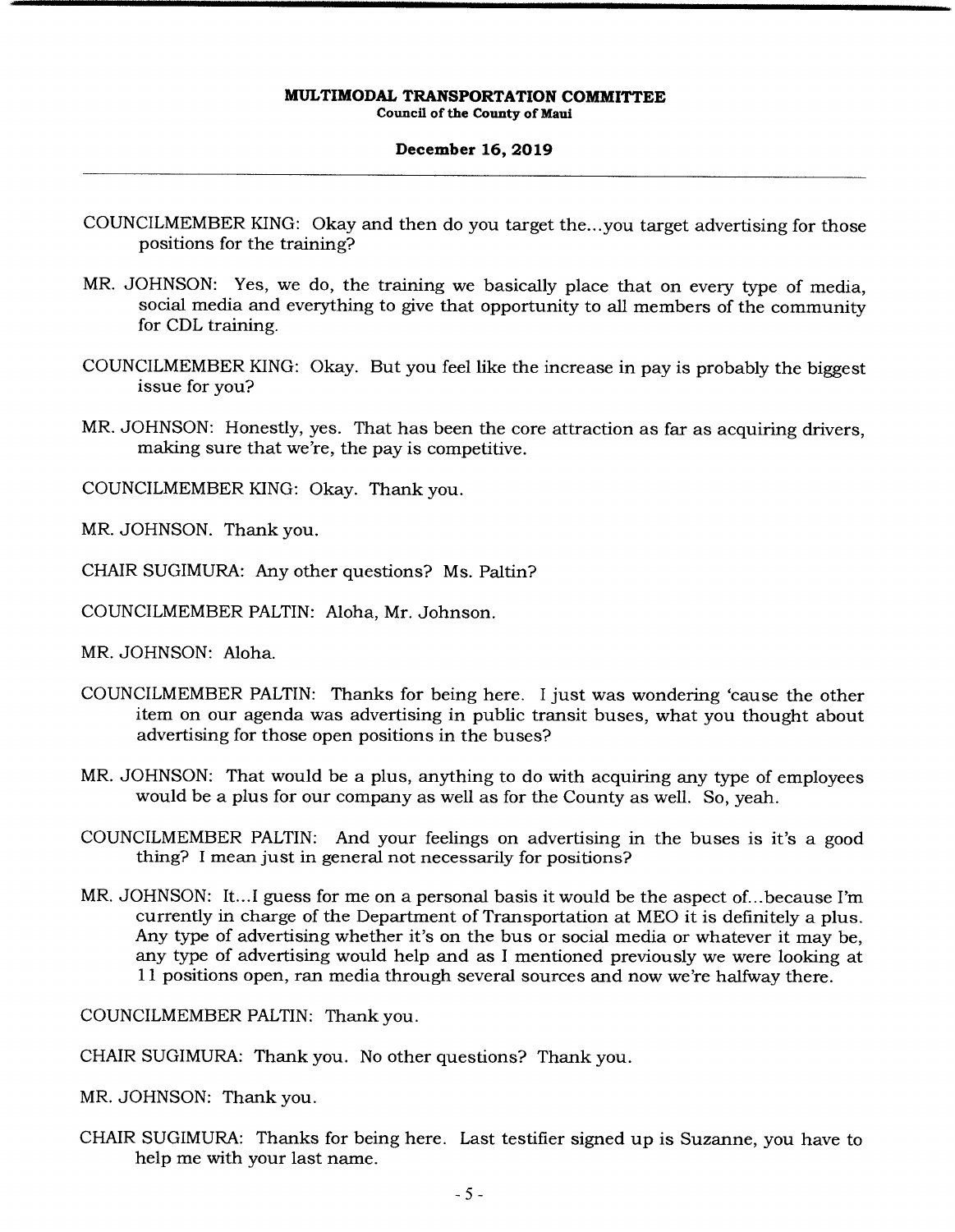### **December 16, 2019**

MS. ANTOUNIAN: Antounian.

CHAIR SUGIMURA: Antounian. Maui Adult Day Care Center and testifying on MT-26 which is advertising in County transit buses.

MS. ANTOUNIAN: Yes.

CHAIR SUGIMURA: Thank you.

- MS. ANTOUNIAN: Good morning, everybody. Good morning, happy holidays. My name is Suzanne Antounian, I'm the executive director at Maui Adult Day Care Centers. I'm here to say first of all, well second of all maybe, thank you very much for all the support that you all give to Maui Adult Day Care Centers. And then I'm here to testify on behalf of the MEO Transportation, as you may know we team together for our kupuna here on the island, we couldn't do what we do without MEO Transportation, they could probably do what they do without us but anyways. MEO provides approximately 80 percent of the transportation for our Maui Adult Day Care clients. So, they go, they pick them up in the morning, drop them off at day care and then they come back, you know, in the afternoon and pick them up and take them back home. Many of our clients are, you know, need some kind of device either a wheelchair, walker and the service is invaluable to us as well as to our clients, volunteers and even Maui's youth. I've used those services before too and we rely on MEO for our transportation needs for the majority of our clients. MEO provides daily home pickup and drop-off services. As you know many of our kupuna are challenged in one way or the other. The drivers and scheduling staff are just absolutely The drivers and scheduling staff are just absolutely wonderful, they're professional. Knock on wood. I've worked with them for over... I've worked with them for over 20 years, I know that seems impossible but I've worked with them for over 20 years and never ever have they had a traffic mishap or some problem with any of my clients whether it was at Maui Adult Day Care or Kalama Heights never had a problem. They're just over accommodating, very fortunate to have them. You know, over the summer we had all those fires right and boy did we learn what MEO did then because a lot of the caregivers and the family members had to rely on themselves to pick up, I think it was just one day, I mean could have been like three or four but they were so conscientious but anyways they were there, they picked up our clients and, you know, they give us two excursions a month. Anyways, so thank you very much for continuing to provide the budget, the money for MEO Transportation. Our community is what it is today because of MEO Transportation some of our non-profits like Maui Adult Day Care and we are very fortunate, we team together, we're in this together. Happy Holidays, adios. Thank you.
- CHAIR SUGIMURA: Thank you. Your item is actually the second one right? Talking about the grants so it's MT-29--I stand corrected--versus 26.

MS. ANTOUNIAN: Yes.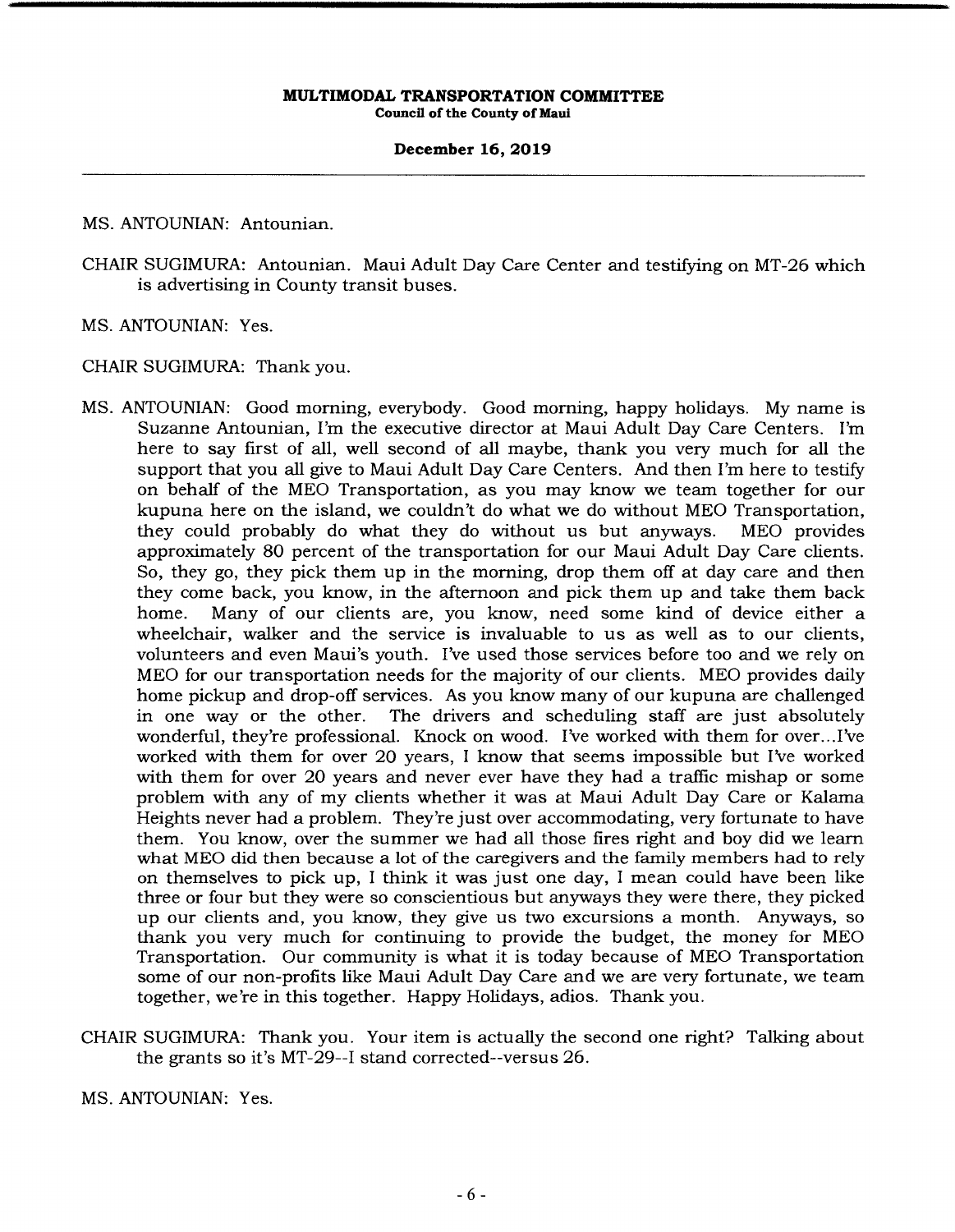**December 16, 2019** 

- CHAIR SUGIMURA: Okay. Any questions? None. Thank you for being here and thank you for your enthusiasm. We hear, yeah. Any other testifiers? Oh, one more testifier. Please state your name correctly.
- MR. LAW: Ohayo, my name Jasee Law from Kula. I'm speaking on MT-26 but I wanted to say something about the previous speaker saying that they didn't have anybody to drive their ohana member around and that's something that I've been trying to work with the DMV people on these United States National Driver Register telling me that I can't get a license in Hawaii so I can help my community up there. I think Madam Chair knows a little bit of what I'm talking about. So, the advertising inside County buses I would ask whoever's in charge of that to request that we put some Hawaiian advertising on there. I'm sorry I can't speak Hawaiian but if you guys start writing and speaking it to me then maybe I'll learn it. Aloha.
- CHAIR SUGIMURA: Thank you. Any questions? Seeing none, any other testifiers in the Chambers? None, okay got that. Any testifiers in our District Office? At this time as I said earlier Molokai is closed. Mavis Medeiros from Hana, any testifiers? Might be Shane Sinenci, he said he might be there.
- MS. OLIVEIRA-MEDEIROS: Good morning, Council, Chair. This is Mavis from the Hana Office, there's nobody here to testify.
- CHAIR SUGIMURA: Oh, okay. Okay. Shane told me he might be at the Hana District Office to testify, but okay. Denise Fernandez from...
- MS. OLIVEIRA-MEDEIROS: He did come in but he had to go to his appointment.
- CHAIR SUGIMURA: Oh, he did okay. Thank you very much, Mavis. Denise Fernandez from Lanai.
- MS. FERNANDEZ: Good morning, Chair, this is Denise Fernandez at Lanai City and there are no testifiers.
- CHAIR SUGIMURA: Thank you. So, at this time no other testimony in the Chambers, I'm gonna close public testimonies, Members.

COUNCILMEMBERS: No objections.

# **...END OF PUBLIC TESTIMONY...**

CHAIR SUGIMURA: Thank you. Welcome Keani Rawlins-Fernandez.

COUNCILMEMBER RAWLINS-FERNANDEZ: Aloha kakahiaka Chair.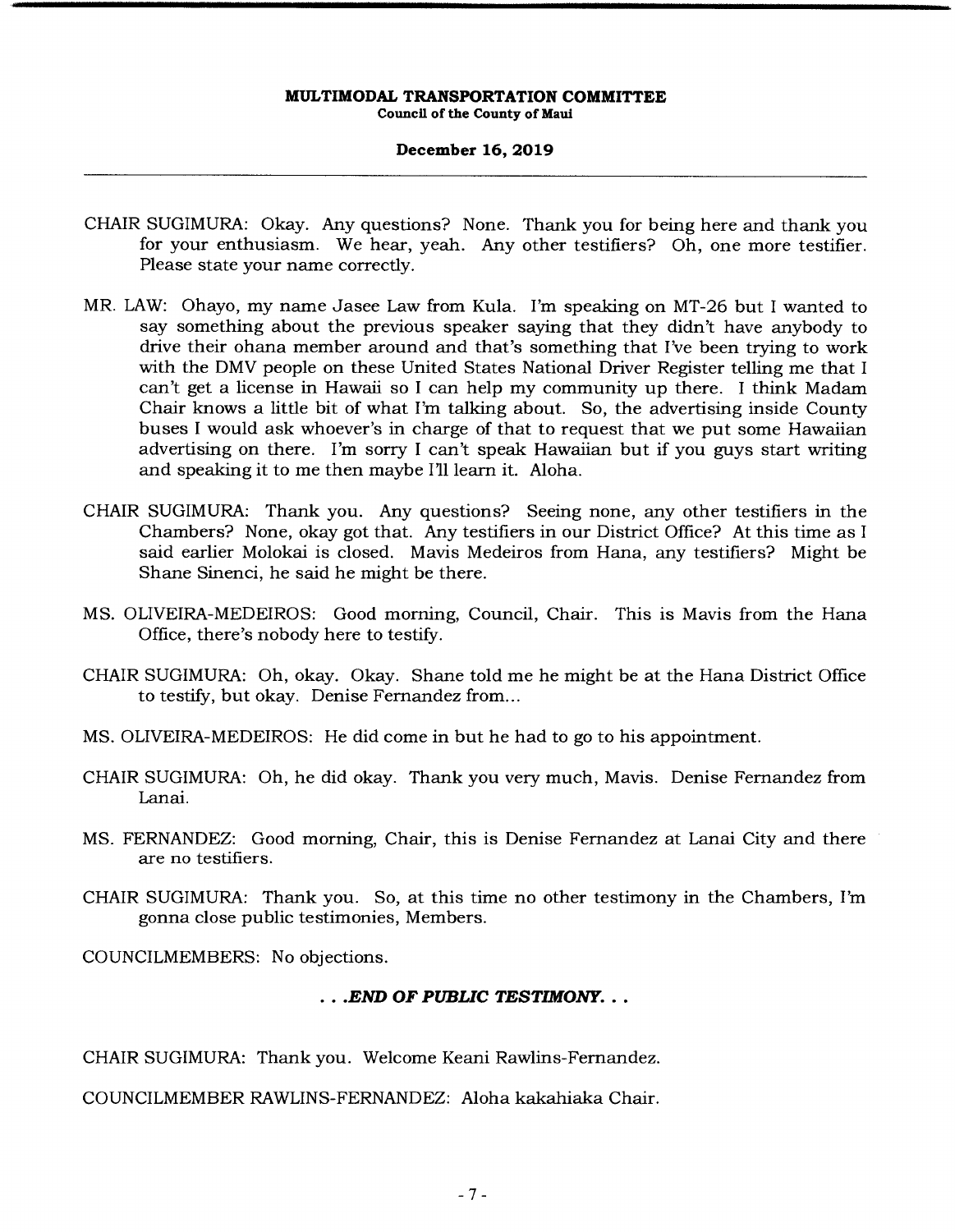# **December 16, 2019**

CHAIR SUGIMURA: Aloha. Thank you for coming. Today... the first item on the agenda relates to budget so, I'm glad you're here 'cause it's gonna end up possibly before you when we do the budgets so, I appreciate you --

COUNCILMEMBER RAWLINS-FERNANDEZ: Mahalo for scheduling it.

CHAIR SUGIMURA: --being part of the discussion. Yeah.

# **MT-26: ADVERTISING INSIDE COUNTY TRANSIT BUSES (MISC)**

CHAIR SUGIMURA: The first item on our agenda--we only have two items today--is Advertising Inside County Transit Buses, MT-26 and we have a presentation from the Department, and the second item is MT-29 Status of Grants Under the Department of Transportation and Benchmarks for Grantee Performance. I scheduled these two items and as I just said the item... the first item is Advertising Inside County Transit Buses, MT-26. The reason why I scheduled it is the Department went out to bid as the Council recommended the minimum of \$30,000 a year and got no takers and so, that does not work and I guess the Council took a good best guess of try to increase our revenues for the highway tax, but I wanted us to have a discussion here then we can refer it to Budget to maybe finalize it in the near future and not wait till July 1. So, I'm just trying to get this discussion moving. For rates and fees, advertising permits were amended by us in Fiscal Year '20 Budget increasing the fee from 25 per card per month, to 50 per card per month and in the end at an annual rate of \$30,000 so, that didn't work. The opportunity is undoubtedly there to generate revenue The opportunity is undoubtedly there to generate revenue through advertising. The Maui Bus has an annual ridership of more than 1.8 million boardings across its 17 buses operating in 14 fixed bus routes. It's 30 buses yeah? Is that right, Mark? Inventory okay so, it's 17 routes. However, the revenue generated has been trending and apparently continues to trend in the wrong direction so, that's why I wanted to bring this up for discussion. In Fiscal Year 2018 the revenues were \$25,900 for Fiscal Year 2019 revenues were \$5,500 and Mark will explain more and anticipated for this new fiscal year is what this body took a stab at in terms of increasing the per card per month amount as well as a minimum of 30,000 per year which did not work. So, the purpose of today's meeting is to have a discussion with the Department. Mark shared this with me actually a month ago or so and I just thought I would wait to... I would not wait for this to come up during Budget and see if we can actually tackle it earlier and I know that Budget always has a huge agenda anyway. So, at this time I'd like to ask for the Department to do your presentation and then ask Corp. Counsel if they have any comments after. Thank you, Mr. Takamori.

# *• .BEGIN PRESENTATION.*

MR. TAKAMORI: Good morning, Chair Sugimura and Committee members. Thank you for having us here this morning. I'm Mark Takamori, I'm the Director for the Department of Transportation and with me is my Deputy Michael Du Pont. This morning we're gonna be doing a presentation on advertising in public transit buses. You may have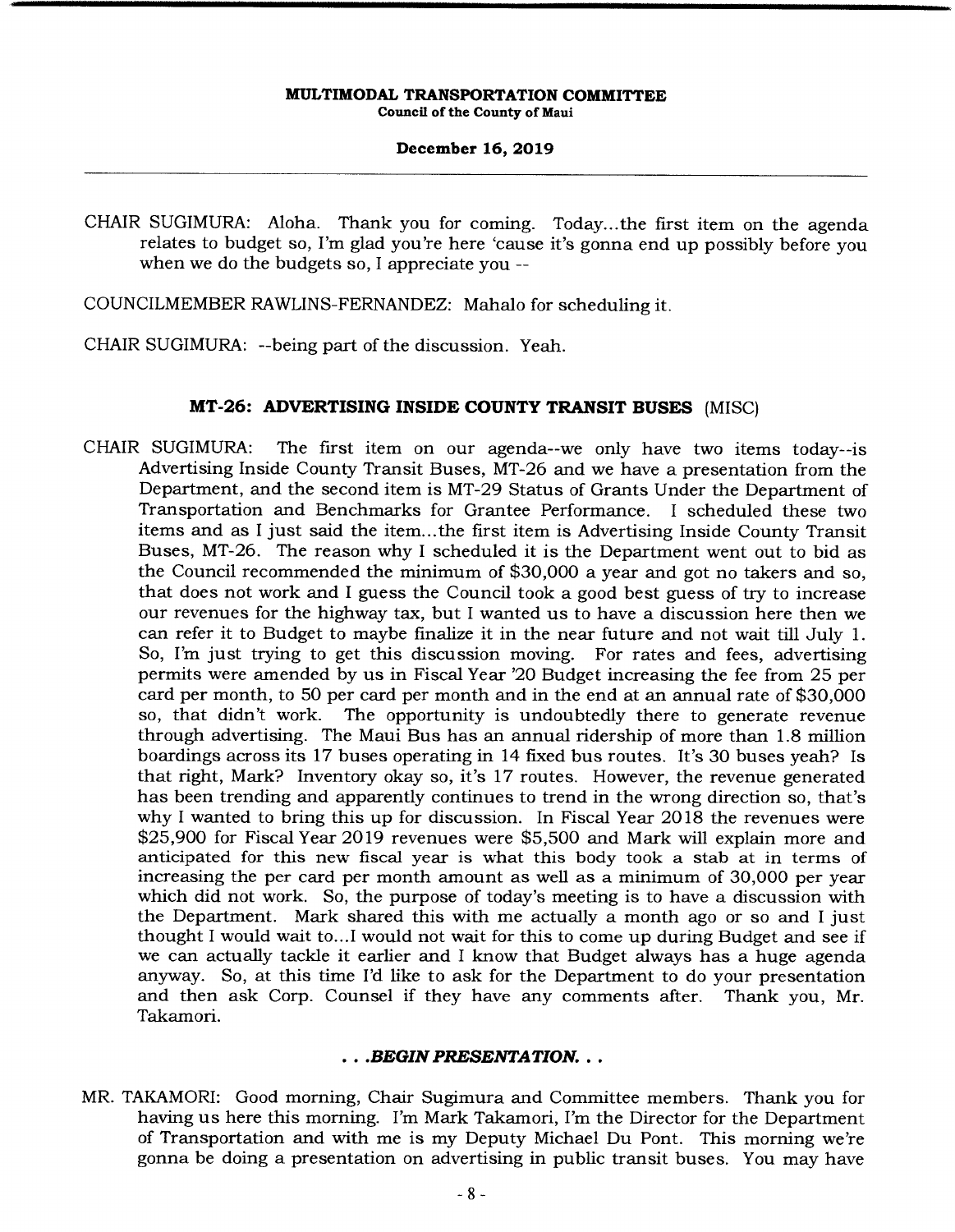#### **December 16, 2019**

seen this probably back in the ending part of last fiscal year so, it's quite the similar presentation, maybe it's just a reintroduction again to what's going on for public transit advertising for us. So, basically, just as an overview within the Maui County Code advertising inside the County transit buses can be found under 11.02.040 and there's other advertising codes in terms of exterior County transit buses, on County bus passes but for this presentation we're focusing just on advertising inside the County transit buses. So, with regards to advertising on or in our buses, as maybe as future discussions later there are ways that you can advertise on the outside of the buses and so, in the slides on the right-hand side is different types of potential sizes that could be sold in the future, but again we're only focusing on the left-hand side image which is advertising inside the County transit bus. There's other, other types are also on the outside of the bus stop shelters. So, the benefits of transit advertising, really what we're looking to see is it brings in additional revenues that would then be put into the Highway Fund so, anything that can bring money into the Highway Fund will help us because we are funded, public transit is funded out of the Highway Fund. It also in terms of advertising in the transit buses it, there is an increase a top-of-mind awareness through repeated exposure so when you're in the bus going to your destination and you're just looking around you have a captured audience in there as well. So, vendors find it useful to put advertising as well as PSA announcements as well. Some of this was already covered by Chair Sugimura but our service area covers 100.6 square miles in Maui County, each Maui bus travels an average of 244 miles per day, our annual ridership is around 1.8 million boardings for the fixed routes system and we operate 14 fixed route buses with 17 vehicles operating in maximum service. As mentioned earlier by Chair Sugimura we do have I think it's 30, we have actually 32, we have 32 transit buses on the fixed route side. In the Maui County Code in Chapter 11.02.040, Section A, we do have rules on what's prohibited in our advertising documents. So, you can't...it can't contain any political or campaign speech, it can't promote illegal activities, it can't contain profanity or depicts violence, it can't contain false or misleading information, it can't emit any lights, noise or special effects and it can't be harmful or disruptive to the transit system. So, again that was just kind of a brief overview of what's prohibited in our advertising ordinance. We do allow public service announcements or PSAs of a public service or charitable nature for a one-month period if advertising space hasn't been sold. This is sort of what we've had before we actually went out to bid to sell space where we did allow non-profits to come in or tax-exempt organizations to come in and do a PSA in our buses. Once we did go out to bid the tax-exempt organizations were then placed on if we can sell the spaces then they would be.. .if we couldn't sell the spaces then they would be allowed the opportunity to come in and put in their PSA. So, I guess like the image shows, we, I think a few years ago this is from a few years ago where Lahaina Restoration Foundation put in a PSA on their Chinese heritage event in Lahaina Town. So, just a brief overview on the concession so, when we go out to bid it's treated as a concession so we're looking at renting the space within our transit buses. And so, the scope of work within the concession bid documents is we're soliciting and retain.., the company is then to solicit and retain advertisers, maximize the advertising revenues, install and maintain advertising on the buses, to remove outdated advertising, work with the Department to propose any rules and regulations if there's any amendments that needs to be done, and then to work with the fixed route contractor to be able to go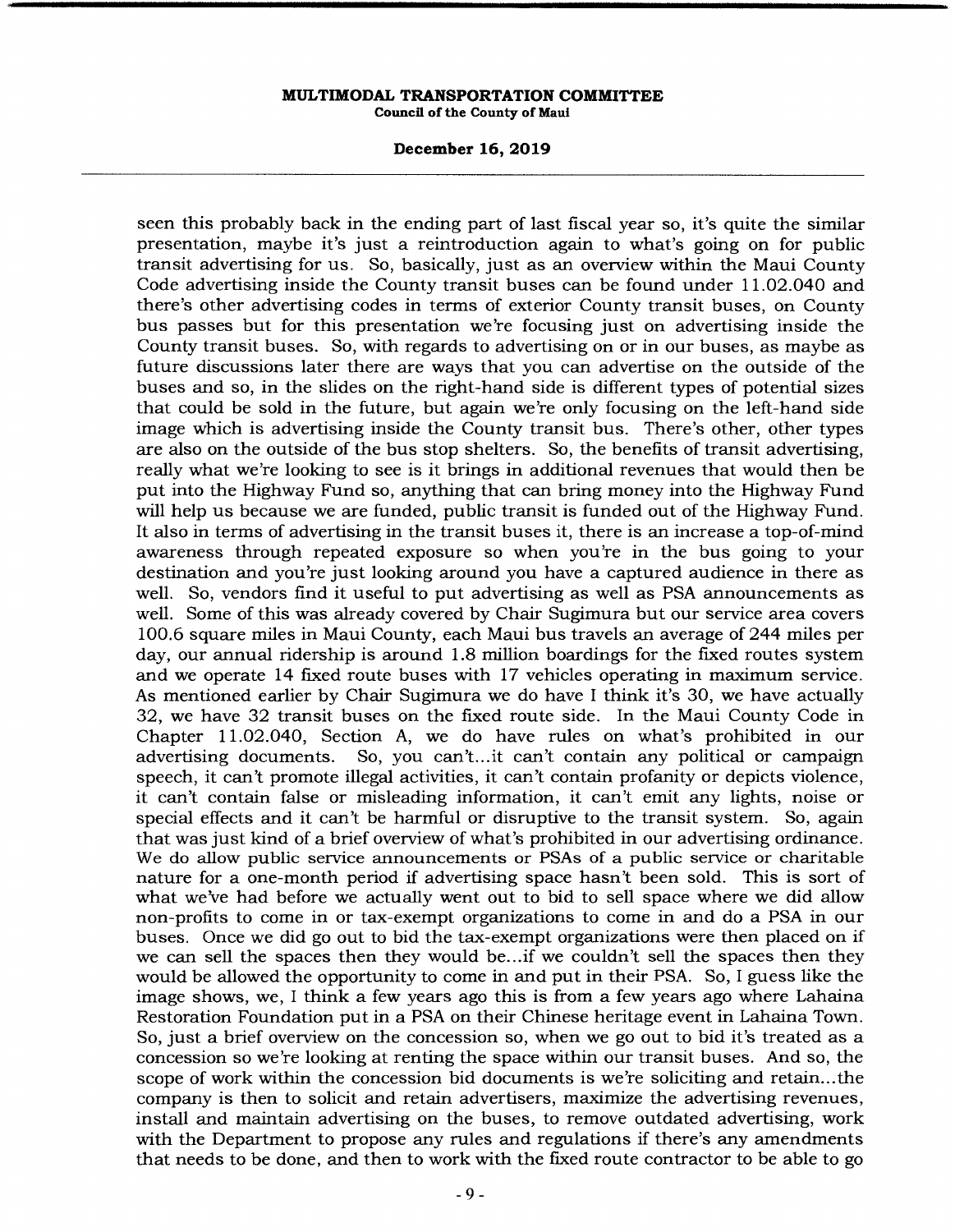**December 16, 2019** 

in and do the installation or removal of those advertisements. The types of reports that they would give us would be on a monthly basis with regards to billings and collections and past dues and then we would actually receive the concession revenues on a quarterly basis. This is just a drawing of the different sizes of space available in each of the different types of fixed route buses. This is the different sizes for advertising within the buses. We have a standard display a 11-inch by 28-inch or 11 by 24, those are in our heavy duty transit buses and then we do have a cutaway bus display. that's the image on the upper right-hand corner of the slide the cutaway bus and they just have different sizing standards so it's  $11\frac{1}{4}$  by 28 or  $11\frac{1}{4}$  by 24 inches. To give you folks an update just a historical timeline, the Department solicited bids back in Fiscal Year 2017, we had a bid opening at the ending of September of 2016, there were two bidders AdWalls and Stone Jetty Advertising. Stone Jetty bid \$1,850 per month guaranteed revenue and then AdWalls at the time submitted a bid of \$300 per month or 33 percent of revenue. So, at the time the contract was awarded to Stone Jetty for \$1,850 per month and it was a two-year contract with three additional one-year terms. And that NTP was given on January of 2017 and then on December 11 of 2018 we received a letter from Stone Jetty Advertising requesting a cancellation of their agreement. What our understanding is, is that they were folding their company and so they were liquidating everything and so therefore they weren't going to be honoring the contract and so on January 22, 2019 the Acting Director of Finance confirmed the termination of the agreement. So, the Department solicited bids in Fiscal Year 2020 and bid, the bid document information were sent to AdWalls, Gilbert Advertising, Pacific Media Group, Sae Designs, Sky Hi Media as well as also posted on the public purchase website from Department of Financing Purchasing Division, and then on July, 2019 we received no bids. In the past we have received paid advertisers from Coconut Glens Ice Cream, Mobi PCS, Kama'aina Loans and as Chair Sugimura mentioned Fiscal Year '18 we collected 25,900 and Fiscal Year '19 we collected 5,550 and the reason why it's 5,550 in 2019 is because we received the letter stating cancellation, requesting the cancellation of the contract. So, with regards to rates, Fiscal Year '18 and Fiscal Year '19 were both set at \$25 per card, Fiscal Year '20 through the Budget process it was initially \$25 per card, there was a proposal to up it to \$50 per card and then the final decision was to create a minimum annual rate of \$30,000, and again all revenues generated are to be placed in the County Highway Fund. I guess just as a, as to give some information on Fiscal Year 2020 annual rate of 30,000 I guess... I think the reason why there was a discussion of 30,000 was to kind of allow the advertiser to come in and have free reign of figuring out how they want to do advertising in our buses, not necessarily where we specify what the actual card rate will be because if we charge \$25 per card they'll still have to add a little bit on top of that because they need to pay us the \$25 per card. So, therefore, you know, they have to add a few dollars to install, they have to solicit advertisers and so, I think at the time the discussion was to keep it more open, allow the advertiser to do what they need to do because that's what they do and just to guarantee us \$30,000 annually of revenue. So, just some history on Stone Jetty's pricing with the \$25 per card on a 12-month program they said that they would charge \$30, for a nine-month program it would be \$35 per card, six-month program would be \$40 per card and if it's one to five months it would be \$45 per card. And at that time when we first went out to bid we did specify that the only way that you're able to advertise in our buses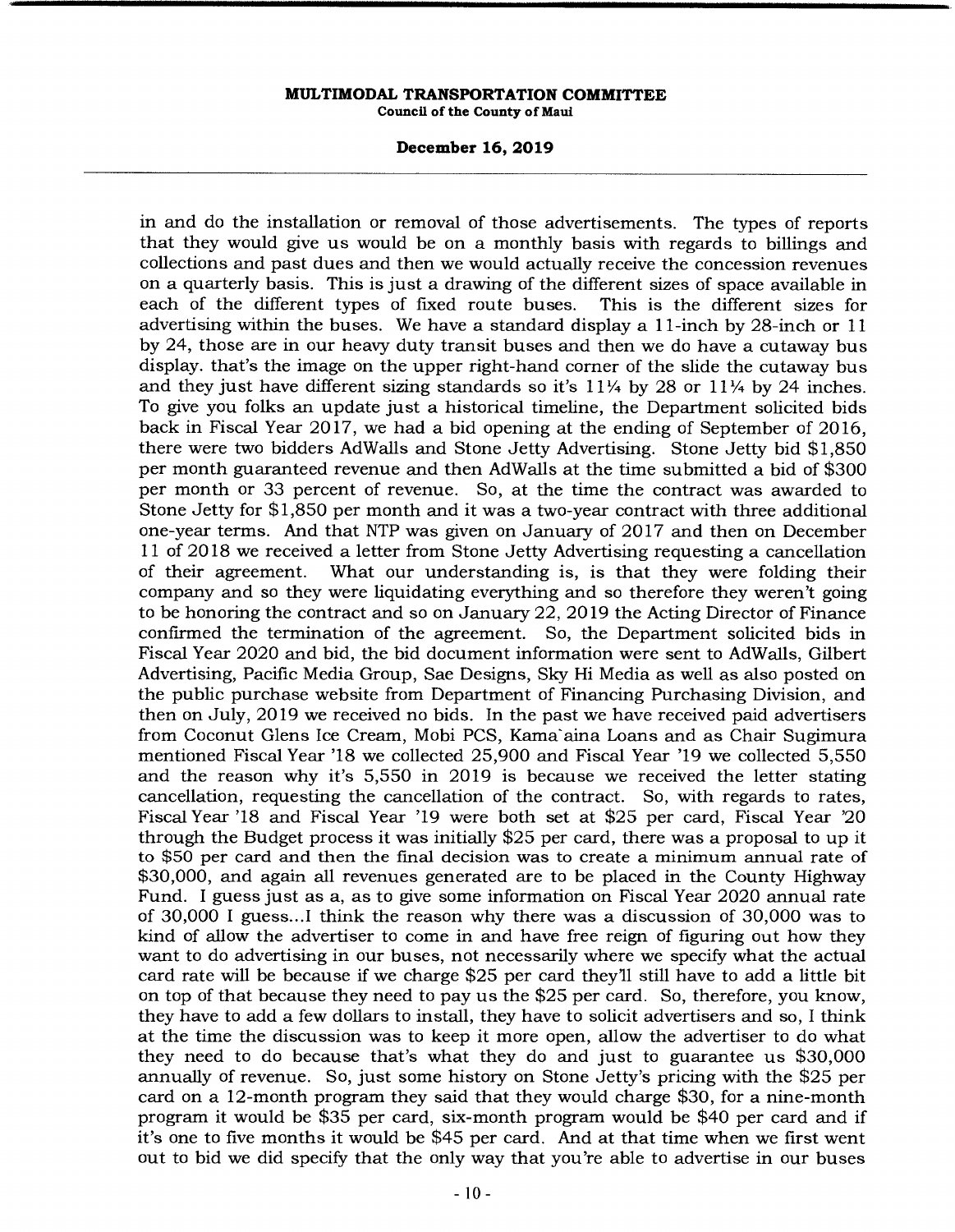#### **December 16, 2019**

would be if you're to pay for all 32 vehicles because we don't really assign certain vehicles to certain routes. So, if you were to say I only want to advertise in West Maui we couldn't.. .we're not really able to assign certain vehicles to certain locations. Because a lot of our vehicles do come back to the baseyard and be put onto different routes it was hard for us to keep certain vehicles in certain areas. So, we thought that it was best to have them purchase for every single vehicle, but I think now that we've gone out to bid and we've seen no interest we figured well if the advertiser wants to sell just one spot in one bus then as long as they understand that it's not gonna be always assigned to a certain route then hey that's some income. And so, we thought that by not setting a limit, a minimum on our side on the County side then at least then the advertiser can figure out what or how they want to set up their program. And then for the neighbor island counties, City and County of Honolulu are currently contracting with Sky Hi Media, they charge \$13 per card and they have 540 buses. Again we did submit the bid documents to Sky Hi Media but we never got any response from them. County of Hawaii allows non-profit organizations to advertise for one month free, other than that I don't think they really charge for anything so it's interesting that they say that they're offering it for one month for free because they don't really have, yeah, they're not charging for advertising. And the County of Kauai doesn't have a program at this time but looking in the future of potentially having a program.

- CHAIR SUGIMURA: Thank you, Mr. Takamori. Mr. Hopper, do you have any comments you would like to make from Corp Counsel?
- MR. HOPPER: No, Madam Chair.

# *.END PRESENTATION...*

- CHAIR SUGIMURA: Thank you. Thank you. At this time so, again the reason why I wanted to have this discussion is our budget recommendations didn't work, right, so we had no takers as Mr. Takamori explained and if possible I would like them to put something out to bid if the Council, you know, sees fit. One of the ideas and, Mr. Hopper, how could we do this, one of the ideas that Mr. Takamori had instead of putting something out to bid and then finding again we have no takers is to put it out to bid and see what comes out of it and then come back to the Council and/or let the County know what the public, what the market is bearing. So, can that be done, Mr. Hopper? Or how can that be done?
- MR. HOPPER: I'm not exactly sure, Madam Chair, without going over some background and see what the goal is. I mean I don't know if you, if there's research that can be done short of actually going out for a bid. If the goal is to determine the price maybe there's some things that can be done without actually going out for a bid. I'm not sure of the idea of going out for a bid and then making it just for research purposes, I don't know if that's something that we would normally do. Maybe there's another way to, you know, to research what the market charges without actually doing that. Again, there's maybe some creative way of doing this, but going out for a bid only to get the prices, we can look at something like that but normally you would go out to bid to actually, you know, enter into a contract.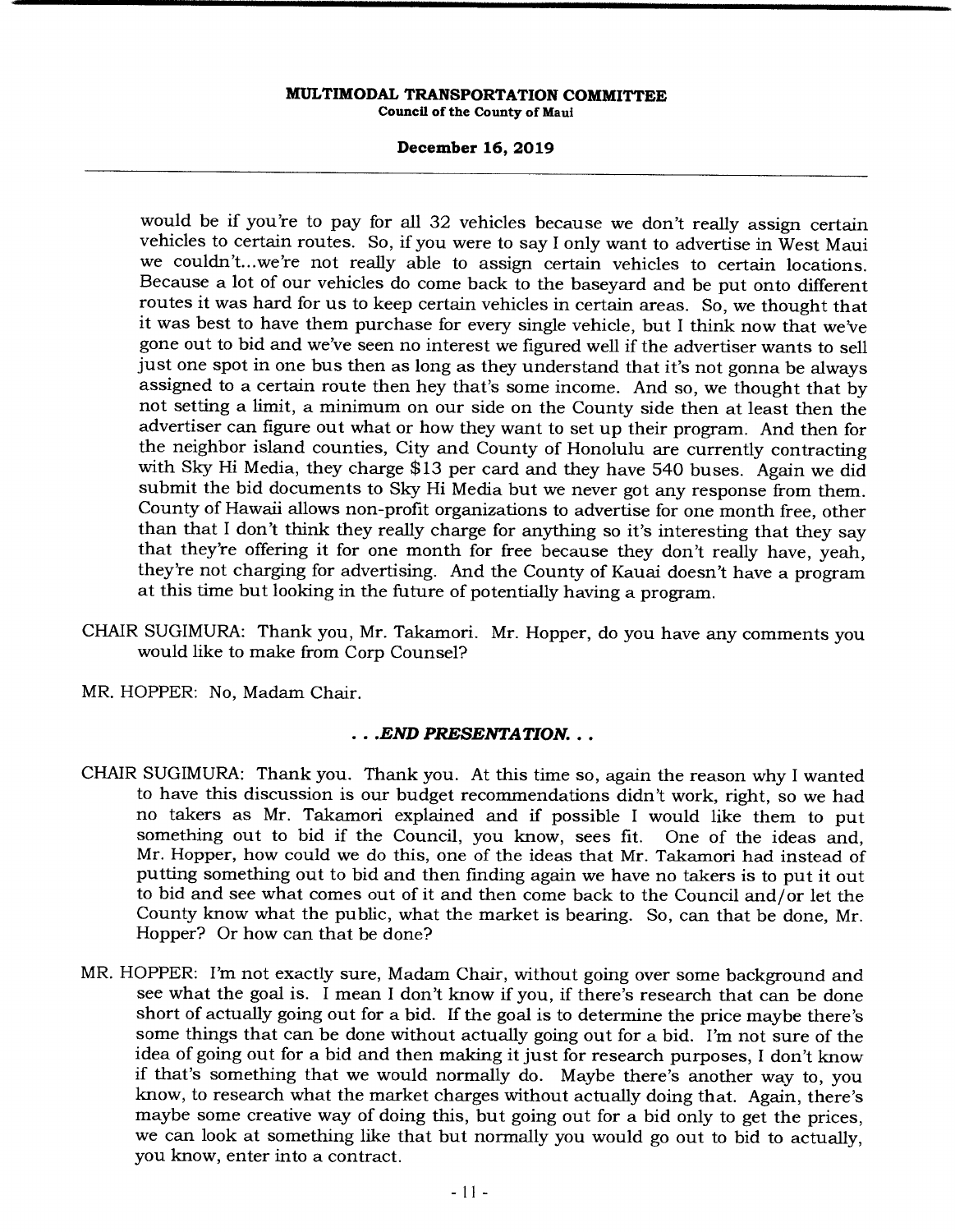## **December 16, 2019**

CHAIR SUGIMURA: Okay. That's what I thought.

COUNCILMEMBER KING: Chair, can I ask a clarifying question?

CHAIR SUGIMURA: Mr. Hokama... sorry, Mr. Hokama, did you have your hand up?

VICE-CHAIR HOKAMA: So, this screen, the previous screen with the Stone Jetty that was their plan on how they were going to do their contract? That they cancelled.

MR. TAKAMORI: Chair?

CHAIR SUGIMURA: Yes.

MR. TAKAMORI: Yes, Member Hokama, that is this is Stone Jetty's pricing on when we were in contract with them this is what their pricing was based on the \$25 per card with a 32 ad minimum so that would cover buying an ad space or a card in each of our buses.

VICE-CHAIR HOKAMA: Okay and you believe this is not a doable plan?

CHAIR SUGIMURA: Mr. Takamori?

MR. TAKAMORI: Chair? It's hard to say, we really only had two bidders at the time and so when Stone Jetty dissolved their company, we aren't quite sure if they dissolved it because of our contract or if they as an advertising firm weren't doing so well overall. But based on the reports that we were getting, the advertisements that he, Stone Jetty was in contract with to the expenses that they were paying us on a monthly basis it was actually they were either flat and/or not making money at the time. So, either they were paying.. .they were receiving revenue of 1,850 per month and then paying us the 1,850 or we were still receiving the 1,850 per month and then they weren't receiving any revenues based on if they didn't have any advertising. I do want to point out though that Stone Jetty was based out of Massachusetts so, that's an additional cost because he did fly out to Hawaii on several occasions to solicit different advertisers. And so, and I think that's part of the last Council discussion was maybe having us reach out to or let different advertisers here in Hawaii or on Maui know that we do have this program available and so that's why we reached out to different local companies here but we didn't receive any takers.

CHAIR SUGIMURA: With the new proposal? With the minimum right?

- MR. TAKAMORI: With the 30,000 minimum.
- CHAIR SUGIMURA: Yeah. So, thank you for reaching out to local companies. Ms. King, you had a question?
- COUNCILMEMBER KING: Yes, thank you, Chair. So, I just wanted to clarify that these rates are per month the ones that are on the screen right now?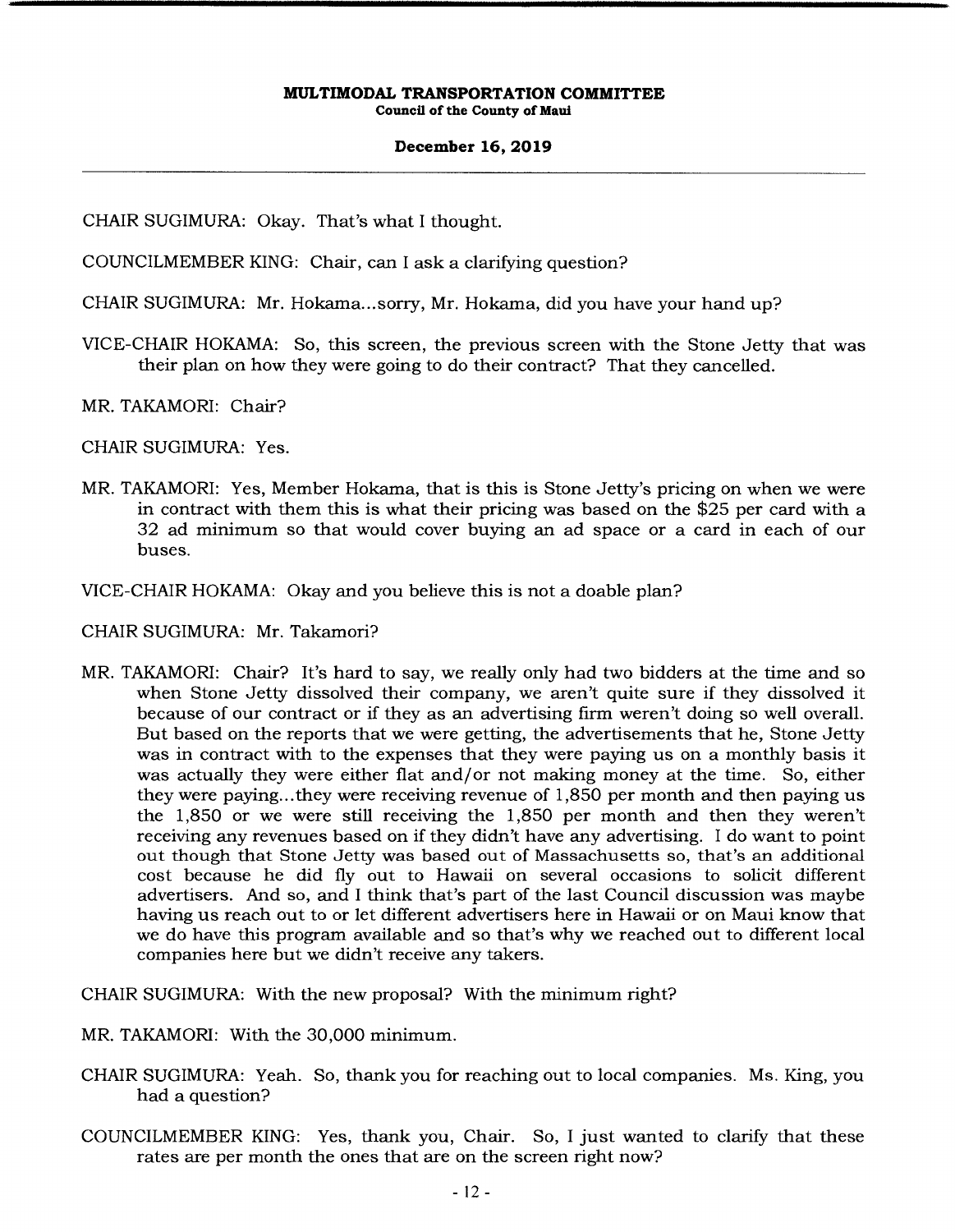# **December 16, 2019**

CHAIR SUGIMURA: Yes.

MR. TAKAMORI: Yes.

- COUNCILMEMBER KING: Okay. So, if they got a taker for \$30 for 12 months 32 ad minimum so that's 30 times 32 times 12 which would have been 11,520 for that one ad, that would have been the yearly contract and then their portion of it would have been \$5 because we were charging the minimum 25 so 1,920 would have come to the contractor and the rest would have come to the County of Maui. So, you know, our, we, I don't think we were so out of line asking for a minimum of 30,000 because we were asking for the contractor to bid a minimum of 30,000 and they could have made, you know, whatever their profit would have been on all of these ad spaces. actually for us for this past year we had, we took away the minimum because I think that was one of the issues that when we when the County said we were going to charge a minimum of \$50 it went where's our profit in that, there's no, you know, they have to charge \$50 to someone then they have to go above the 50 to make any profit so, that was sort of the thinking behind that. Unfortunately, we don't have I guess that many contractors in the State of Hawaii that are interested in the bus advertising so, I think that's where we fell down as far as getting the interest. But what I wanted to ask was it.. .was there... did you guys do an analysis of, you know, say an average of \$25 per ad space per month at the 32 buses that we have? Like what is the total revenue potential for the buses maybe even at, you know, I don't know how many spaces each bus has but maybe even at 50 percent of those spaces what would have been the total potential to bring in had we, you know, if we were doing it ourselves, you know, and it looks like we might end up having to do it ourselves because we can't find a contractor, but is... did... do you have a figure for that?
- MR. TAKAMORI: Chair?

# CHAIR SUGIMURA: Mr. Takamori?

- MR. TAKAMORI: You know, I don't actually have.. .when we first got started with this program we did look at maximizing if we were to set it at \$25 I believe we have something somewhere, but I don't have that with me this morning.
- COUNCILMEMBER KING: Okay. Do you think it's anywhere close to around the 30,000 that we were originally looking at trying to bring in?
- MR. TAKAMORI: You know, honestly I think before we actually went out to bid for this program we thought that we could bring in a lot more than 30,000.

# COUNCILMEMBER KING: Right.

MR. TAKAMORI: But after removing different criterias [sic] of setting, you know, you have to buy 32 ads or buying for each bus, each month, trying to be less restrictive we thought that we would have some interest. So, it is also interesting that we didn't get any takers.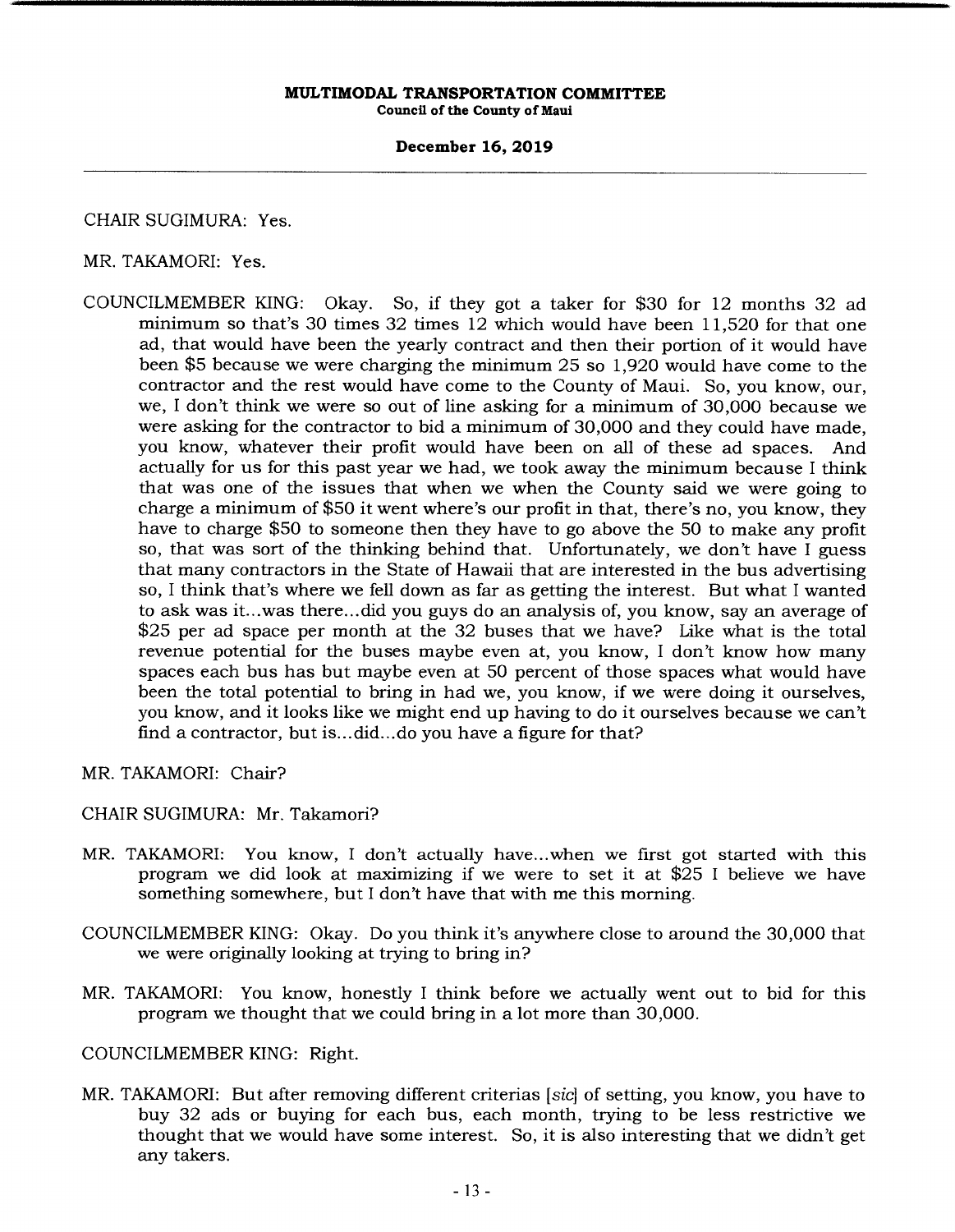# **December 16, 2019**

CHAIR SUGIMURA: This new one.

COUNCILMEMBER KING: Right and we were, all we were looking for is basically any contractor, not the advertiser but the contractor to come in and just say, you know, let us do your advertising program and then well give you the first 30,000 out of the revenue and you get the, then they keep the rest. So, the figure that's on the last slide which was for City and County \$13 per space per card, was that a monthly figure as well?

MR. TAKAMORI: Yes.

- COUNCILMEMBER KING: Okay. 'Cause I was just calculating that... at that rate per month if they filled all their 540 buses with just the one rate times 12 months was like \$84,000 so it would be interesting to find out how much their revenue, how much ad space they're actually selling at that rate and how much the City and County is taking in to put towards their bus system. And also the other thing I wanted to add is that I know we talk about putting this into the Highway Fund but is there a way to put it into a revolving fund so that it just goes to the bus system and the expenses and the profit go into because that's what we're trying to do we're trying to supplement the bus system since it's so highly supplemented by our General Fund. Is there, have you looked at some way of creating a revolving fund that... I mean maybe people would be more inclined to advertise directly if they knew it was going into helping our bus system directly?
- CHAIR SUGIMURA: Mr. Hopper, do you have a thought on that, the Highway Fund versus setting up a revolving fund?
- MR. HOPPER: Well, right now, I think there's a Code requirement for it to be in the Highway Fund so, I think we would need to take a look at that. I'll look to find that, but I think we may be limited by the Code, but I mean we can look to...
- COUNCILMEMBER KING: We'd have to create a new ordinance I think if we were going to do that, but we've done that for other and we just did that for the SMA we made a SMA revolving fund last term. But the last question that I had was for, Mr. Hopper, we currently have a process for the RFP which they did, is there anything that would prohibit them from going out to RFP again on this? Because we're still in the same fiscal year and we're still looking for this contract so, if they did want to put out another RFP is there anything that would prohibit them from doing that? Even if, I mean if you got if you tried to do a different format of the RFP and just see if you can get any takers?
- MR. HOPPER: I think that, that process is closed. I don't know why they couldn't do it, another one, we would check, could check with Purchasing and make sure that, that's authorized. I don't know if you have a comment on that.

CHAIR SUGIMURA: Yeah.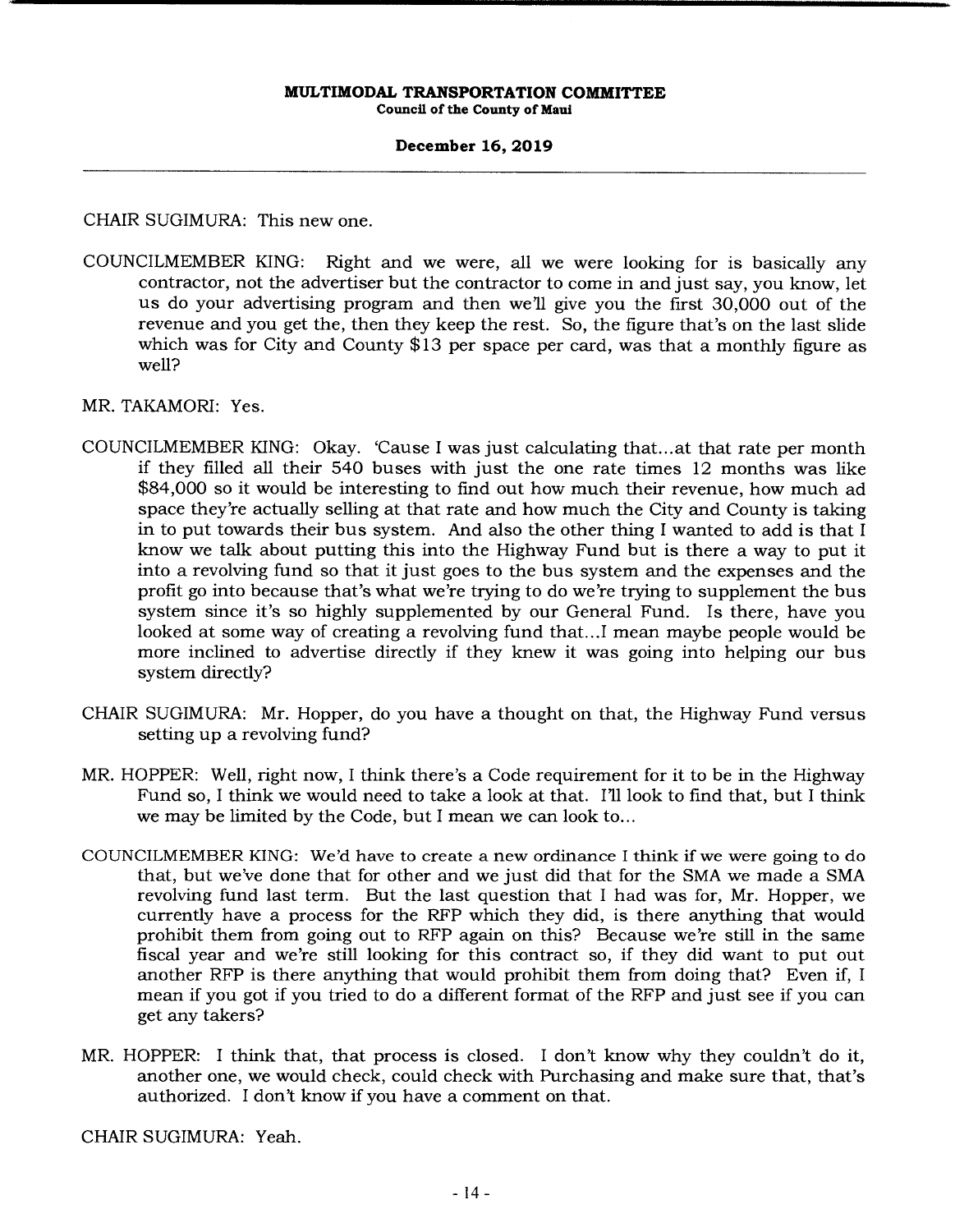# **December 16, 2019**

MR. TAKAMORI: Chair, I guess the question would be when we do go out to bid would we still state that the minimum is 30,000?

CHAIR SUGIMURA: Yeah so, that's the challenge.

MR. TAKAMORI: 'Cause that...

CHAIR SUGIMURA: That's why I wanted to bring it up.

MR. TAKAMORI: 'Cause that's stated in rates and fees.

COUNCILMEMBER KING: Yeah that is, that's in our budget ordinance so I think it would be hard to get away from that, putting that stipulation there. Mr. Hopper?

MR. HOPPER: If we were gonna change that then yeah, I thought she meant another --

COUNCILMEMBER KING: Would have to go back to...

MR. HOPPER: --RFP again to see if there's any takers the second time but yeah if there is limiting things like, you know, by ordinance or budget ordinance then yes we'd have to look at that if that's going to be constraint to the price. That's correct.

COUNCILMEMBER KING: Okay. Okay. Thank you.

CHAIR SUGIMURA: Okay. Thank you. Mr. Hokama?

VICE-CHAIR HOKAMA: Chair, I believe I know you, where you would like to go and so, hearing the challenges of the Department I would say we should make use of our membership. I think we need a, definitely an asset inventory not only of our operations but we need to go and maybe collect the data that our research component at national has and see and determine what we want to be the target groups from the data and what is the target groups we know others are currently after and how they doing their advertising. That way we know what data we want out of our advertising. Second, I would say...and that's available, Chair, we may need to spend some money for a third-party consultant to get that inventory done for us but I can't, you know, I don't think things take that long, I think we can turn this around in six-months. So, there may need to be budget amendments if my colleague to my right and, you know, she's been able to turn a thoughtful request over very quickly so, you know, if you present something to the Budget Committee I'm sure we can maybe get some action to make appropriate budget adjustments in whatever document.

CHAIR SUGIMURA: Okay.

VICE-CHAIR HOKAMA: But, you know, and I think one of the things we're not looking at is also whether or not we should look at the roof of the buses as well. Nationally that is something that people pay attention to, what's also on the roof. And there's systems that I know currently also assist the bus operator where the new technology allows the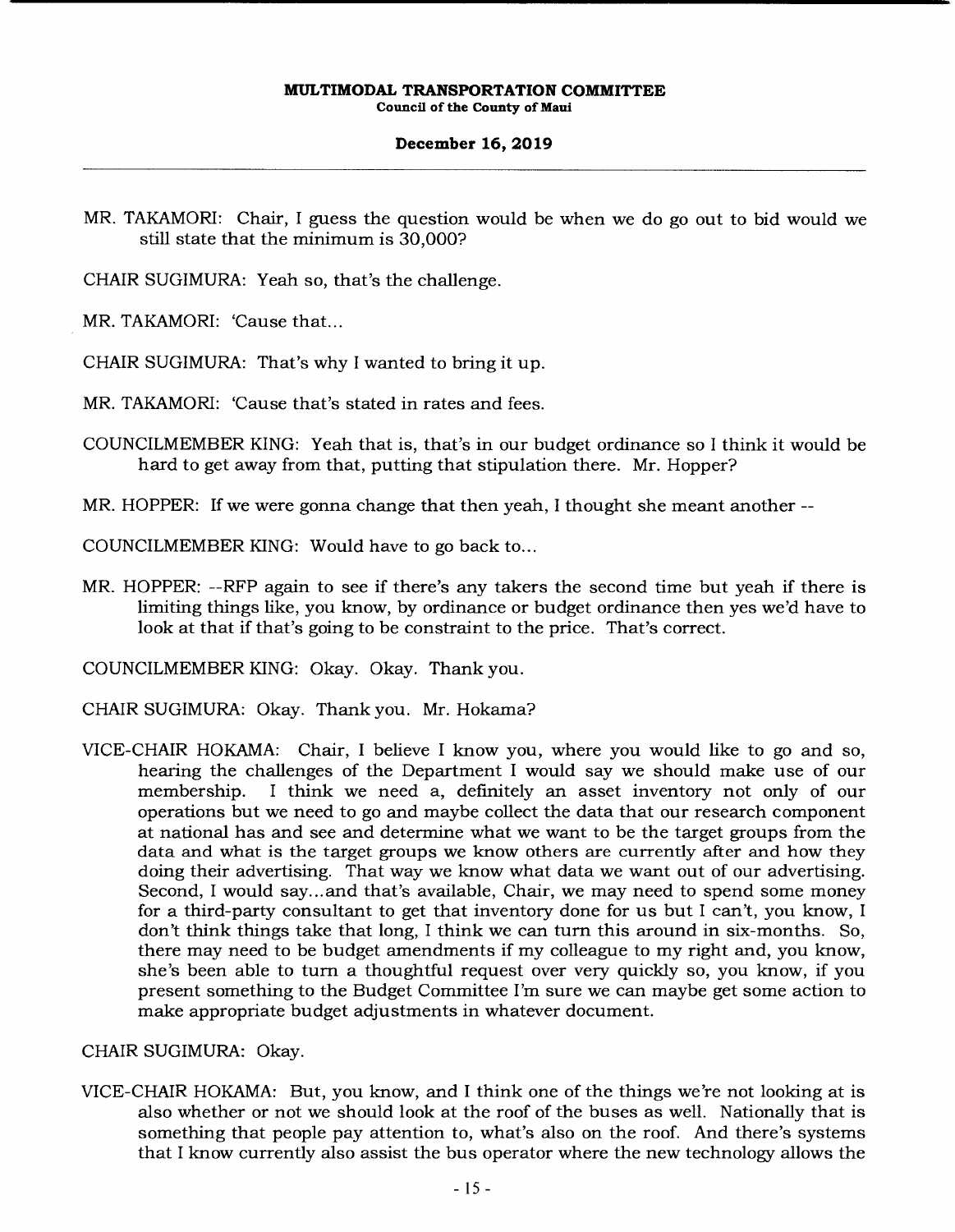**December 16, 2019** 

bus to report and predict maintenance scheduling consideration. So, there's a cost savings to this technology as well as other uses.

CHAIR SUGIMURA: Interesting.

VICE-CHAIR HOKAMA: Yeah. So, we should tap into our what I call our assets, Chair, have them work for us and then maybe come back and --

CHAIR SUGIMURA: Okay.

VICE-CHAIR HOKAMA: --adjust the budget accordingly 'cause I think we still have some great opportunity.

CHAIR SUGIMURA: Okay.

VICE-CHAIR HOKAMA: We know what we can sell for the outside because that is something that for a hundred something miles people can see so, there's great value in that exterior which we choose not to do at this time. Yeah but I still think that we can help the Department by giving them some more tools which is the data nationally of what our peers are currently doing, what they're receiving because I don't know why the visitor industry is not making use of the visitor riding the bus, why are they riding the bus, where they are going on the bus, I think that's valuable information for that industry on how to take care of the visitor better and that has value.

CHAIR SUGIMURA: Okay.

VICE-CHAIR HOKAMA: Yeah. So, I would say this RFP then can help us set the floor, maybe we're too high and so we can adjust, Chair, but I would say that would be my recommendation, suggestions to you because it's available and we can do it quickly.

CHAIR SUGIMURA: Okay.

VICE-CHAIR HOKAMA: Thank you.

CHAIR SUGIMURA: That's good. Right, NACo our resource. Anybody have any questions, other questions? Ms. Paltin, oh sorry and then Ms. Kama after. Oh.

COUNCILMEMBER KAMA: That's fine

CHAIR SUGIMURA: Who wants to go first?

UNIDENTIFIED SPEAKER: You can go.

COUNCILMEMBER KAMA: Oh. Thank you.

CHAIR SUGIMURA: Ms. Kama?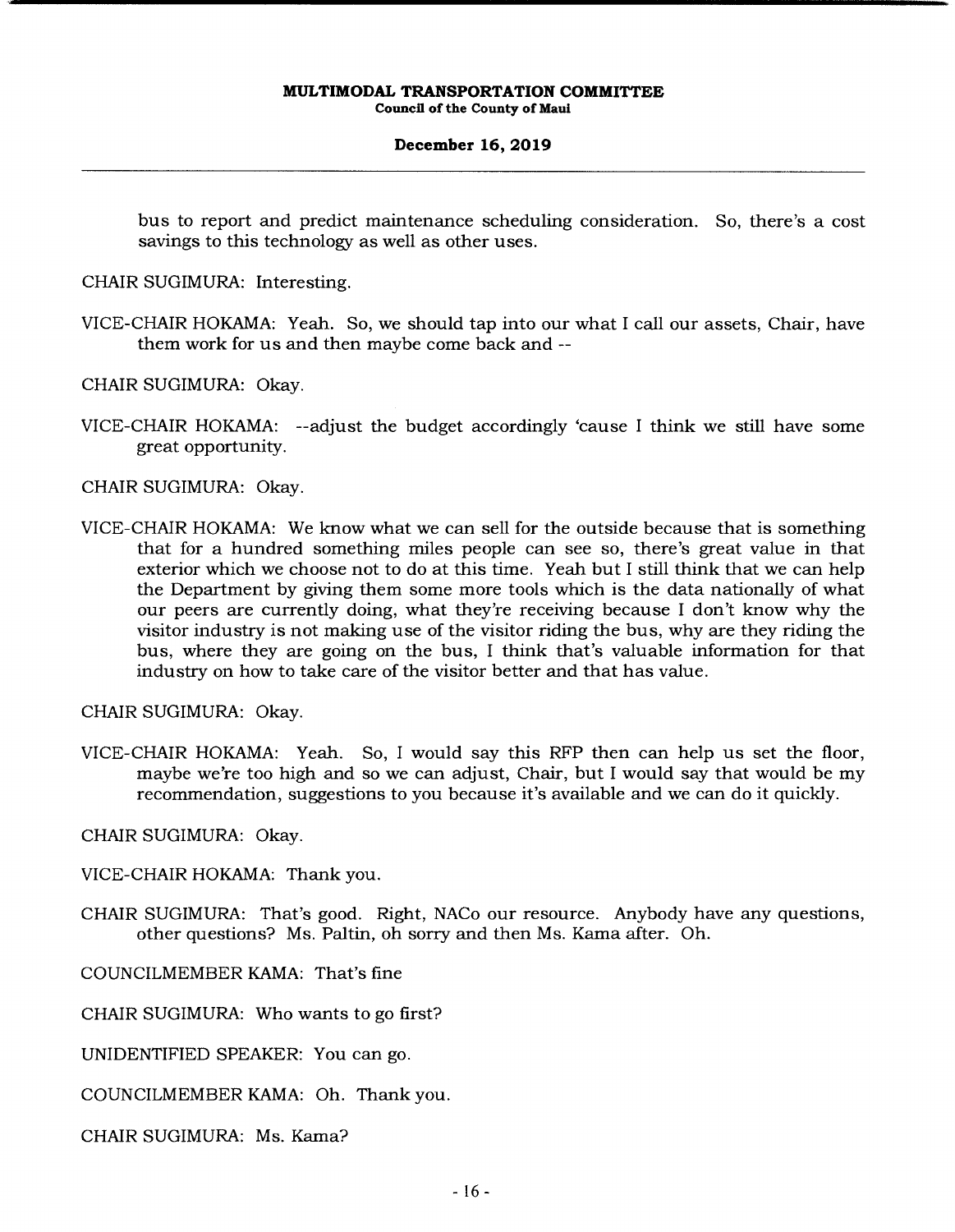# **December 16, 2019**

- COUNCILMEMBER KAMA: I was just thinking about what Mr. Hokama was saying. Is the target audience that we want to take advantage of that advertising, I mean if I'm gonna advertise something who am I pitching it to? The people riding in the bus or the people who are driving in their cars outside of the bus or as the bus is passing by? Seems to me maybe the target audience is the people not in the bus. That's my sense is, because the people who are not in the bus are all the people on their way to work right and they're seeing all of this and that's gonna probably prompt them to be able to say oh, I need that or I should do that or great idea. But if I'm riding the bus probably I'm not paying attention or maybe that's not the target group we want to sell the advertising or to promote the advertising to. So, I think if I was a business man I'd want more eyes on the ad and more eyes are outside of the bus as opposed to inside the bus. So, that's all I wanted to just reiterate that we can do it, we just have to say so right because of the ordinance allows us to do that to advertise outside right? We just have to choose to do it.
- CHAIR SUGIMURA: We have beautiful logo though outside of the bus that is I think our trademark, that's my comment on that. I'm not too sure if Mister...
- MR. TAKAMORI: Chair?
- CHAIR SUGIMURA: Yes.
- MR. TAKAMORI: The ordinance currently says that we won't be advertising outside so we would have to just change the ordinance to allow it.
- COUNCILMEMBER KAMA: Oh. We can do that. We should do that. I mean if everybody thinks that the eyes outside of the box is who we want to target. Thank you.
- CHAIR SUGIMURA: Okay. Ms. Paltin?
- COUNCILMEMBER PALTIN: Thank you, Chair. Thank you, Director, for this presentation. I just was wondering and I don't know if Mr. Hopper wants to weigh in as well, but in.. .and Chair King might have mentioned this but going into more depth, when you put out the RFP for this is it just... did you, you know, like work with other people or talk to other people or just put out the RFP? Like, you know, I'm not sure how specialized a business has to be to take on this type of contract but I think MEO has that core four business thing and some folks have ideas of making businesses like with cats and stuff like that, like maybe somebody out there is looking to make a business but they don't know that there's like this type of need out there. And I was wondering if you could, you know, instead of just put out an RFP and see who responds like fishing like you can go three prong somebody instead of just throwing the line out, you know what I mean? Like kind of work with somebody that's maybe already in an advertising industry and like help have them help to craft the RFP so that it looks attractive or that they may actually want to respond to it instead of like just thinking oh it would be easier if we just put a base rate or whatever, like do you work with other folks that are in advertising that do advertising at the malls or things like that?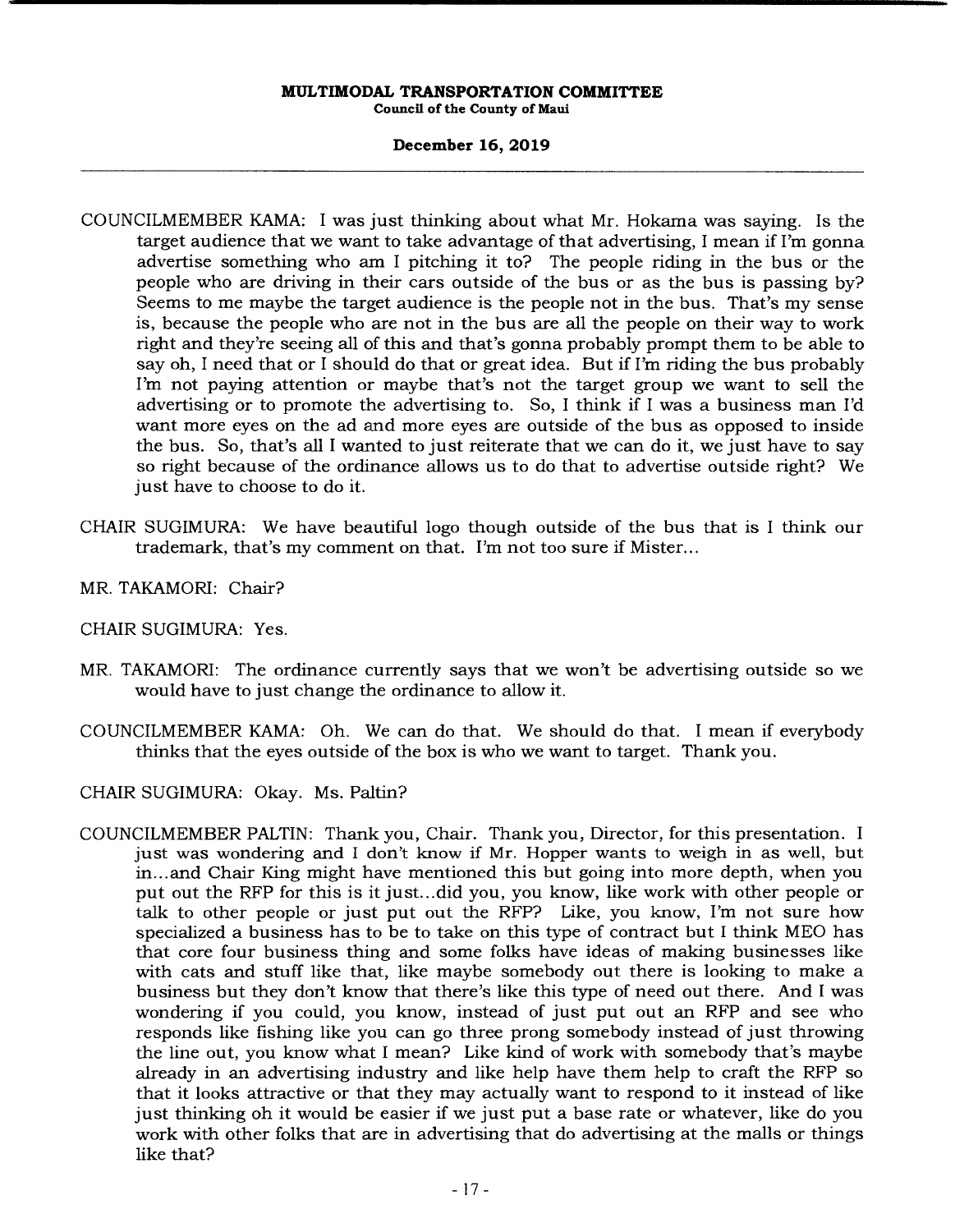# **December 16, 2019**

# CHAIR SUGIMURA: Mr. Takamori?

MR. TAKAMORI: Chair? Thank you. Good question. With regards to... I mean I guess our advertising program is quite young, it's only been maybe three years thus far but really a year and a few months or a year and a quarter I guess of revenues that we received. But we, when we first were starting with this program we worked with AdWalls. AdWalls actually contacted our Department to say hey potentially do you guys want revenues, we can potentially be interested in doing advertising. I guess AdWalls does advertising at malls, at... I don't think at the airport but maybe before at the airport so we kind of worked with them to kind of get this RFP set. We've also reached out to different transit agencies to see what they do as well and so, some of them have teams that do it in house right, so they can do the printing, they can do the graphics, I mean those are the more larger transit agencies that can do everything in house. But for us we felt that by contracting out then that doesn't already add to our minimum staffing levels in our office. At the time every time we used to receive request to put a PSA out in our busses I... we would have to pay overtime to have that person go down to the baseyard in the evenings to catch the buses to install the advertising so, we were basically losing money putting PSAs in and so we figured oh let's go out to bid and then see what kind of revenues we could get. So, we started working with AdWalls at the beginning, unfortunately they weren't the highest guaranteed monthly ratepayer so, they didn't win. So, I think what they're looking at is they look at it as a percentage of their revenue, what they're willing to pay is based on a percentage. So, I think I've seen some transit agencies do where you are guaranteed maybe a lower monthly payment but then you also look at what the guaranteed percentage could be, right. So, you're kind of not worried about okay well if we only bid like we're the only bidder and we only bid \$5 a month, you know, but yet you figure they should be making money off of that then at least with a percentage you can come back with okay well you'll pay us *\$5* a month and then well take a certain percent. And so, I think that's, all of that can be in the RFP. I think we may have to change it from a concession 'cause I'm not quite sure unless concessions are.. .unless Council is aware the different types of concessions where you pay a monthly rate but yet the County still is able to charge a percent on top of the revenue. Do you.. .I'm not sure if there is other like if Parks Department has something like that?

CHAIR SUGIMURA: Yeah.

COUNCILMEMBER PALTIN: Kind of like waitresses?

CHAIR SUGIMURA: So, there is a concession fee that Mr. Hokama passed --

COUNCILMEMBER KING: For Parks?

CHAIR SUGIMURA: --that Parks has followed.

COUNCILMEMBER PALTIN: And then was AdWalls a local company and they're still around locally or they're out of the continent?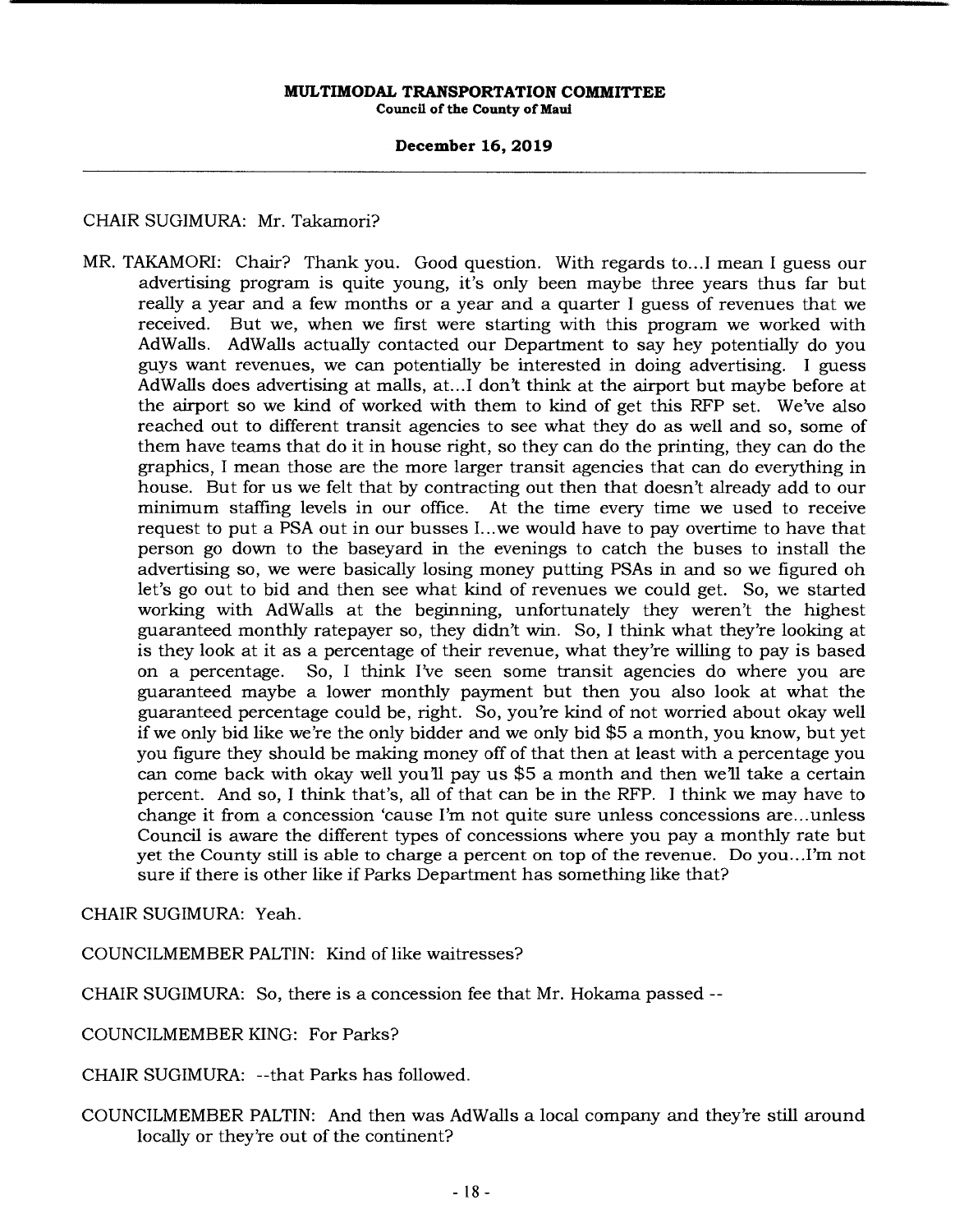### **December 16, 2019**

# MR. TAKAMORI: Chair?

CHAIR SUGIMURA: Yes.

- MR. TAKAMORI: AdWalls is actually nationwide but they do have an office on Oahu. Yes. So, we were speaking with the Oahu people.
- CHAIR SUGIMURA: Okay. Thank you. Good discussion. Ms. Rawlins, do you have a thought on this as it impacts Budget?

COUNCILMEMBER RAWLINS-FERNANDEZ: Mahalo, Chair. Is all the voting members...

CHAIR SUGIMURA: Yeah.

- COUNCILMEMBER KING: I have another question.
- CHAIR SUGIMURA: Oh, I'm sorry I thought you were done. Ms. King, you have something else?
- COUNCILMEMBER KING: Yeah. Thank you. Thanks, Chair. Yeah. So, I wanted to ask Mr. Hopper, if they did put out another RFP asking for all for, you know, I know we've put in there a minimum of 30,000 but would they be able to add any other options for bidders? Like if they put out another RFP without us going to, you know, making a new ordinance about this RFP and they got something back like, you know, we would bid this much plus a percentage, would that still be within the procurement, legal procurement process? Because anything is better than nothing, right now we have nothing so, you know if we went back out to bid and we got somebody who said well I'm not gonna...I can't guarantee you the 30,000 but I can guarantee you 15,000 plus a percentage of the bid would that be a legal process and would we legally be able to accept something like that?
- MR. HOPPER: Well, my understanding is that, I mean if you've gotten no responses to the original.. .in general the Department would be free to set up another one, they would still be constrained by things like the rates and fees and other things. So, I mean we could look at other options if there's additional things the Department could provide, provided it's within the scope of whatever the Council has set for rates and fees and any other terms and, you know, what's in the Department's budget to actually pay. I was not personally a part of that original RFP or looking at that so we, you know, --

# COUNCILMEMBER KING: Okay.

MR. HOPPER: --without looking at the specifics I wouldn't know. But I think in general if you send out an RFP and there's no responses then I think you're free to alter that to the extent allowed by law and go out again unless there's something about this one that I don't have --

COUNCILMEMBER KING: Okay.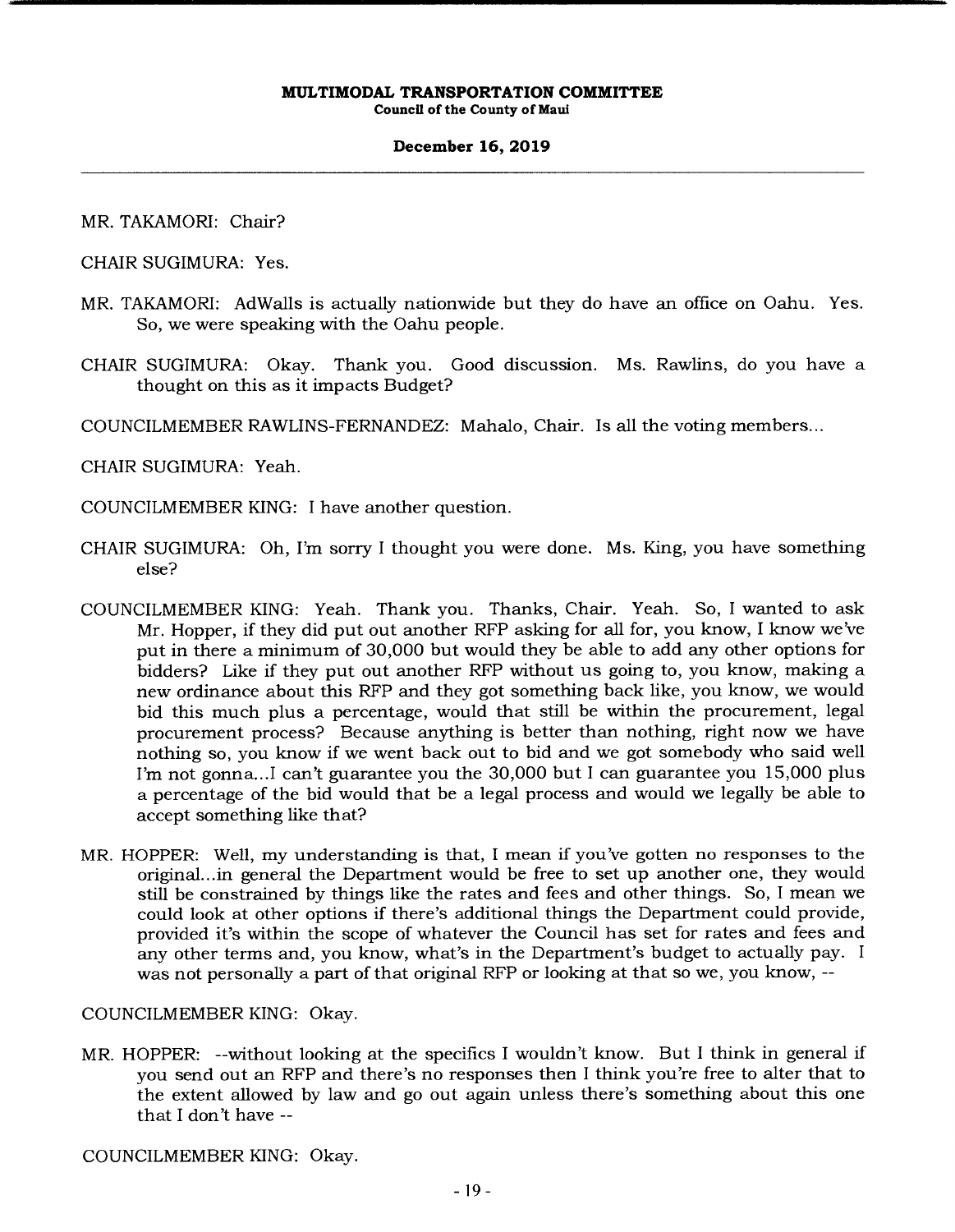# **December 16, 2019**

MR. HOPPER: --details on.

COUNCILMEMBER KING: I think this one only had the \$30,000 minimum, there were no.. .we were trying to leave it open to a contractor to put more specifics in it so that they could figure how they could also make money off of it. So, maybe that's something that you could work with Corp Counsel on, Director, and figure out how you might be able to put another RFP out given that we had no responses to the first one. And then my other questions was can you still sell ad space during this period even though we don't have, I mean just directly if you wanted to? Are you allowed to do that? Maybe that's a question for Mr. Hopper but have you.. .if someone approached you and said well I have an ad I'd like to put in for 12 months on all 32 buses which is, you know, 11,000 something dollars, if you charged \$30 , would you be able to accept something like that?

CHAIR SUGIMURA: Mr. Hopper or Mr. Takamori?

- MR. TAKAMORI: Thank you. In terms of...maybe that is a Corp. Counsel question. But I do know that we're still... on a case-by-case basis we've received maybe some non-profit requests, we've done PSAs but we have...
- COUNCILMEMBER KING: No, I'm just I'm talking about paid

MR. TAKAMORI: Yeah, so...

- COUNCILMEMBER KING: --if you get a request for paid advertising and, you know, I just thinking outside the box that, you know, is it possible to do, you know, to look into the, I mean go out into the community and, you know, even offer, you know, free ad space every month for any non-profit that can bring you a contract or something like that. I mean how... we got, you know, we got to try and get creative on as to how we can enlist the community's help, because part of this is funding the bus which we need to expand and it's all part of our multimodal, you know, plan. So, if we start trying to get creative like that would you be able to, you know, and that's why I was asking about the revolving fund because if you end up doing it in-house, it's gonna probably involve another at least half position or a position for someone to handle that advertising, even if you have the advertiser coming to you with camera ready, you know, cards. So, maybe Mr. Hopper can just.. .maybe you can expand on whether given the fact that we did this in Budget and we put out this budget item for Department of Transportation that they would put out the contract. Are they still able to accept individual advertising contracts?
- MR. HOPPER: Based solely on the ordinance I don't see anything that would restrict that because it does say the Department is authorized to enter into contracts for advertising provided certain things. It doesn't require it be by contract, there are rates and fees in the Budget and those would have to be followed. And, you know, I don't know if there would be any limiting language in the budget item that would say, you know, you can only contract out for this. Now, the other issue could be I don't know if the Department feels it has the capability to manage the ads and things like that, it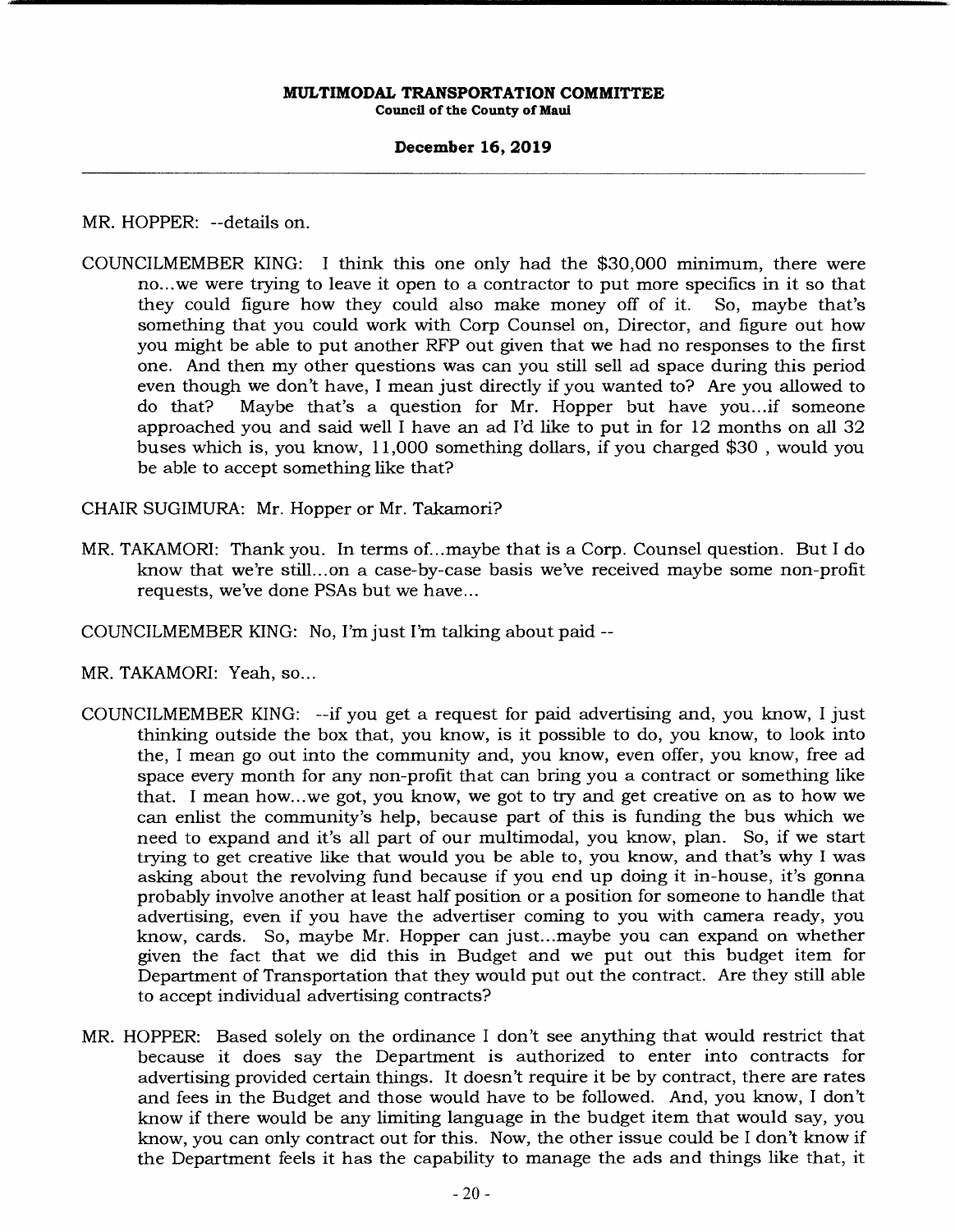# **December 16, 2019**

would have to make sure the ads conformed to the Code. So, there's several different types of ads that are prohibited so they would have to go through that, I don't know if they feel they have that capability right now to monitor that but based on the Code it does look like it contemplated either the Department selling the ads and then say potentially you can go out for a contract for the ads themselves. So, the rates though would still be a constraining issue as well as the requirements for the ads. So, there's number 1 through 11 that, for the restrictions so the Department would have to monitor those.

COUNCILMEMBER KING: Okay. Well, we don't have any rates in ordinance do we have to because we took all the rates out I thought so or do we go back to the original rates that, that that other company was charging?

MR. HOPPER: You would have to...

COUNCILMEMBER KING: What rates do we use?

MR. HOPPER: Well it says rates for renting or lending of advertising space shall be set forth in the annual Budget so, you would need to have something in the Budget setting forth the rates if it was only by contract then that may be an issue as far as amending it again.

COUNCILMEMBER KING: Okay.

- MR. HOPPER: Just like other, you know, departments charge rates and fees you may need to put that in the Code --
- COUNCILMEMBER KING: Okay.
- MR. HOPPER: --and then say...
- COUNCILMEMBER KING: So, we have to put that back into the code because we took it out --

CHAIR SUGIMURA: Yeah.

- COUNCILMEMBER KING: --in our budget.
- MR. HOPPER: Again, I wasn't through the budget process when this went through, I'm going on with this current ordinance allows but I don't see anything in the ordinance itself necessarily.
- COUNCILMEMBER KING: Right. Okay, well thank you for that, and then, Chair, I just wanted to make the comment that overall advertising for the bus, to me this was kind of a easy form of advertising for us to play with and try to figure out because it's these cards that basically pop into whatever that rail is on the top of the bus and can come in and out. If you start looking at changing the ordinance to allow advertising on the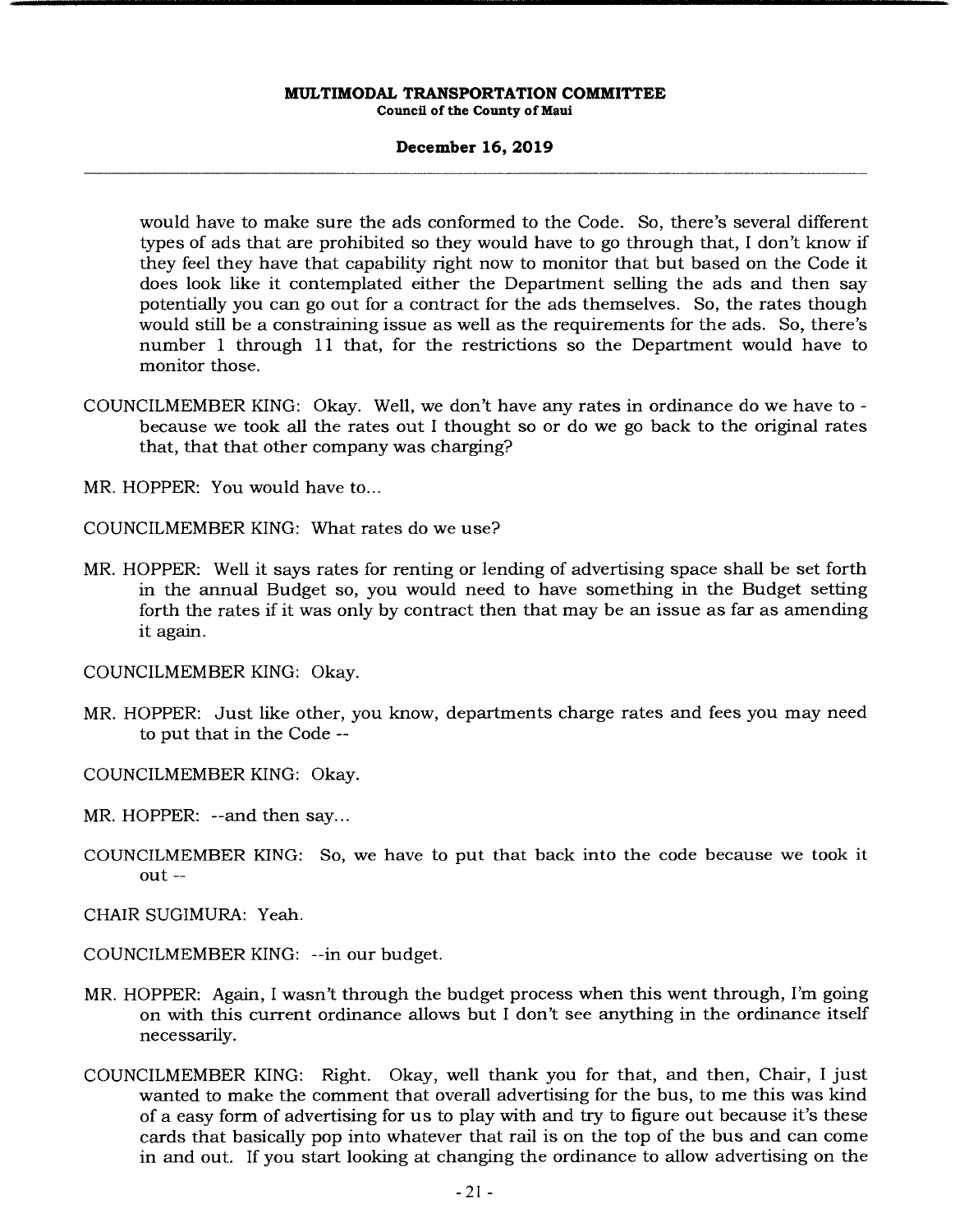### **December 16, 2019**

outside now you're talking about long-term advertising because you gotta put a wrap on the entire bus, that gets really expensive and the only organizations that can really afford that type of advertising would be big corporations so, it's not going to be...the advertising idea's gonna be drastically changed versus putting in advertising where your target is the rider and mostly local people. So, I think that's just something we have to keep in mind. Outside-the-bus advertising is more of a permanent thing, it's gonna be long-term because it's cosily to put that on.

CHAIR SUGIMURA: It probably generates a lot more money.

- COUNCILMEMBER KING: It could but it also could generate some controversy on what people are seeing going down the road.
- CHAIR SUGIMURA: Yeah so, that'll come up before this Committee. Mr. Hokama? Sorry, Keani.
- VICE-CHAIR HOKAMA: I would just ask you, you know, I think the Committee has asked some very good questions and as you're our Chair, I would just say send a letter to Finance, Mr. Teruya, and he'll direct it to Mr. King, the Chief Procurement Purchasing Officer and they'll give us their comments on how this procurement is gonna be done.
- CHAIR SUGIMURA: Okay. I agree and we'll also, I like that idea of doing research through NACo and see what our sister counties have research on that could help us. Keani Rawlins-Fernandez?
- COUNCILMEMBER RAWLINS-FERNANDEZ: Mahalo, Chair. I agree, I think that's a great idea having comparisons on how we can best operate. So, okay I do have a few questions. Who currently monitors and approves the ad, any ads that go in?

CHAIR SUGIMURA: Mister...

- MR. TAKAMORI: Chair, there's actually myself the Director.
- COUNCILMEMBER RAWLINS-FERNANDEZ: Okay. So, I just, that question just came up 'cause Mr. Hopper said that you would then have to approve and monitor the ads but that's what you currently do anyway.
- MR. TAKAMORI: It is whenever.. .yeah, in the past when an ad used to come through for our Department a paid advertiser or even a non-profit ad that would be for me to review to make certain. I think it gets reviewed first but final signoff is myself to make certain that it meets those criterias *[sic].*
- COUNCILMEMBER RAWLINS-FERNANDEZ: Mahalo. And if I misunderstood Mr. Hopper's comments, feel free to correct me if I misunderstood you.
- MR. HOPPER: Yeah. Just depending on the contract. I didn't know if in the contracts there was that responsibility could be placed at least in part on the contractor to say that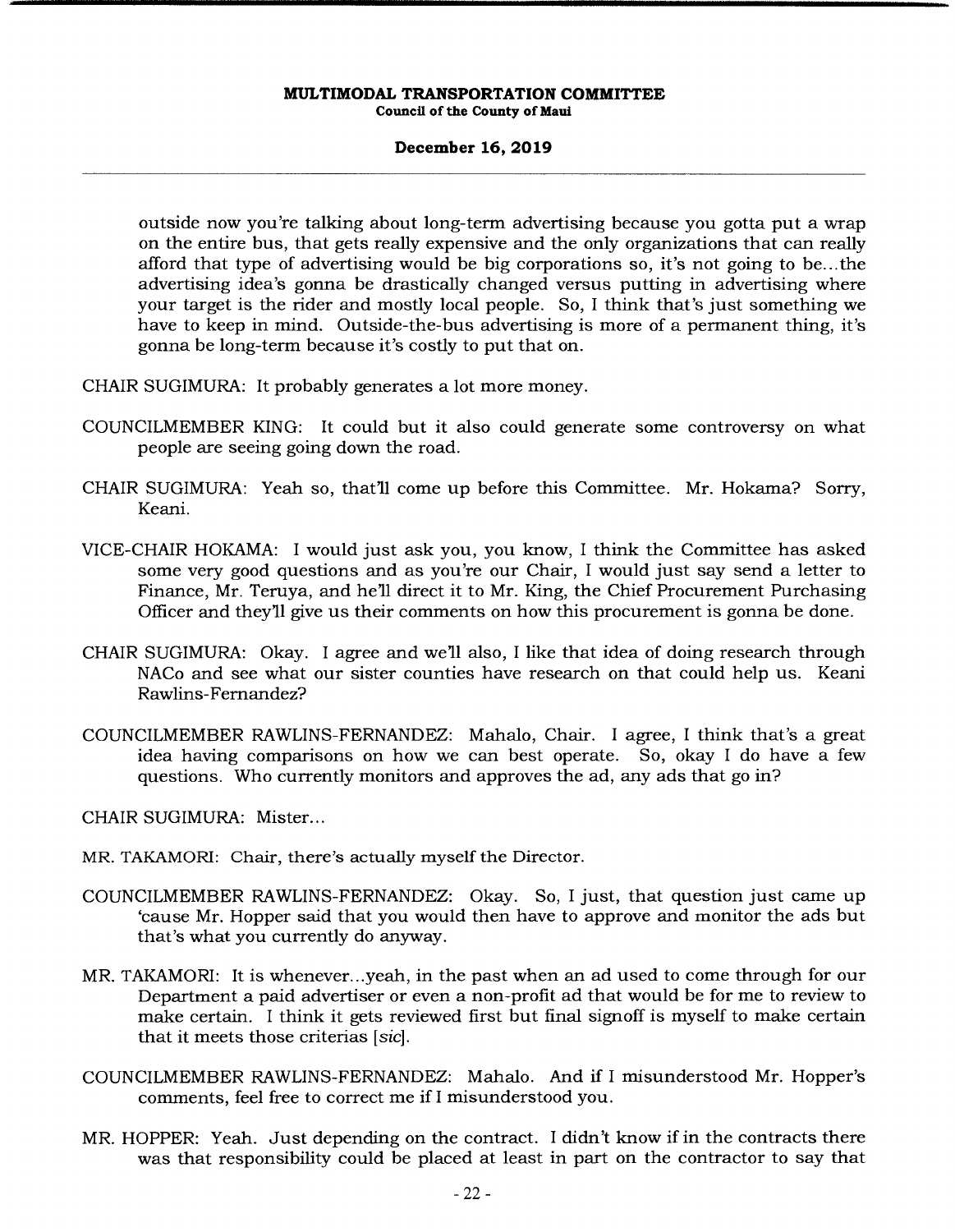**December 16, 2019** 

when you do the ads you need to let the advertisers know these criteria and do the screening but if the Director is ultimately reviewing them anyway then that wouldn't necessarily change much.

COUNCILMEMBER RAWLINS-FERNANDEZ: Mahalo.

MR. TAKAMORI: Chair?

CHAIR SUGIMURA: Yes.

- MR. TAKAMORI: And all of the County ordinance are placed into the RFPs as well so, the contractor is aware of what the different rules are and what's prohibited and then therefore it is the first line of defense I guess and then it comes through us for final approval.
- COUNCILMEMBER RAWLINS-FERNANDEZ: Okay. Mahalo for that information. Okay. So, you provided us some of the information from the other counties here in the pae `aina. Do you have any comparisons of like the revenue from like City and County of Honolulu?
- MR. TAKAMORI: Chair? With regards to City and County of Honolulu I can... I think the last time we met I pulled some data from them, I don't, I didn't bring that with me this morning, it's not in my packet. But I believe through my recollection with City and County of Honolulu they do have a minimum monthly rent and then they do receive a percentage. I think the last time I pulled the information from them they only received the minimum monthly amount, they on very rare occasion has it been past the, have they been actually making more money than the minimum amount. I think the minimum amount might be \$13,000 a month.
- COUNCILMEMBER RAWLINS-FERNANDEZ: Okay. So, that process is something like what AdWall's had proposed to us? Where they would...where we would collect a percentage of the ad space that they sell?
- MR. TAKAMORI: Chair?

CHAIR SUGIMURA: Yes.

- MR. TAKAMORI: Yes. That is correct.
- COUNCILMEMBER RAWLINS-FERNANDEZ: Okay.
- MR. TAKAMORI: And they use Sky Hi Media and they were actually one of the people we reached out to. I guess one of the things we could do is just follow up again and say hey, I think Sky Hi Media is tied to or they're affiliated with, I'm not sure, a Japanese company. So, I don't know if it's maybe tied to JTB, I don't know. But I think they were created on Oahu to do advertising and then they won the contract. So, I'm not sure, I guess if you look at their website, it's .seal.jp/hawaii so I don't know if they're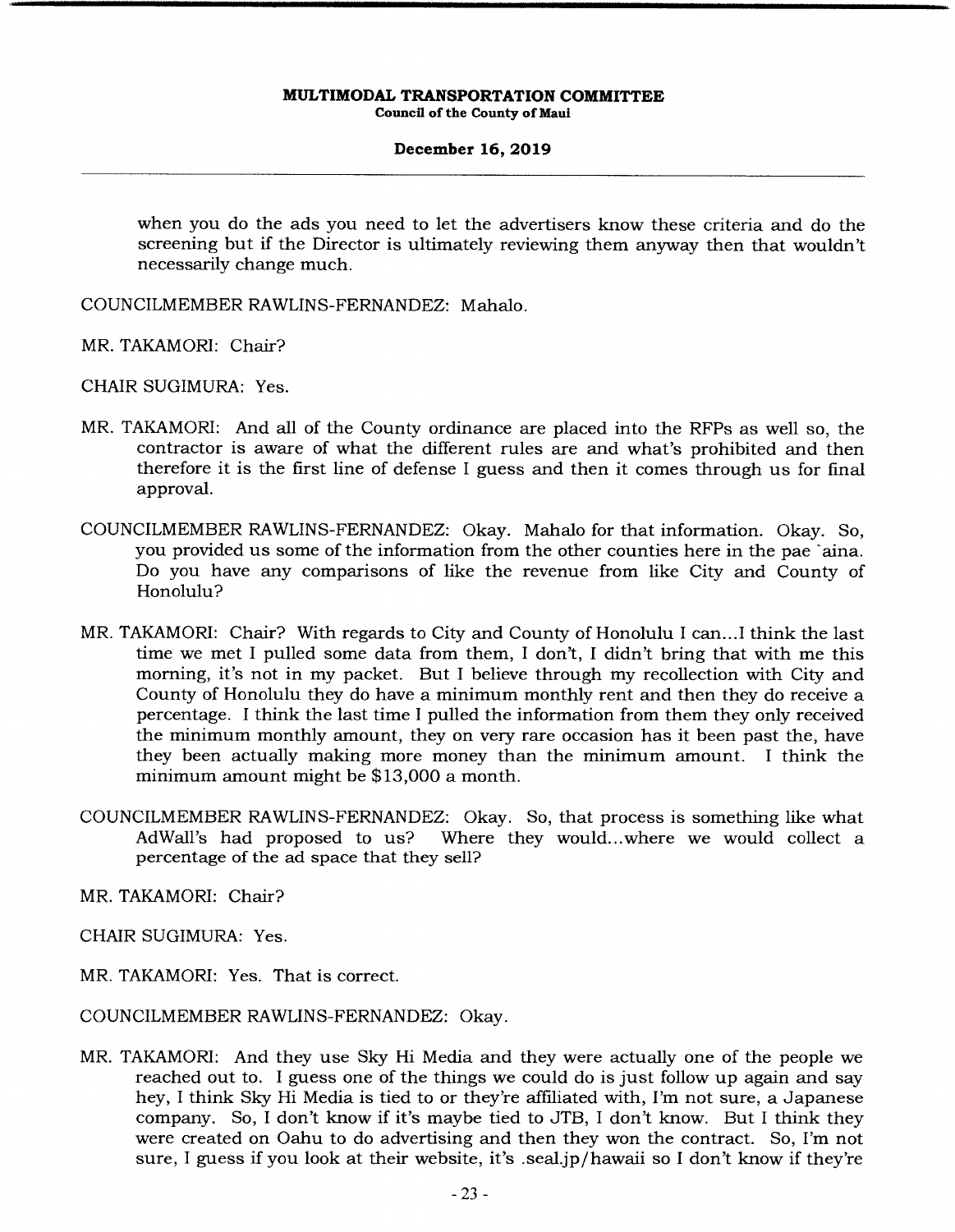# **December 16, 2019**

interested in doing this type of business on Maui. Because we yeah, didn't receive any response from them when we did reach out.

- COUNCILMEMBER RAWLINS-FERNANDEZ: Okay. Mahalo. And oh, I see the new electric busses, I love them, thank you so much for doing that. So, for the for Fiscal Year '20, for this fiscal year right now the projected revenue is zero?
- MR. TAKAMORI: At this point yes, it's zero.
- COUNCILMEMBER RAWLINS-FERNANDEZ: Okay. Okay and then I guess my last comment is that, you know, I'm open to or I look forward to learning more about how we can improve this program and, you know, as soon as our Committee decides how to move forward the Department, you know, has any recommendations on how to move forward I'll be happy to schedule it --

CHAIR SUGIMURA: Okay.

COUNCILMEMBER RAWLINS-FERNANDEZ: --in EDB as soon as possible.

CHAIR SUGIMURA: Yeah. Thank you, thank you.

COUNCILMEMBER RAWLINS-FERNANDEZ: Mahalo, Chair.

CHAIR SUGIMURA: I appreciate that so that we don't lose a whole year is what --

COUNCILMEMBER RAWLINS-FERNANDEZ: That's right.

CHAIR SUGIMURA: --we're, yeah, is happening. Ms. Paltin, you have a comment?

COUNCILMEMBER PALTIN: I just had a couple questions. Our County buses some of them are run by MEO and some of them are run by Roberts?

CHAIR SUGIMURA: Mr. Takamori?

MR. TAKAMORI: Yes, that is correct. For this program we're looking at fixed route transit buses.

COUNCILMEMBER PALTIN: So, that's --

MR. TAKAMORI: So, that's with Roberts

COUNCILMEMBER PALTIN: --Roberts? Oh.

MR. TAKAMORI: The large buses.

COUNCILMEMBER PALTIN: So, you're not looking at putting advertising in the MEO buses.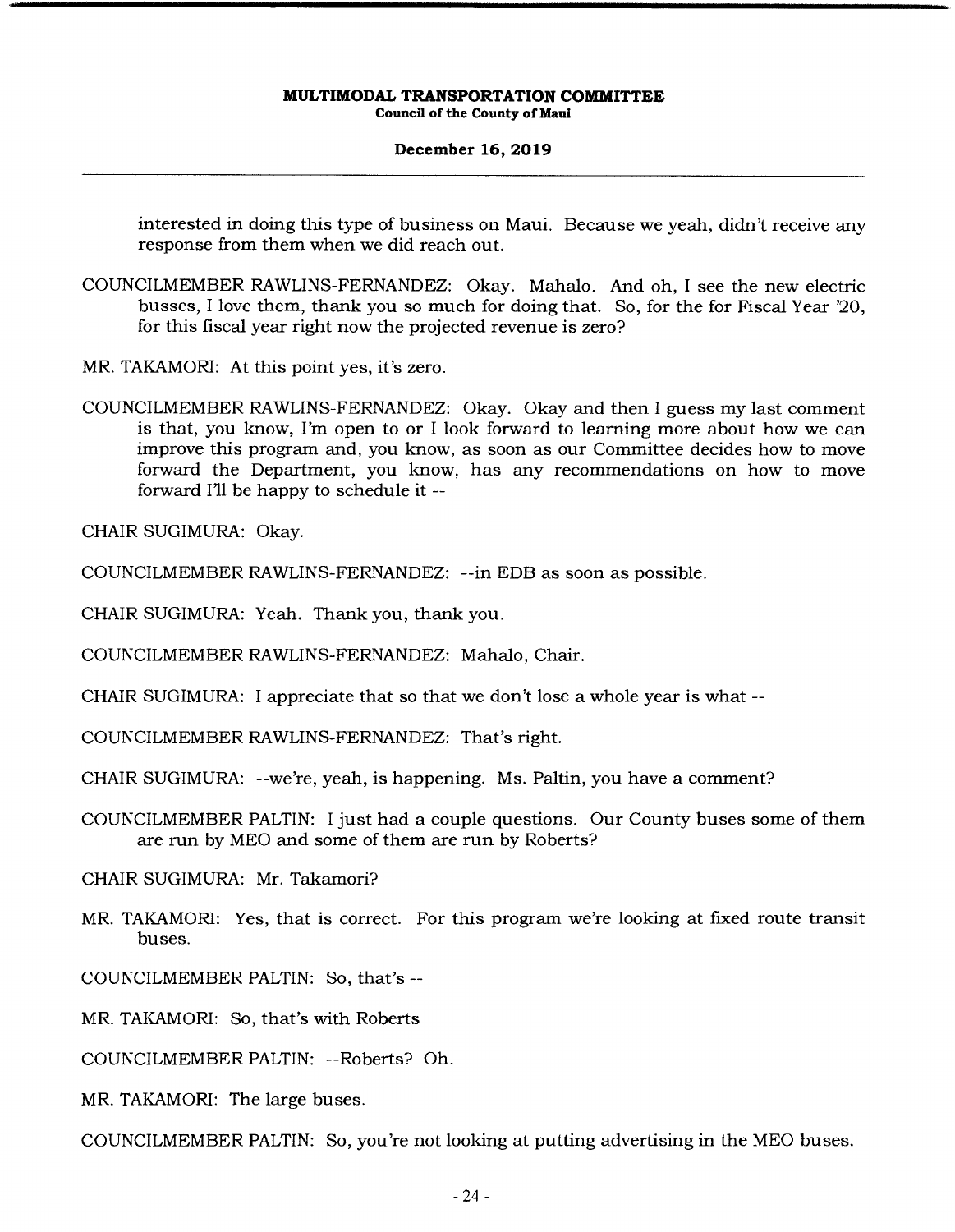# **December 16, 2019**

MR. TAKAMORI: Chair? It wasn't part of the program. It's something that we probably could consider expanding to but when we've done some research with different transit agencies it always seems to be where they do it on the fixed route side. I haven't seen many that have done it on the paratransit side.

COUNCILMEMBER PALTIN: So, MEO is only the paratransit?

MR. TAKAMORI: Yes, MEO has the Maui Bus contract for paratransit service. So, that's the smaller vehicles and they transport the persons with disabilities.

COUNCILMEMBER PALTIN: Oh, okay. Thank you.

CHAIR SUGIMURA: Okay. Thank you. So, Members, if no other questions I'm gonna refer this... defer this and do the research and work with the Department and get some information from Finance and Purchasing and look at this process as well as to check with NACo to see if there's any data that they can share with us so that we can have a broader scope of what works and what doesn't throughout the nation. Any other questions for the Department? Seeing none, okay I'm gonna defer this and we'll take it up again at another meeting once we get information. I'll come back with some data and I think just from working with Mark over this past year he's kind of data driven so, I think he would be open to that suggestion. So, at this time, Members, I'm gonna defer this and then I'm going to take a short recess till 10:30 is that all right?

COUNCILMEMBERS: No objections. (Excused: AL, SS)

# **ACTION: DEFER pending further discussion.**

CHAIR SUGIMURA: Okay. So, I'm gonna call recess right now and take up our last item. *Thank you.* .. *.(gavel)...* 

**RECESS: 10:17 a.m.** 

**RECONVENE: 10:37 a.m.** 

# **MT-29: STATUS OF GRANTS UNDER THE DEPARTMENT OF TRANSPORTATION AND BENCHMARKS FOR GRANTEE PERFORMANCE** (CC 19-359)

CHAIR SUGIMURA: . . . *(gavel). . .* Multimodal Transportation Committee is now called back to order it is now 10:37 a.m. Thank you very much for that previous discussion on contracts for our transit buses and we'll check into it based upon the recommendations from the Committee. And the next item on our agenda is MT-29, Status of Grants Under the Department of Transportation and Benchmarks for Grantee Performance. I wanted to let you know that the reason I brought this up and what I would like to do, my objective today is not necessary to go through the grants that the Department has issued only, but to standardize the grant review process.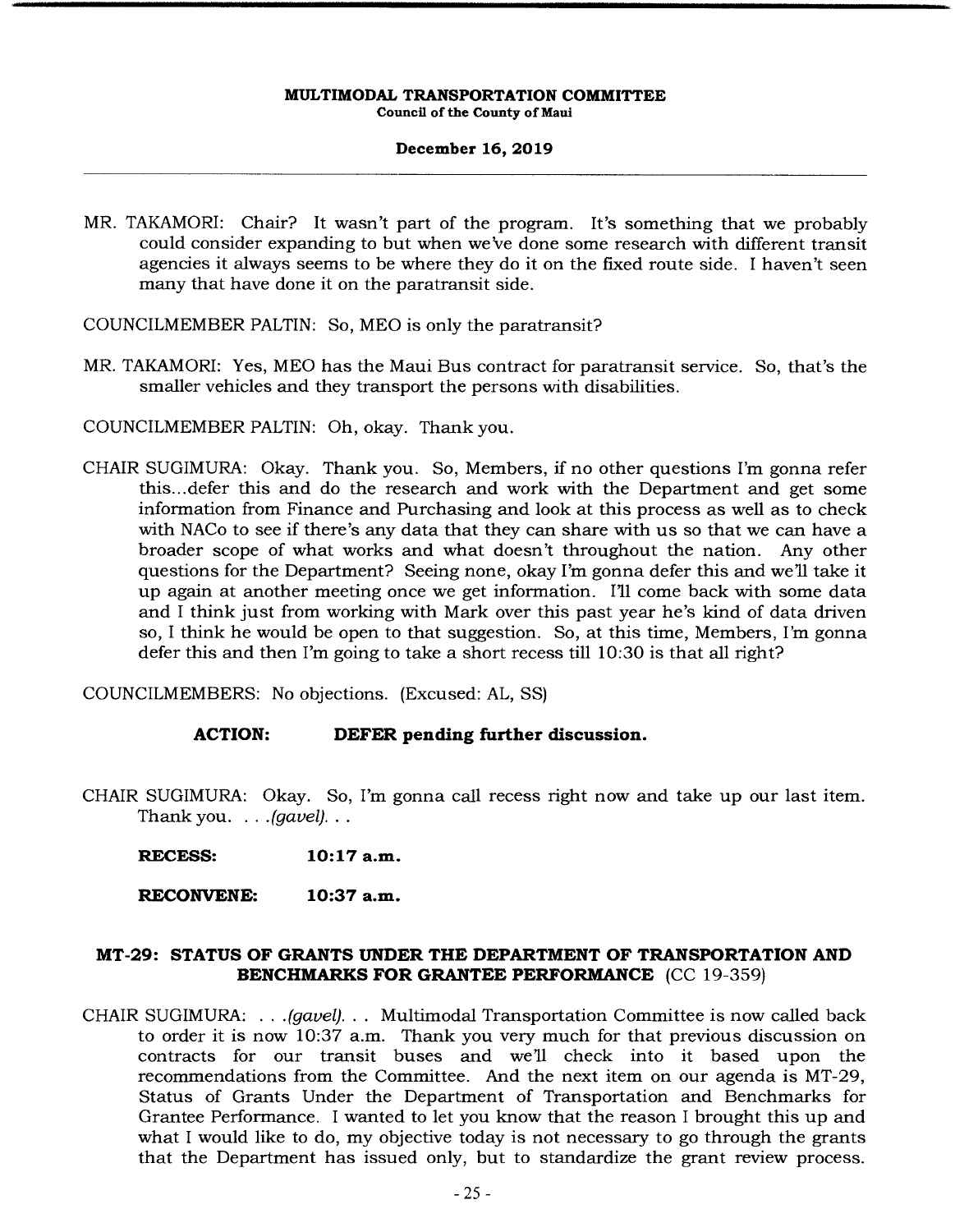**December 16, 2019** 

And I think what we've seen is an excellent presentation from the Housing and Human Concerns Department and I think what... I went to talk to them and what I was.. .what they told me was they have a new Grants Administrator and he created, sorry I don't remember his name but he created this, what we have given out to you. Each of you have received a spreadsheet of the grants that were submitted to us from Department of Housing and Human Concerns and then we saw other grant presentations summaries that were given to us from other departments but they're all different. All has good information and is probably very relative to what the Department is doing and what the grants are doing but I wanted to put some, I wanted to standardize it a bit. So, 3.36.120 Monitoring and Evaluation of Grants, A is the agency shall monitor every grant to ensure compliance with this chapter; B, within eight weeks after the end of the fiscal year the agency shall transmit to the Mayor and Council an evaluation of every grant which was appropriated during the fiscal year. The report shall contain a summary of whether each grant attained the intended results in the manner contemplated. Right? So, that's the information Council wants to get and if we can standardize it to a certain perspective then during budget where I think we want to get to this information becomes relative then we can make appropriate decisions. Are we underfunding them, do we need to give them, the departments or the grants, you know, more and then why right? So, that's the.. .that's where we sit. So, the purpose of today's meeting was to do that. I just wanted to recognize Harry Johnson and Suzanne from... the previous testifiers 'cause I want you to know that we appreciate the work that you do and we hear it loud and clear. I went to the MEO, I went to a luncheon last week and basically heard from your group of your MEO kupuna group the importance of your transportation services and I didn't realize that you're down 5 versus 11 the previous year but boy just five makes a big difference from feedback. And I want to also say that the loudest voice came from those who are in wheelchairs and that waiting a little bit for that next bus to come is maybe difficult or more difficult than if you were not in that, you know, circumstance so, I heard them loud and clear, and I just wanted to recognize you for coming and advocating and showing up to support, you know, the services that you provide. And I did speak to the hospital in terms of their ambulance services also. So, your... the services that DOT administers through your grant processes is very important so I just wanted to recognize that before I delve into this next section, and maybe as we get closer to our Budget Session, Department graciously put together a PowerPoint presentation on the Human Service Transportation Program as well as the air ambulance program, the helicopter. So, maybe at that time we can have a presentation which will really give us the details and the amounts and what is being done and any other challenges that you may want us to know as your Department before budget. But today's discussion I was wondering if we could look at the spreadsheet which was passed out to everybody and it was brought up in Mr. Hokama's Committee and I think in Budget we had that Office of Economic Development one. But if we could look at the spreadsheet and based upon what the ordinance is asking the departments if we could start talking about and maybe come up with an ordinance that would specify the needs of the Department, the departments could then report to the Council with information that would be relevant to the grants that they administer. So, this is going to be more than one meeting. Of course what would be important is year-end grant evaluation from the Department and fiscal year ending, the name of the agency or organization that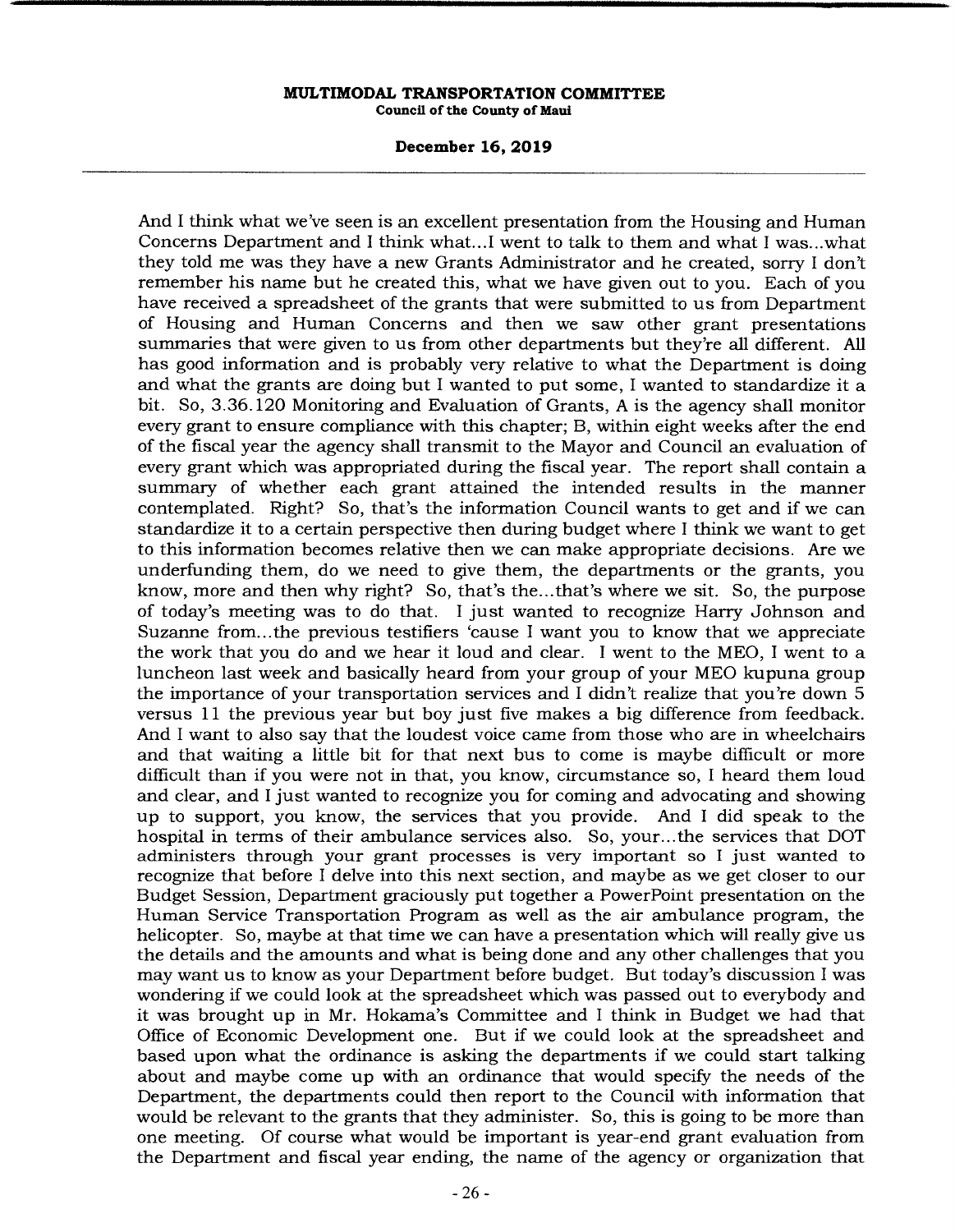**December 16, 2019** 

received the grants, the program that it satisfies, grant number, year awarded, the dollar amount that they were awarded and payments as of the day that they submitted the grant to us. So, it would be the one, two, three, four, fifth, it says, fifth row says Fiscal Year 2019 payments which would tell us if they have finished their grants or almost done with their grants which I think is important. And then the next column that's shown to us is grant application, initial application submission provides clear description of funding use, program activities and strong measurable positive change, use of funds, utilizes funds in an effective and efficient manner, meeting... how does it meet the community needs, does this program meet strong community human services' needs, and has minimal duplication of services. I think duplication of services is a concern of ours because sometimes you have a non-profit that provides similar services to other non-profits which then makes us wonder do we have too many grants out there for that particular service and can they kind of merge together instead of having two separate grants because each agency has its own expenses for administration and costs. The next item is responsiveness, timely response to requests, demonstrates competence and understanding of programs and administrations, records and reporting. So, recording back to the Department based upon the requirements of the grants, effort to secure other funding I think this is kind of important, does the agency go out and look for other funding sources or are they relying on the County solely or exclusively? And I will tell you that from talking to some organizations it is perceived that working with the County grant system is easier than Federal so, they rather do County. So, there's some of that, you know, which may or may not be correct, I, and I don't want the County to be the only funding source for, you know, organizations. Efforts, and what kind of efforts were made to secure other funding, and then the scoring that they got for the grant is important and what percentage they get of the maximum scoring and then remarks. Remarks are<br>overall comments about the agency and programs. And I like working with overall comments about the agency and programs. Housing... the DOT grants because there's three but yet it's very detailed and I look forward to hearing what the Department may say. I kind of just throwing this on you without giving you this time to think about it, Mark and Mike, Mr. DuPont, but the grants that you administer are very complex so, I think hearing from you from a Department perspective and we can, you know, continue the conversation after this meeting, but where I'm trying to get to is standardizing the reporting of the grants to the Council and to the Mayor so that we have comprehensive information so we can make fiscal and financial or operational decisions as we may help the departments. Mr. Hokama?

VICE-CHAIR HOKAMA: Chair, I understand your comments, I support it. I can already tell you Council, well through my Committee already yeah we returned the Office of Economic Development's report to us because it wasn't sent to us as expected by the Committee. And then in discussions with Ms. Rawlins-Fernandez I think we've come to terms that all of the departments now will submit evaluations in the format that you're asking this morning.

CHAIR SUGIMURA: It was well done.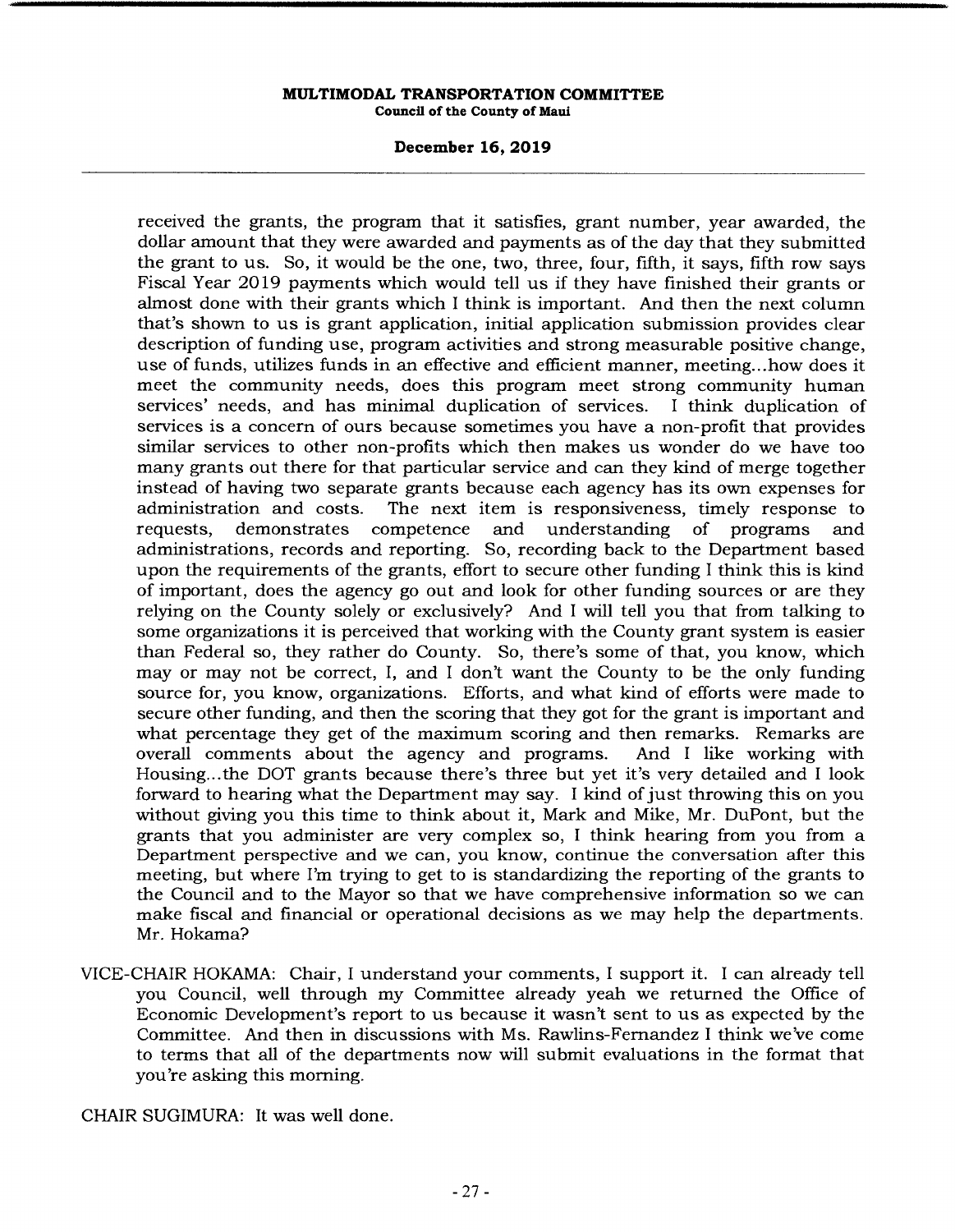## **December 16, 2019**

- VICE-CHAIR HOKAMA: Yeah. So, I think consistency we've already determined that yeah the departments will report in this format so that there's consistency in how each department is viewing the County's dollars. Let's make it easier for us to then make the assessment and appropriate adjustments in Budget Committee. So, no, I think we're in concert with your direction you want to move, Chair.
- CHAIR SUGIMURA: Okay. So, I just wondered this is a lot of information, I know if you were in Mr. Hokama's Committee you would have seen this before but if there's anything we need to add I think this.. .1 don't want to.. .1 don't see anything we should delete but maybe add, if there's anything we can add. And what I really would like to do is...
- VICE-CHAIR HOKAMA: How many years you been funded by the County?
- CHAIR SUGIMURA: Okay. Number of years. that's a good one. Okay. Okay. So, maybe if... Ms. Paltin?
- COUNCILMEMBER PALTIN: Maybe also make the remarks/ explanation, like if there's any section that looks really off or they got a low score they can put the explanation of what went on there in that category, the remarks or explanation.
- CHAIR SUGIMURA: Okay. Mister... .to prepare for today's meeting Mr. Takamori in his detailedness has that grant PowerPoint presentation and attached to that he has a lot of write-up to supplement what the grants did or did not do. And I think it's that kind of additional information that just helps us so, you know, that could be like an add on or exactly what you're talking about okay for the last column. Mr. Hokama?
- VICE-CHAIR HOKAMA: I don't know about other members but I think maybe for us and budget purpose the percent the grant is to that program area.
- CHAIR SUGIMURA: Okay, percent of total budget?
- VICE-CHAIR HOKAMA: So, if it's ops and it's admin, it's 100 percent for admin.

CHAIR SUGIMURA: Okay.

VICE-CHAIR HOKAMA: And that's the whole thing that they pay.

CHAIR SUGIMURA: Okay.

VICE-CHAIR HOKAMA: We want to know that.

- CHAIR SUGIMURA: Okay. That's really a good point too. Okay. This is all great. Department, do you have any comments that you may see as it relates to your Department?
- MR. TAKAMORI: Thank you, Chair. I think it is a very great idea that we're gonna have some I guess consistency between grant evaluations. I guess as you can see in our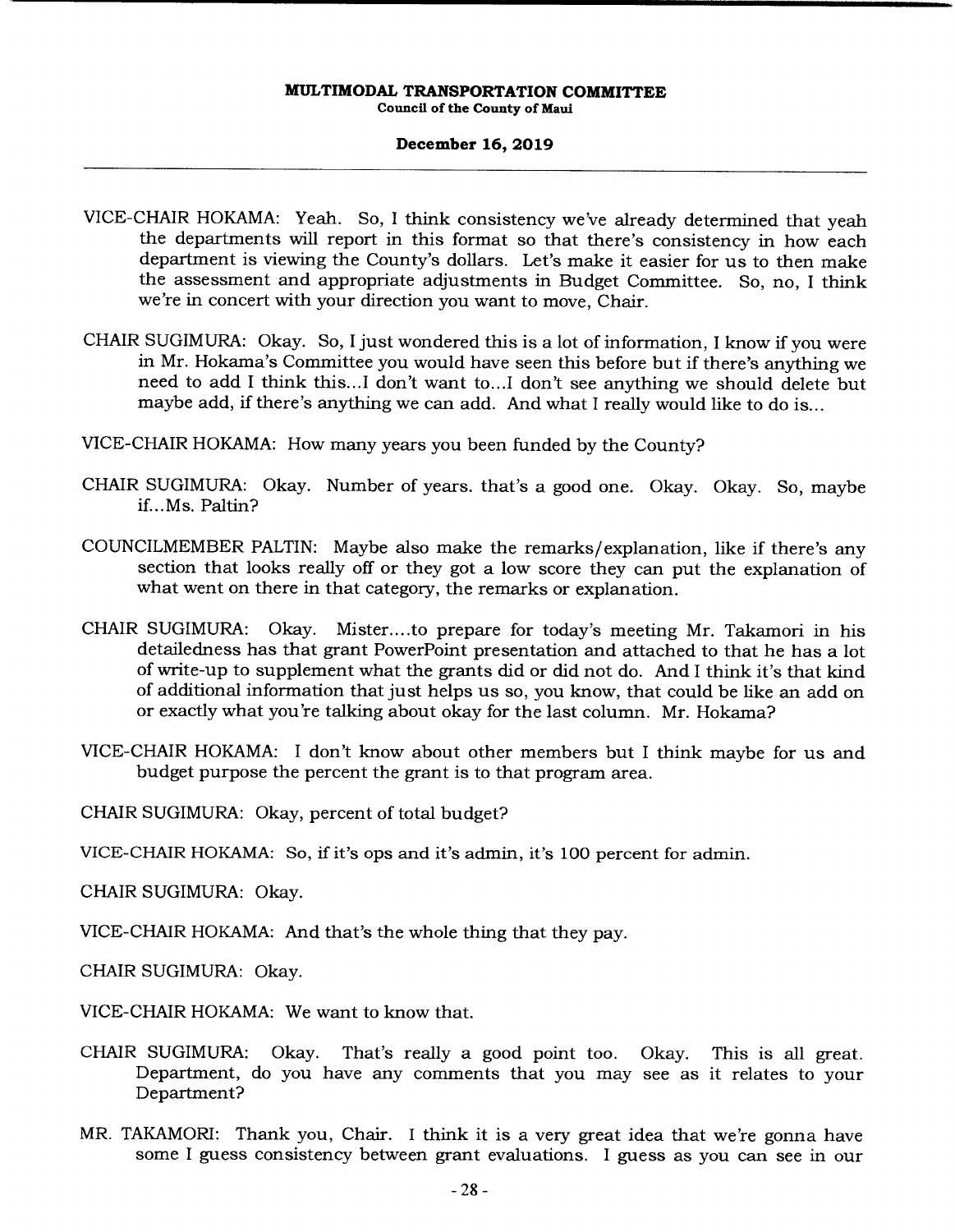# **December 16, 2019**

write-up we weren't quite sure what.. .how we're supposed to write it up so, we basically just gave a overview of what the different grants are, what programs are in our grants, funding that was spent, things like that. So, it is a different take when we're looking and reviewing this Housing, Human Concerns *[sic]* grant evaluation. I think we can definitely convert towards this type of spreadsheet, I guess we just have to make certain that it meets the needs of Council as well as I guess the community when they review these types of documents. So, I think that's important and I'm glad that we're having the discussion today.

- CHAIR SUGIMURA: Okay. So, if you see anything after this meeting, Mr. Takamori or Mr. DuPont, just let me know. 'Cause I just threw this on you at this moment. So, okay, Ms. Rawlins-Fernandez?
- COUNCILMEMBER RAWLINS-FERNANDEZ: Mahalo, Chair. I really like how they organized their information, it's more performance based, you know, listing the program goal, the program objective and they'll go through that in their PowerPoint. I think it's, you know, helpful for us in determining whether they're actually needing what they told us their goals and objectives are during budget. One of the things that Member Paltin had suggested in Member Hokama's Committee was adjusting the values in the different columns, for example perhaps meeting community needs would have more points than, you know, responsiveness of the grantor to the County Department so, that kind of an idea.

CHAIR SUGIMURA: Oh, I see.

COUNCILMEMBER RAWLINS-FERNANDEZ: Mahalo, Chair.

CHAIR SUGIMURA: Okay. Anybody else? Ms. King?

- COUNCILMEMBER KING: So, I wanted to ask the Department, you said you had three, earlier when I talked to you, you said you had three grants and on your presentation I can't tell... you got two categories, Human Service Transportation and Air Ambulance but what are the actual three specific grants?
- MR. TAKAMORI: Chair, thank you. The first grant would be the Human Services Transportation grant for \$6,380,515. The next grant would the Bus Replacement grant for 445,000, that's also provided to MEO for their bus replacement, and then the last grant would be the Air Ambulance grant for \$672,215.
- COUNCILMEMBER KING: Okay. So, the 6,380,000 is pertaining to all these four sections on these two pages? No three sections? Okay. So, you actually have two grants that are under the Human Service Transportation program? You have the Human Services Transportation grant and the Bus Replacement comes under that same program?
- MR. TAKAMORI: For this presentation yes but technically they're two separate grants in two different areas of our budget. Yeah.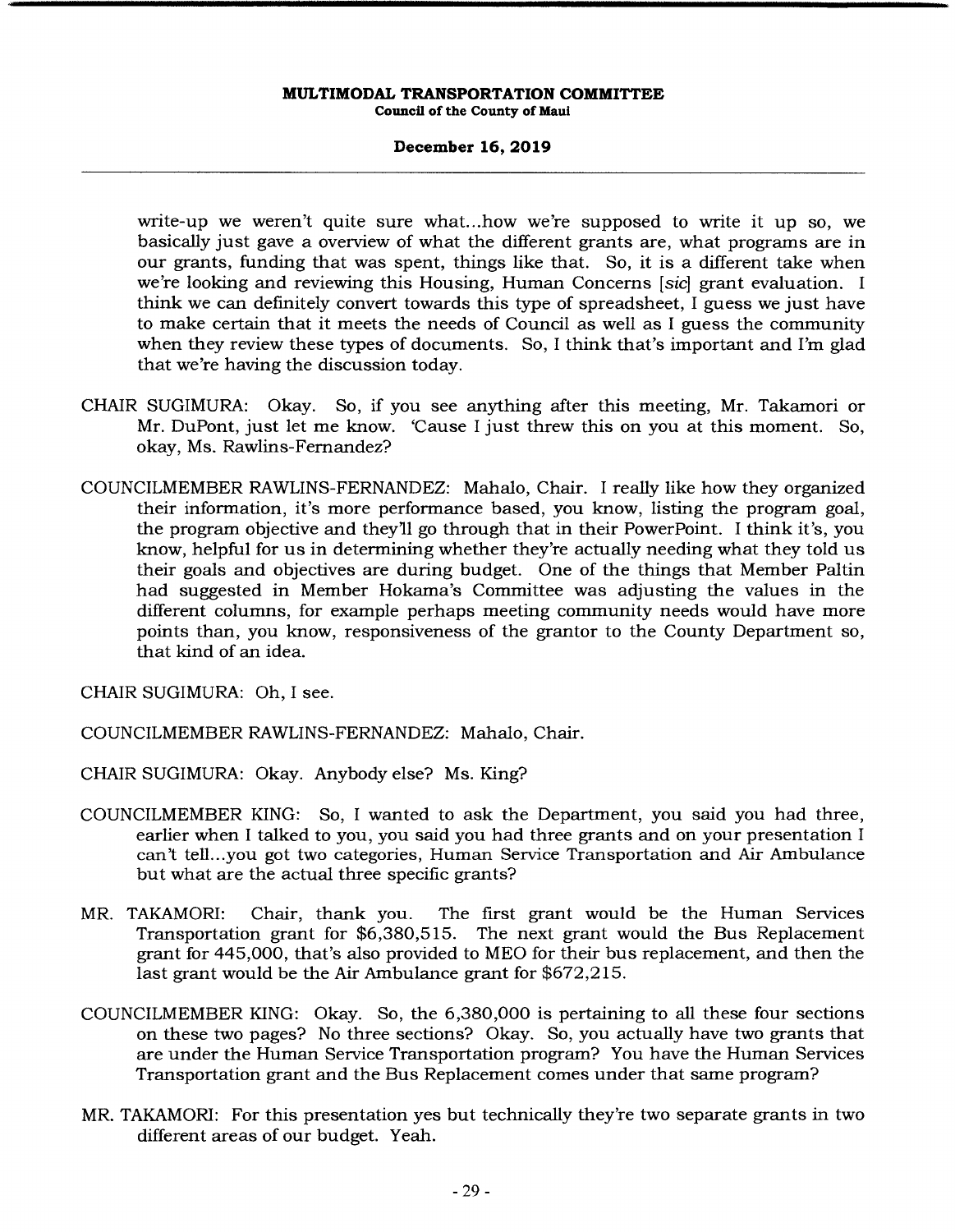**December 16, 2019** 

COUNCILMEMBER KING: Oh, okay. So, maybe when you do that report you could reflect that it'd be less confusing.

MR. TAKAMORI: Sorry about that.

COUNCILMEMBER KING: That's okay. Thank you.

CHAIR SUGIMURA: Okay great. Ms. Paltin?

- COUNCILMEMBER PALTIN: I just was wondering if you were to translate this information into the new format that Ms. Sugimura just threw at you today, do you think that you would have things left out or you think you can get the entirety of the information in there in that format?
- MR. TAKAMORI: Chair? I think what we're gonna have to do is we're gonna have to sit down and actually try taking our grants and then putting it into this format. I think we'll be happy to sit down with Chair Sugimura once we do that and see how it comes out and then we can have that discussion. I think it's just a different way of looking at what the expectations are for these.. .for the reporting requirements for these grants.

COUNCILMEMBER PALTIN: Thank you.

CHAIR SUGIMURA: Okay. So, Members, if there are no other questions I'm gonna take this and put it into a format or proposed ordinance at the appropriate time, we may need more discussions before we can, you know, kind of standardize this and then we'll talk about it again. Any other questions? If not I'm gonna defer this item.

COUNCILMEMBER KING: I just have a comment.

CHAIR SUGIMURA: Yes.

- COUNCILMEMBER KING: I just think that because if we're standardizing the form for grant review that we should do that in EDB with... so we can look at all the different departments and ones with the CMs *[sic]* and if our Budget Chair is willing to do that, that would be great. Thank you.
- COUNCILMEMBER RAWLINS-FERNANDEZ: Yeah I'd be happy to take all the.. .we've discussed it in Healthy Families and in Budget and now in MT so, yeah I can make that an item on the agenda and then we can discuss it. I can --

COUNCILMEMBER KING: Okay.

COUNCILMEMBER RAWLINS-FERNANDEZ: --receive the information from --

CHAIR SUGIMURA: Yeah.

COUNCILMEMBER RAWLINS-FERNANDEZ: --MT Chair. So...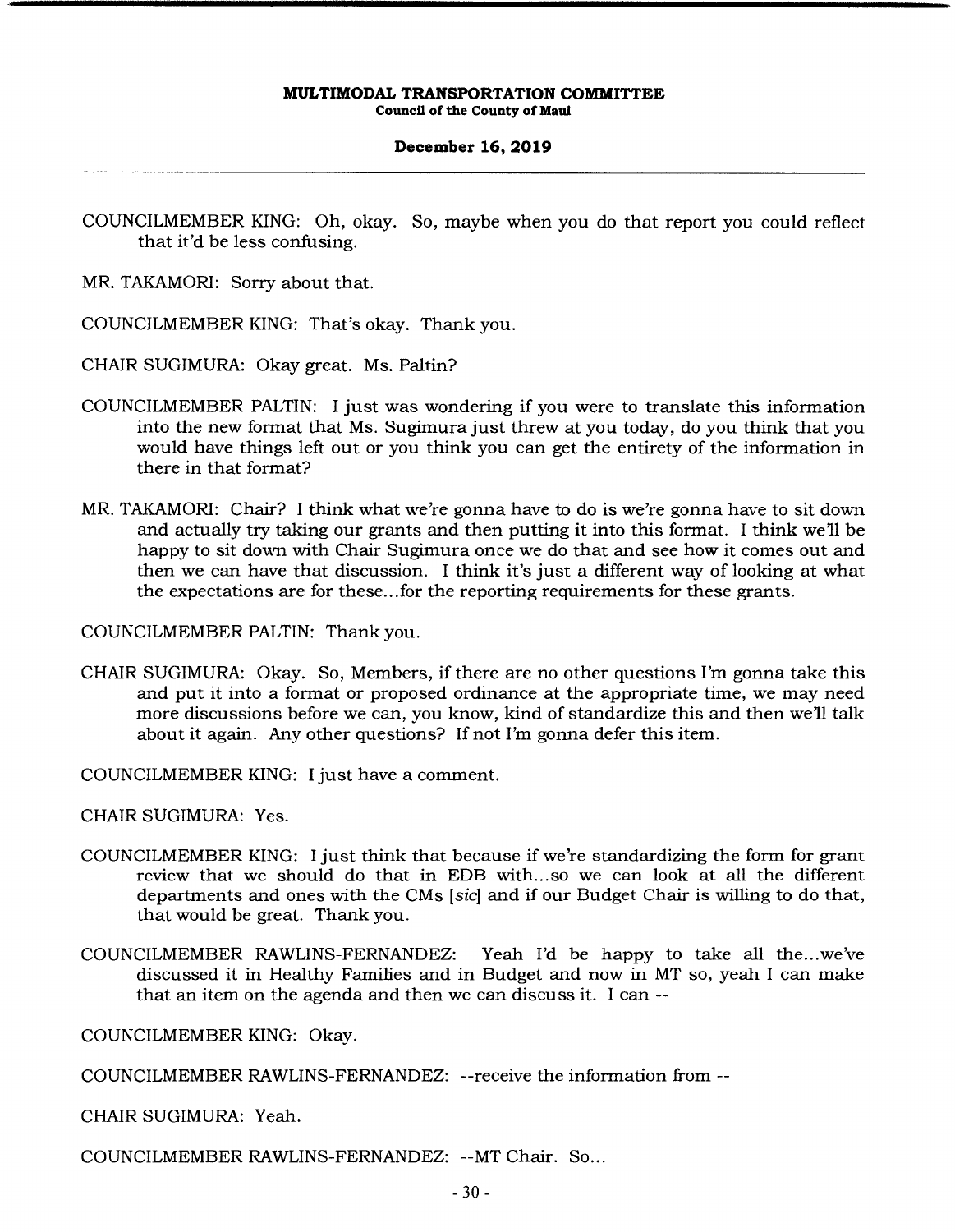# **December 16, 2019**

COUNCILMEMBER KING: I really appreciate it that our Budget Chair asked all the departments to review the grants and so if we can kind of standardize across all the departments and review that as part of the budget process that would be really good. Thank you.

UNIDENTIFIED SPEAKER: Yeah.

- COUNCILMEMBER RAWLINS-FERNANDEZ: Great idea. Mahalo.
- CHAIR SUGIMURA: So, based on Maui County Code 3.36.120 it's already required right so everybody's fulfilling their requirement and this effort is just to standardize the reporting so that we can get consistent information that'll help during budget or throughout the year in terms of comprehensive. Mr. Hokama?
- VICE-CHAIR HOKAMA: So, we would ask of you then, Chair, maybe you could write a letter to your colleague Chair Lee in her Committee 'cause that's the only other Committee I believe that has grants, Water Department, so, you know, I'm sure, you know, we can ask for her comments too as far --

CHAIR SUGIMURA: Okay.

VICE-CHAIR HOKAMA: --as her Committee's jurisdiction and then that'll assist our Budget Chair's process faster too.

CHAIR SUGIMURA: Okay.

VICE-CHAIR HOKAMA: Because I think we all agreed in uniformity.

CHAIR SUGIMURA: Okay. Good.

VICE-CHAIR HOKAMA: And we pretty much agreed on the standard form yeah.

CHAIR SUGIMURA: Very good. Very good.

VICE-CHAIR HOKAMA: Thanks.

CHAIR SUGIMURA: So, welcome, Ms. Kama, I know you had a NACo --

COUNCILMEMBER KAMA: Thank you. Yeah.

CHAIR SUGIMURA: --Committee meeting.

COUNCILMEMBER KAMA: Yes.

CHAIR SUGIMURA: Thank you --

COUNCILMEMBER KAMA: Thank you.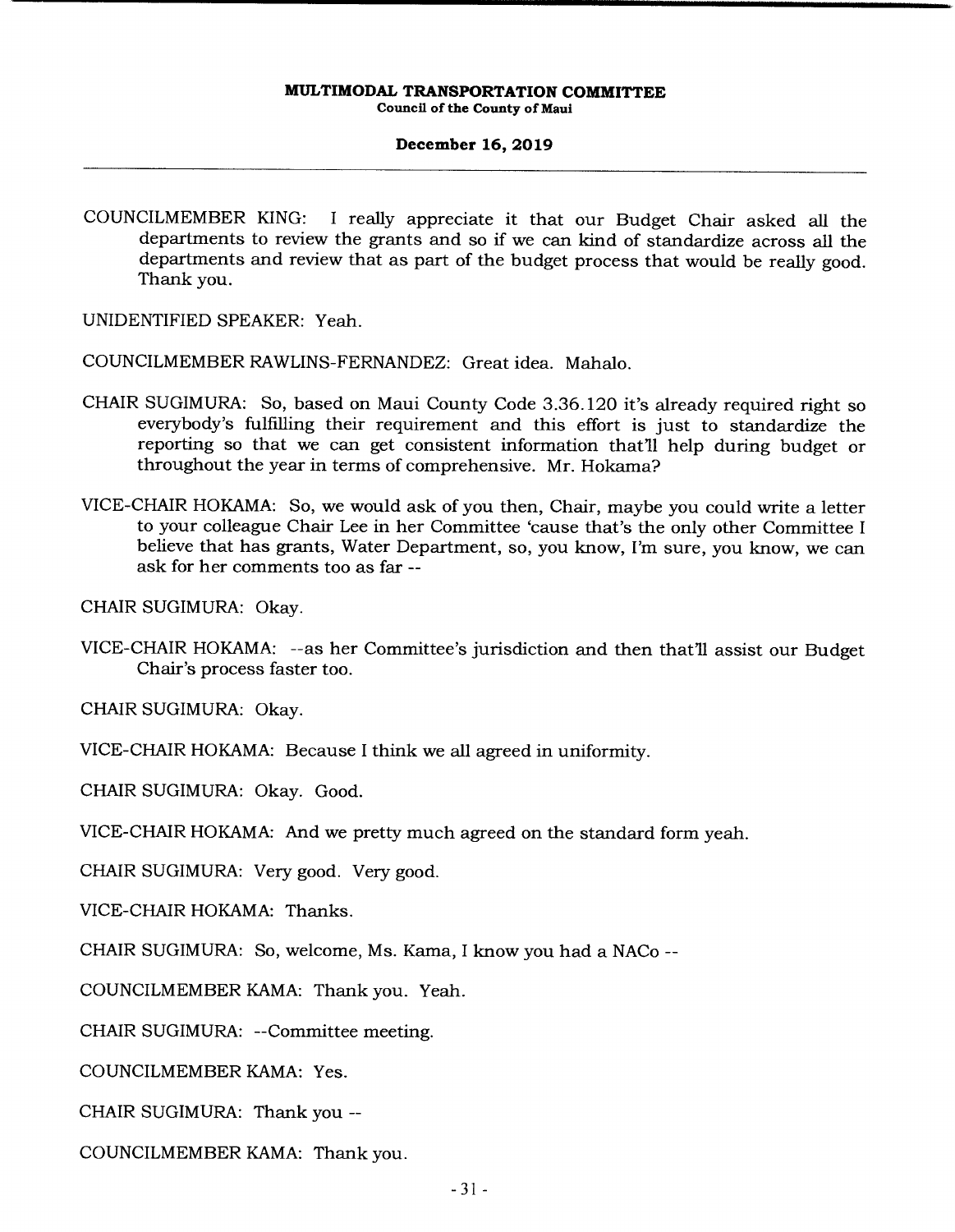# **December 16, 2019**

CHAIR SUGIMURA: --for doing that and then for joining us. So, Members, I'm gonna defer this item, gather oh...yes.

COUNCILMEMBER RAWLINS-FERNANDEZ: Chair, real quick? So, is this MT-29?

CHAIR SUGIMURA: Yes.

COUNCILMEMBER RAWLINS-FERNANDEZ: That you're planning to defer?

CHAIR SUGIMURA: Yes. Defer it.

COUNCILMEMBER RAWLINS-FERNANDEZ: I was looking forward to hearing the presentation and then I had questions specifically about one of their grants, the air ambulance program.

CHAIR SUGIMURA: Okay.

COUNCILMEMBER RAWLINS-FERNANDEZ: Were you gonna...

CHAIR SUGIMURA: Actually, what I was planning on doing was this in terms of... okay so the Committee is in receipt of County Communication 19-359, from the Director of Transportation, transmitting the status of grants under the department and benchmarks of grantee performance dated August 28, 2019 in accordance with Section 3.36.120(b), Maui County Code. So, if you want to hear, I was planning on doing it closer to budget, but fine.

COUNCILMEMBER RAWLINS-FERNANDEZ: I think this is great timing.

CHAIR SUGIMURA: Okay.

COUNCILMEMBER RAWLINS-FERNANDEZ: I had OED, Member Hokama, you know, did DHHC, WAI Chair Alice Lee already did her Water grants so, I think this is great timing.

CHAIR SUGIMURA: Okay.

COUNCILMEMBER RAWLINS-FERNANDEZ: Mahalo.

- CHAIR SUGIMURA: Okay. So, you can do your presentation then. Status of grants, here you go.
- MR. TAKAMORI: Thank you, Chair. And again, good morning. I guess, I'm Mark Takamori I'm the Director, I'm not sure if I need to do it again but.
- VICE-CHAIR HOKAMA: Concentrate on the area that Ms. Rawlins-Fernandez *(inaudible)...*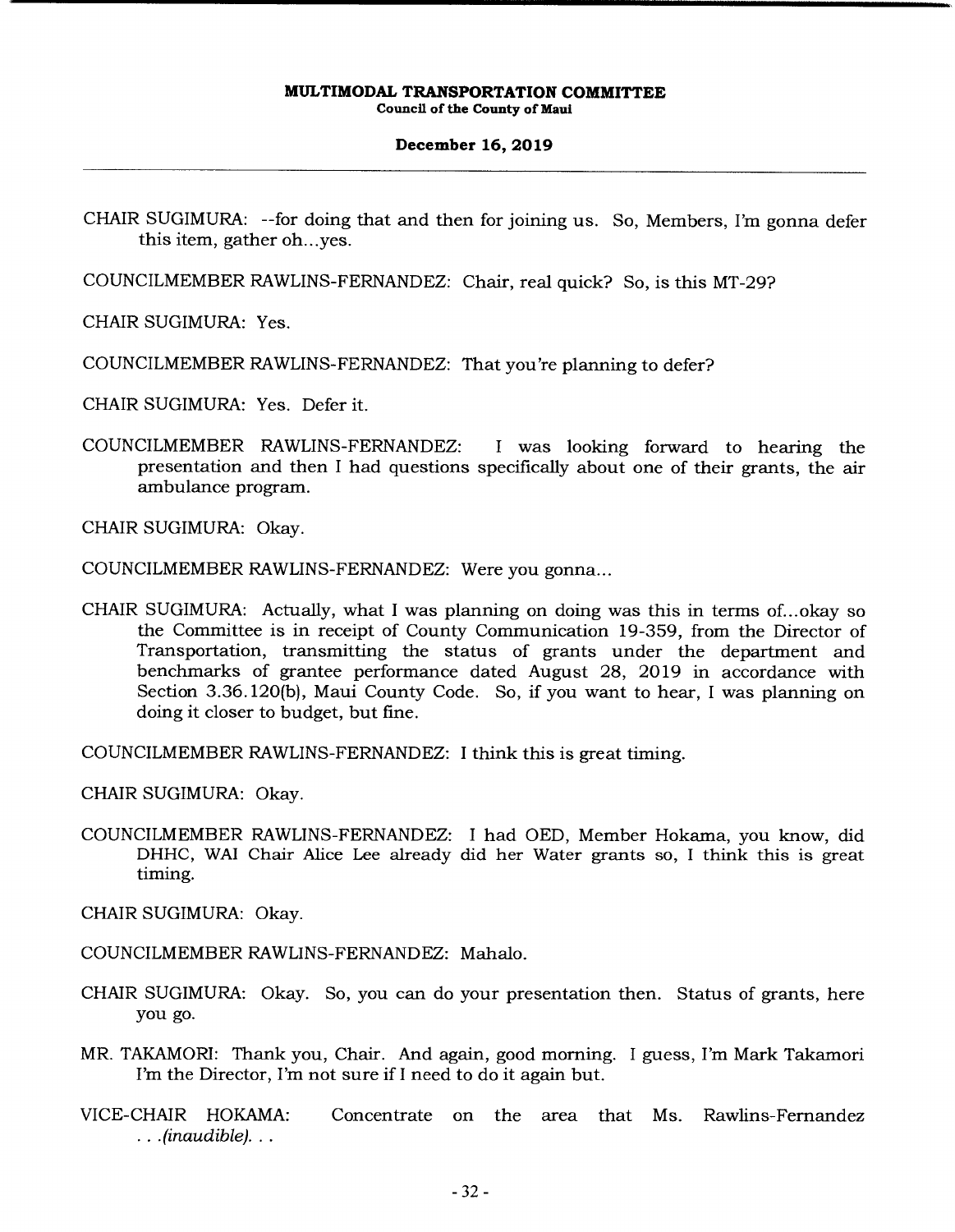### **December 16, 2019**

CHAIR SUGIMURA: Yeah just ask.. .we'll get the question.

VICE-CHAIR HOKAMA: 'Cause you already gave us comments on --

MR. TAKAMORI: Okay.

VICE-CHAIR HOKAMA: --you know, the busses and whatnot. Mr. Director. So, we get it yeah

MR. TAKAMORI: Okay.

VICE-CHAIR HOKAMA: But we interested in --

MR. TAKAMORI: In hearing her comments.

VICE-CHAIR HOKAMA: --our Budget Chair's concerns regarding the air transportation.

MR. TAKAMORI: Okay. Thank you, I'll get started and I'll go through it quickly.

CHAIR SUGIMURA: Maybe we'll ask her a question first and then --

MR. TAKAMORI: Oh.

- CHAIR SUGIMURA: --you can just answer that. Okay. Go ahead, Ms. Rawlins-Fernandez.
- COUNCILMEMBER RAWLINS-FERNANDEZ: Oh. Okay. Well, I don't know if perhaps they would like to do the presentation of the air ambulance program first and then maybe that'll answer some of my --

CHAIR SUGIMURA: Okay.

COUNCILMEMBER RAWLINS-FERNANDEZ: --questions.

CHAIR SUGIMURA: Okay.

- COUNCILMEMBER RAWLINS-FERNANDEZ: And then I have maybe about five or six questions.
- CHAIR SUGIMURA: Okay. Mr. Takamori, can you go to the last section of your presentation? Last two pages. Thank you.
- MR. TAKAMORI: Thank you. So, our Department oversees a grant subsidy to the State Department of Health on contracting out our air ambulance program. So, the County grants subsidy is \$672,215 and last fiscal year for Maui County it performed 46 trips, a majority was between East Maui and the hospital. It transported, 76 percent of the trips were transporting residents and 63 percent were deemed medical related. And then for the last slide basically it just shows the different types of trips, 28 between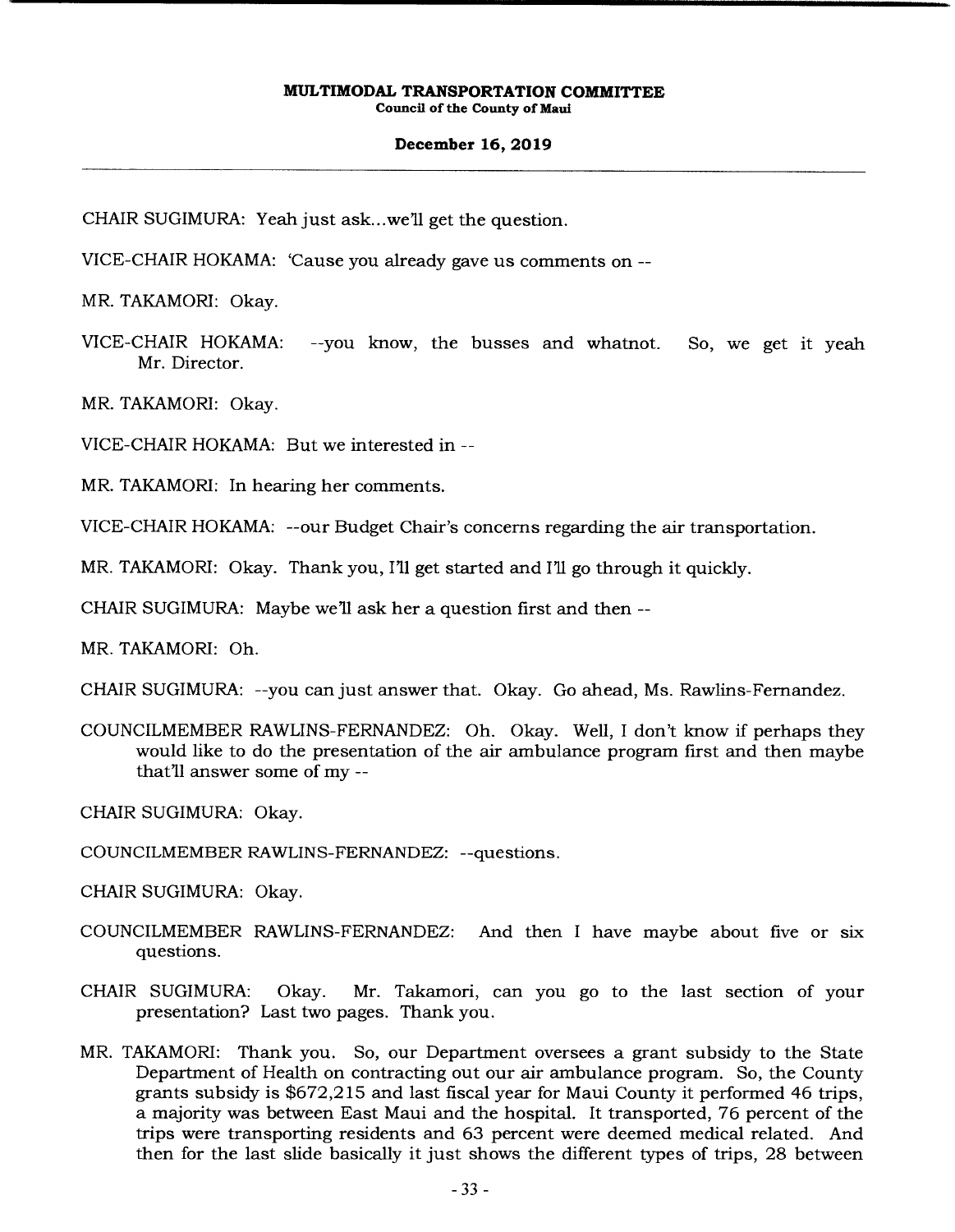# **December 16, 2019**

East Maui and the hospital, 7 between Lanai and the hospital, 6 between West Maui and the hospital and so on 46 trips total and again, 76 percent residents. All of the trips were deemed were serious versus critical and then 29 trips were medical versus 17 deemed trauma. That's pretty much it for the air ambulance grant.

CHAIR SUGIMURA: You have more questions regarding that?

COUNCILMEMBER RAWLINS-FERNANDEZ: Yeah I do. But if any voting members have questions I'll yield to the voting members first.

CHAIR SUGIMURA: Okay.

COUNCILMEMBER RAWLINS-FERNANDEZ: Mahalo, Chair.

CHAIR SUGIMURA: Mister...

- VICE-CHAIR HOKAMA: This is only helicopter, Director, or this is fixed wing and helicopter numbers?
- MR. TAKAMORI: It is just helicopter.
- VICE-CHAIR HOKAMA: Just helicopter.

MR. TAKAMORI: Yes.

- VICE-CHAIR HOKAMA: Okay and, you know, for us non-medical, what's the difference between the critical versus serious condition? Since nothing was in critical but I'm just wondering what is critical versus serious.
- MR. TAKAMORI: I think our understanding is critical would be more life threatening or worse than serious. I mean they...

VICE-CHAIR HOKAMA: I mean serious is kind of bad already.

MR. TAKAMORI: Right.

CHAIR SUGIMURA: So, did they survive?

VICE-CHAIR HOKAMA: No, no I just trying to understand, you know, what's the difference because obviously we had to give service. So, everything had some kind of life component especially majority of medical trips yeah. But trauma already is even to me critical condition if you trauma care. I mean that's the highest level of response yeah the hospitals give is trauma --

MR. TAKAMORI: Right.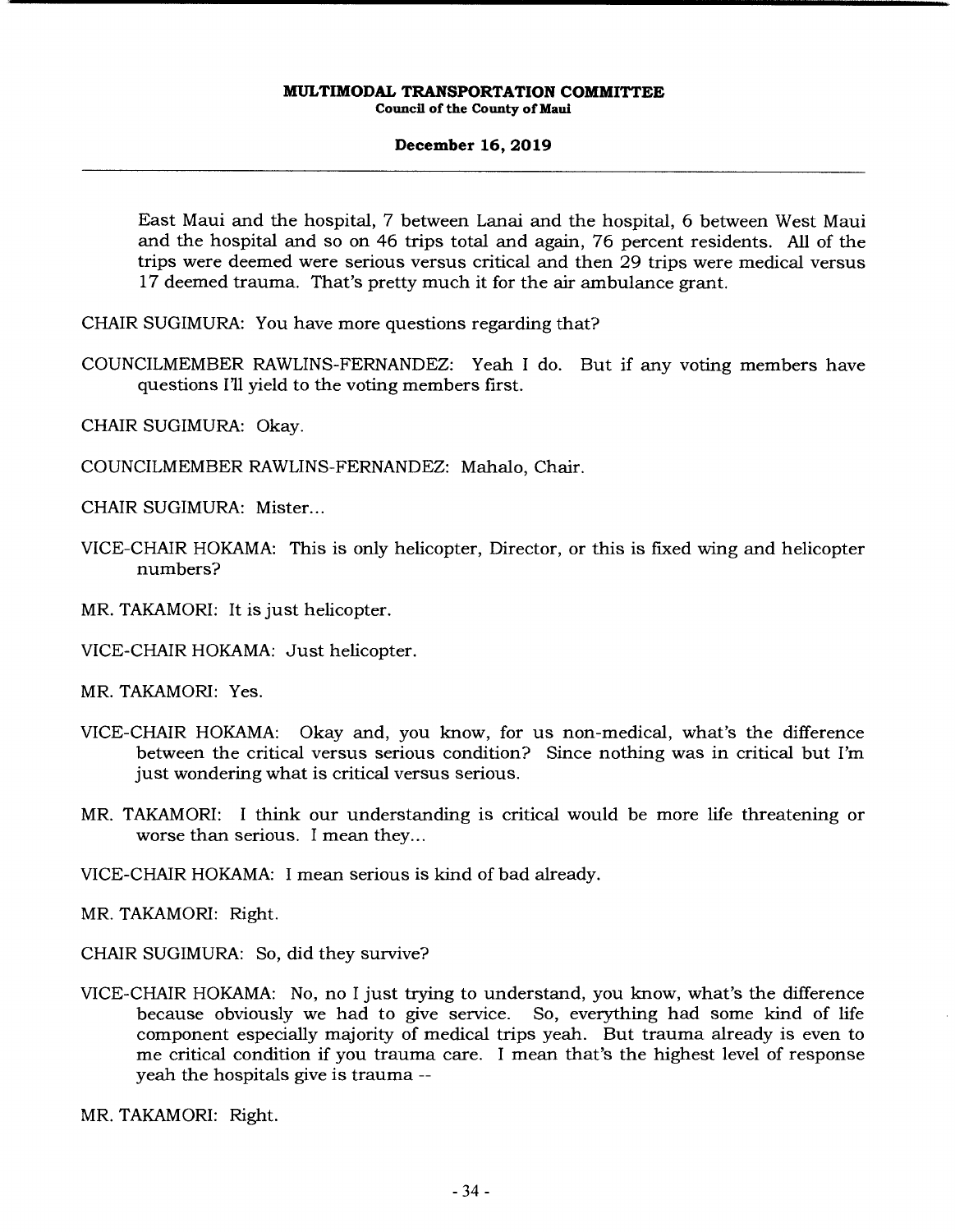# **December 16, 2019**

- VICE-CHAIR HOKAMA: --trauma care. So, I'm just trying to understand you list trauma but nothing's critical. So, maybe later on in responses with the Chair you could maybe help us get a better understanding.
- MR. TAKAMORI: Better definition.
- VICE-CHAIR HOKAMA: Yeah. So, we know what we paying for.
- CHAIR SUGIMURA: Okay. Ms. Paltin?
- VICE-CHAIR HOKAMA: Thank you.
- COUNCILMEMBER PALTIN: Thank you, Chair. Thank you, Director, for the presentation. I just wanted to clarify the difference.., this is not... like it's... might be kind of confusing but AirMed-1 is different than Air 1 service right? So, if you have someone in the water or on the side of the cliff that helicopter doesn't transport them to the airport, I mean the hospital right?
- MR. TAKAMORI: No, it doesn't.
- COUNCILMEMBER PALTIN: So, then we might be doing two helicopter trips, like if somebody plucks someone out of the water and brings them onto dry land and then you get a helicopter to or an ambulance to transport them from the beach to say Napili Park and then you get a different helicopter to transport that person to the hospital.
- MR. TAKAMORI: Chair? So, this would be where if the, I guess the person in need is already at the beach park then the air ambulance would fly in, the helicopter fly and pick that person up from the beach park and then take them to the hospital. So, I don't think they would need...so, if...

COUNCILMEMBER PALTIN: We don't have a landing zone at the beach park.

MR. TAKAMORI: So, okay so then it would be where --

COUNCILMEMBER PALTIN: Napili Park?

- MR. TAKAMORI: --you would have, yeah, there's different designated zones in different areas of Maui where the helicopters are able to land and so you would have a response team that would potentially either if they're on a cliff side would lift them up to that area or have them transported via ambulance to the air ambulance and then flown in. So, I think the criteria is that they'll send a helicopter air ambulance if the trip is not gonna be... if they can save at least 30 minutes of travel time they'll send out the air ambulance helicopter.
- COUNCILMEMBER PALTIN: And they need to have a pulse before the air ambulance will launch?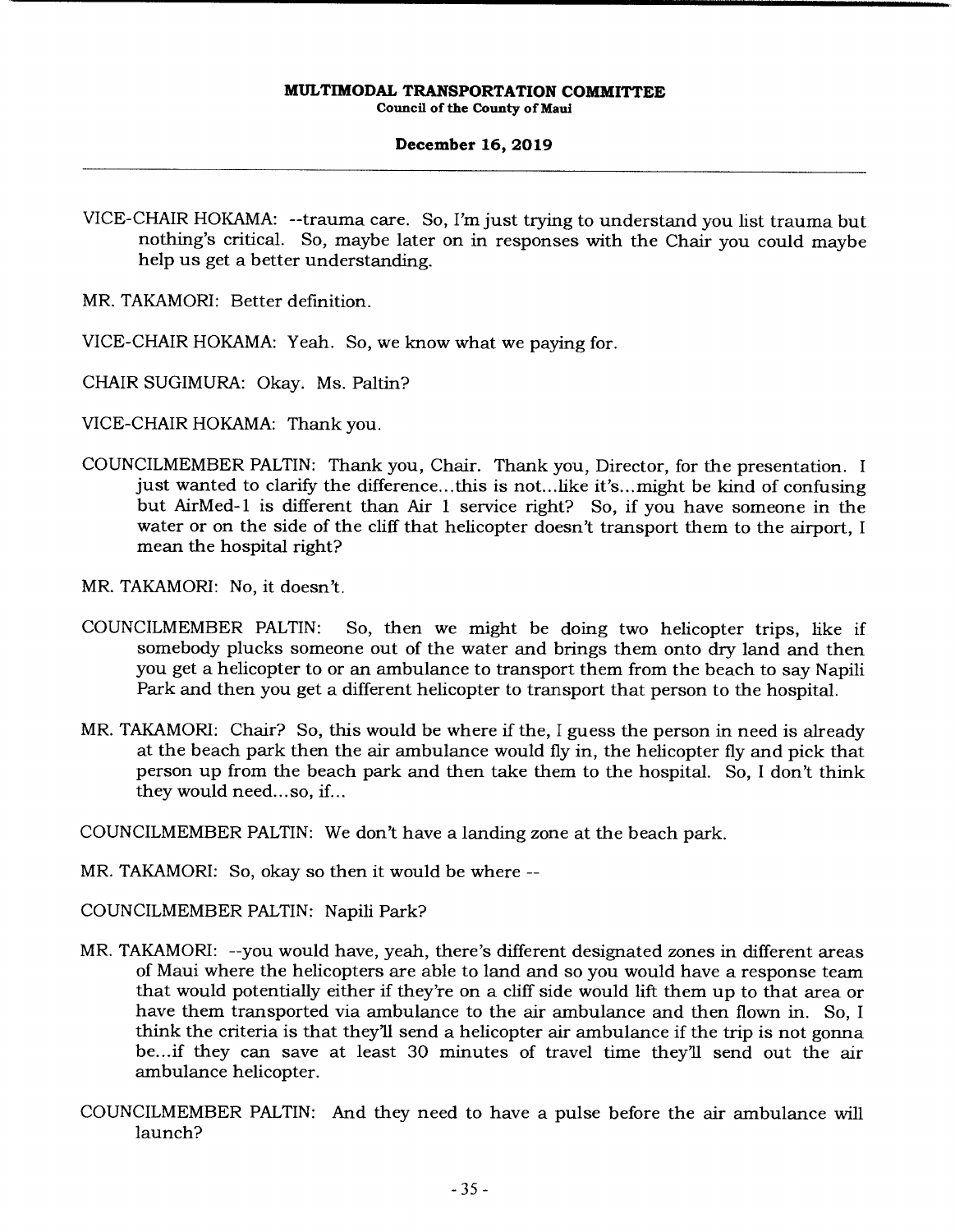# **December 16, 2019**

MR. TAKAMORI: I would have to look at the criteria in the agreement between us and... actually the agreement between the County and the State is just providing the service, I would have to look at the agreement between the State Department of Health and their subcontractors.

COUNCILMEMBER PALTIN: And we do have a fire crew that responds on the AirMed- 1?

- MR. TAKAMORI: Yeah, it's not, no it wouldn't be.. .yeah it would be paramedics.
- COUNCILMEMBER PALTIN: Oh, okay. Thank you.

CHAIR SUGIMURA: Thank you. Ms. King and then Ms. Kama. Sorry, Keani, we're getting...

- COUNCILMEMBER KING: So, thanks for this presentation. I just wanted to ask you what's the goal of the \$672,000 because in your program goal you have continue to monitor the program so I'm sure that's not what that whole money is being used for. But if you could give us in the goals I'm assuming that there's a overall program goal for the air ambulance program and that our subsidy is possibly to make sure that all of Maui County's needs are met and are we doing that? You know, is that enough money to make sure that whatever we're getting from the State has enough supplement that we are able to address all the needs of the program?
- MR. TAKAMORI: Chair? Thank you for that question. As of right now I guess we...I guess the biggest thing for our Department is to make certain that the services continue and so we have to make certain that we are allocated the requested amount by the State Department of Health and for us to be able to go into contract with them. Basically, the 672,215 is a subsidy, it's not quite 50/50 or some type of match, it, we consider it as subsidy. They haven't requested additional funds. We have from our side we have requested what the actual cost of the overall program is and it is actually the State's cost is actually higher than what the County puts in.
- COUNCILMEMBER KING: Okay. But yeah I just I always have this problem with the program goals because the program goals to me should be related to what that monies spent for and I don't think that monies spent just to help you guys monitor right? That's part of your duties as a Department of Transportation so, my curiosity is what is this, what's the goal of the air ambulance program and what's the goal of this subsidy. And I suspect it would be to subsidize the County's needs and that's kind of what we need to know is that is that happening, are we falling short, is it adequate to... because I assume you use all this money.

MR. TAKAMORI: Yes. We don't receive any funds back.

COUNCILMEMBER KING: Because at some point.., so we don't have leftover so, the report that I would be more interested in is, is this enough to meet our needs? You know, to supplement what we need for Maui County and the air ambulance program. I suspect that might be some of what Ms. Rawlins-Fernandez has to ask you about as far as Molokai as well. So, anyway that's just a thought of, you know, when you're setting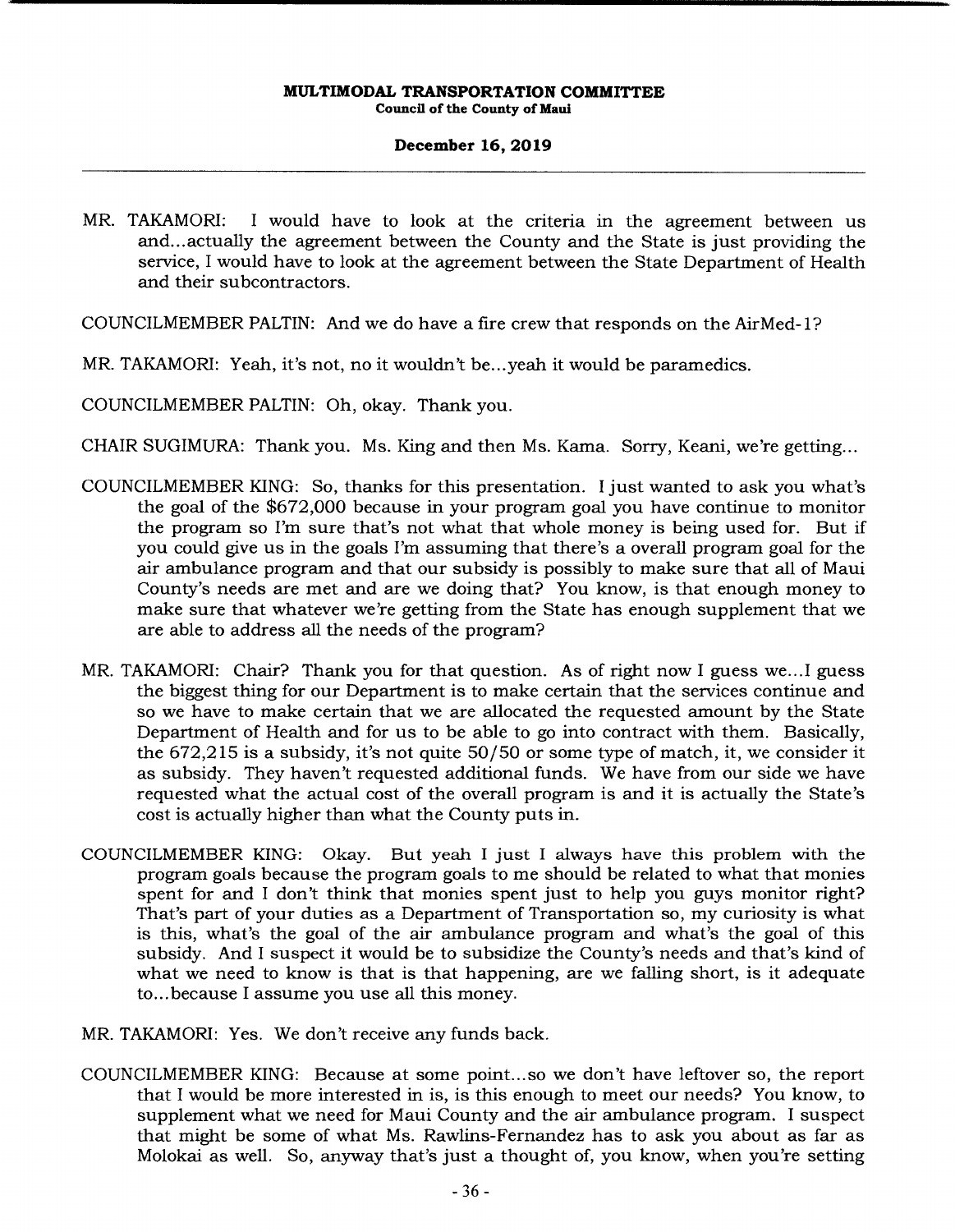# **December 16, 2019**

goals trying to make it more pertinent to the actual program, this is not necessarily about what your goals are as a Department it's about what the goals are of this actual grant and are they being met.

CHAIR SUGIMURA: Okay.

COUNCILMEMBER KING: So, is that something that you can do?

MR. TAKAMORI: Chair? Yes, we can relook at how we have program goals on it.

COUNCILMEMBER KING: Okay, all right. Thank you.

CHAIR SUGIMURA: Thank you and that's a... before I call on Ms. Kama but that's a really good item to also attach to this, the summaries.

COUNCILMEMBER KING: The spreadsheets?

CHAIR SUGIMURA: Yeah the evaluations. . . *(inaudible). . .* program goals

COUNCILMEMBER KING: Yeah because the goal that we're looking for is the goal of the money that we're giving them.

CHAIR SUGIMURA: Yeah.

- COUNCILMEMBER KING: And we know that there's overall goals that each department has but that's not really what we're asking for in this report.
- CHAIR SUGIMURA: How does the grant fulfill that.

COUNCILMEMBER KING: Right. Thank you.

CHAIR SUGIMURA: Okay. Ms. Kama?

COUNCILMEMBER KAMA: Thank you, Chair. So, I'm trying to get a sense of what the program actually is and does based on the 672,000 that the County puts in it doesn't give me a full picture of what the whole program is. All you're doing is telling us this is where your folks' money went. So, is it possible to come up with what is the total cost of the program and what does the entire program look like? And are there two different programs under the air ambulance program or are they, is it just one program and you have different, I don't know, categories? Because there's air ambulance and then there's air ambulance AirMed-1. Is there a difference or is that the same thing? And what do they do if anything, I mean and what makes them different if at all?

CHAIR SUGIMURA: Department? Is that...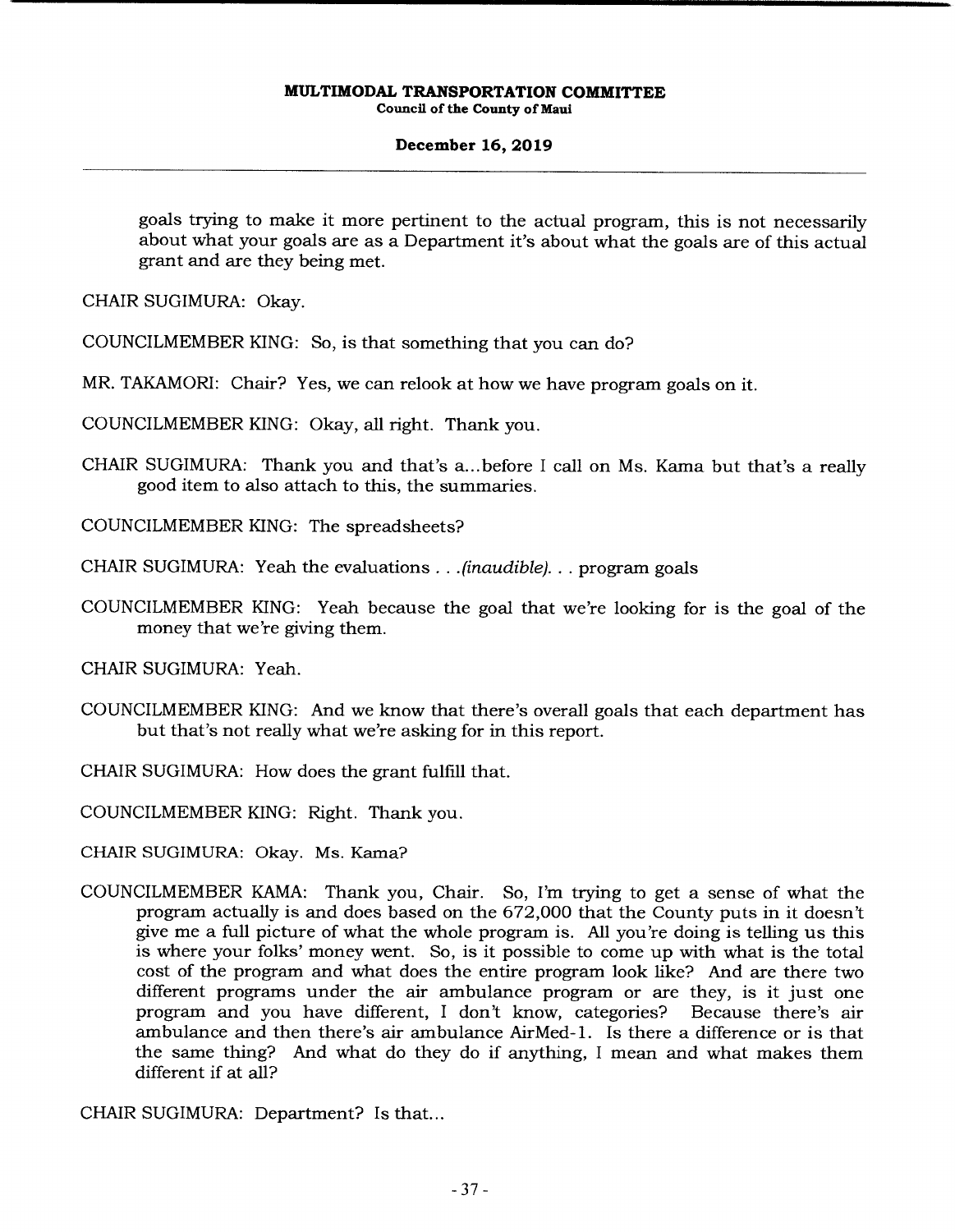MR. TAKAMORI: I guess.. .thank you. I guess we just have it listed as air ambulance AirMed-1, I think it's the same --

CHAIR SUGIMURA: Same?

MR. TAKAMORI: --thing for us. Yes.

- COUNCILMEMBER KAMA: Is there something written about the air ambulance program itself? I mean is there something we can go and go read to say what it is and who it is and how much it costs and is there something, somewhere written if I wanted to go and look at it myself?
- CHAIR SUGIMURA: So, I believe the Department had has a write-up about the different grants and that other question about the total cost of the program, what percentage of this County grant does it fulfill. So, it'll give us a bigger, broader picture of what the total service is and... do, we can fill that in right? As we do the presentation of the evaluation.
- MR. TAKAMORI: Yes, correct. In. I guess in the attached or in the report that we provided to Council on August, dated August  $28<sup>th</sup>$  there is a write-up on the air ambulance program.

CHAIR SUGIMURA: Yeah.

MR. TAKAMORI: And basically, it's we have a grant subsidy that's given to State Department of Health and they administrate and coordinate the State Emergency Medical Service System and the system of pre-hospital ambulance emergency response to 911 calls. And then it says the Maui County's emergency 911 system currently consists of several components dispatched by County Police. They have, the first responders are police and fire augmented by 911 ground ambulance service currently provided by AMR under the State contract. The current EMS capacity for Maui County is limited by remote geographical locations of some emergency scenes requiring long ground transport times and water barriers between islands. And so, that's why we have this agreement between the State Department of Health and County of Maui to administer a critical care emergency aero medical helicopter service that is staffed by medical personnel to provide rapid transport to appropriate medical care facilities each Fiscal Year.

COUNCILMEMBER KAMA: Thank you. Thank you, Chair.

CHAIR SUGIMURA: Thank you. Ms. Rawlins-Fernandez?

COUNCILMEMBER RAWLINS-FERNANDEZ: Mahalo, Chair. Finally, my turn. Okay, I'll start with would you please explain the difference between injury medical and trauma as it's shown in, on Page 2 of the details you provided us and on the presentation? So, on the previous slide it had number four, type of trip, injury versus medical, 63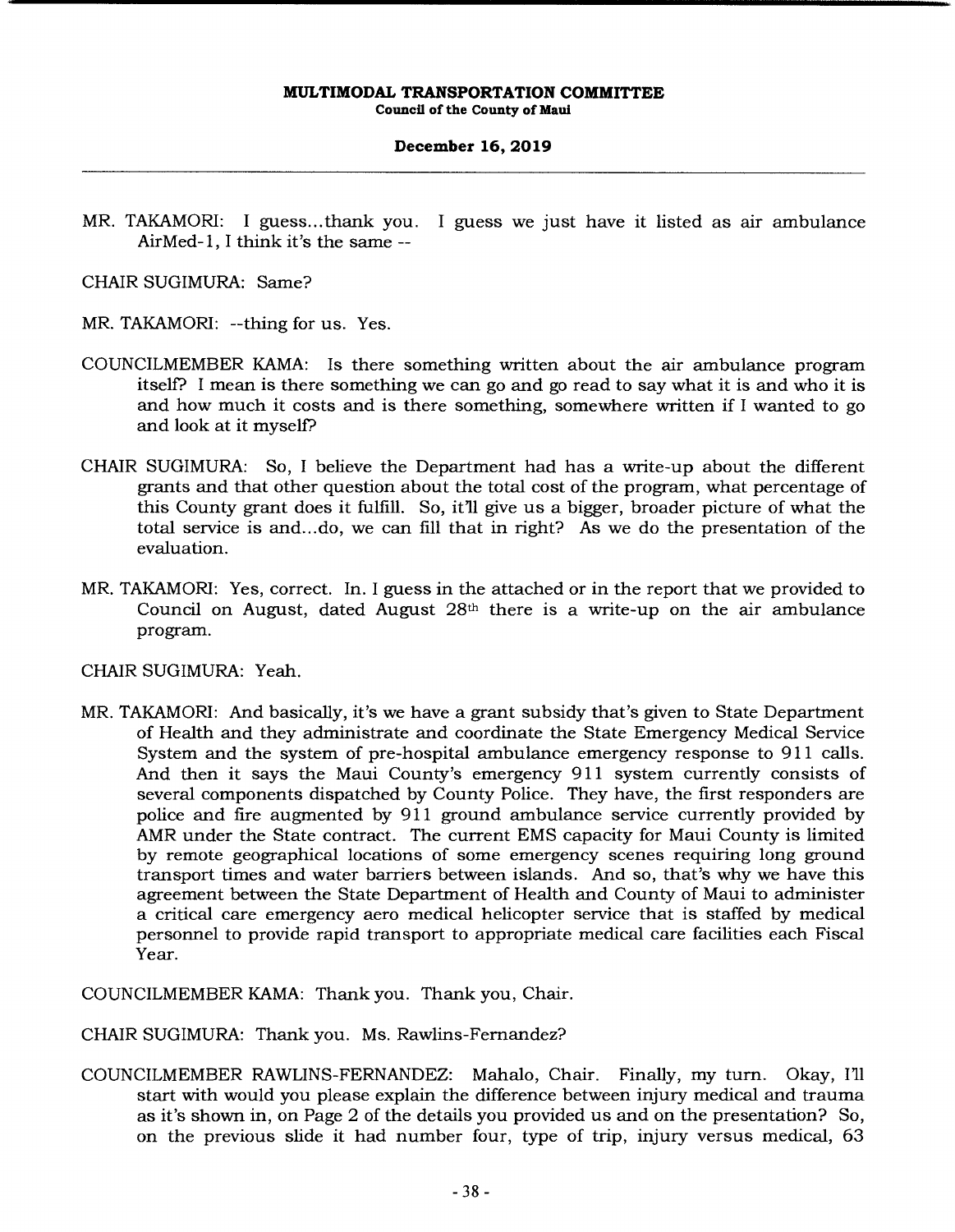**December 16, 2019** 

percent. So, I'm assuming that was 29 trips and so, I was just wondering between injury.. .what is injury versus medical?

MR. TAKAMORI: Okay. Our understanding of medical versus injury would be as an example if you fell and broke your leg and were bleeding out and needed transport that would be injury. Versus medical would be like if you're having a heart attack or a stroke or like more medical versus I guess injury --

COUNCILMEMBER RAWLINS-FERNANDEZ: Okay.

- MR. TAKAMORI: --would be more trauma. So, I guess yeah I've used injury and trauma interchangeably but medical is you would consider that more like a stroke or a heart attack and injury or trauma would be like if you broke your leg or your arm or something like that.
- COUNCILMEMBER RAWLINS-FERNANDEZ: Okay. Got it. Is there a co-pay to use this helicopter air ambulance service? A co-pay, so, any of those being transported would they have to pay anything?
- MR. TAKAMORI: We would have to check with the air ambulance or with the State if they do charge. I think they do send bills to --

CHAIR SUGIMURA: They do.

- MR. TAKAMORI: --the people that have utilized the service. We don't receive those reports though.
- COUNCILMEMBER RAWLINS-FERNANDEZ: Yeah. I agree. The Councilmembers agree that we should receive that report. So, if perhaps if you can make that request to the State Department of Health to submit that report annually as well. Since we're paying into it.
- CHAIR SUGIMURA: Can we write a letter? Okay.
- COUNCILMEMBER RAWLINS-FERNANDEZ: Okay. Is this service an option considered before using paid or separate insurance options?
- MR. TAKAMORI: Could you repeat that question?
- COUNCILMEMBER RAWLINS-FERNANDEZ: Is this service an option considered before using a paid or a separate insurance option?
- MR. TAKAMORI: I think it's, yeah it's a critical need so, I don't know if they'll be --

COUNCILMEMBER RAWLINS-FERNANDEZ: They have a choice?

MR. TAKAMORI: --discussing that beforehand, yeah.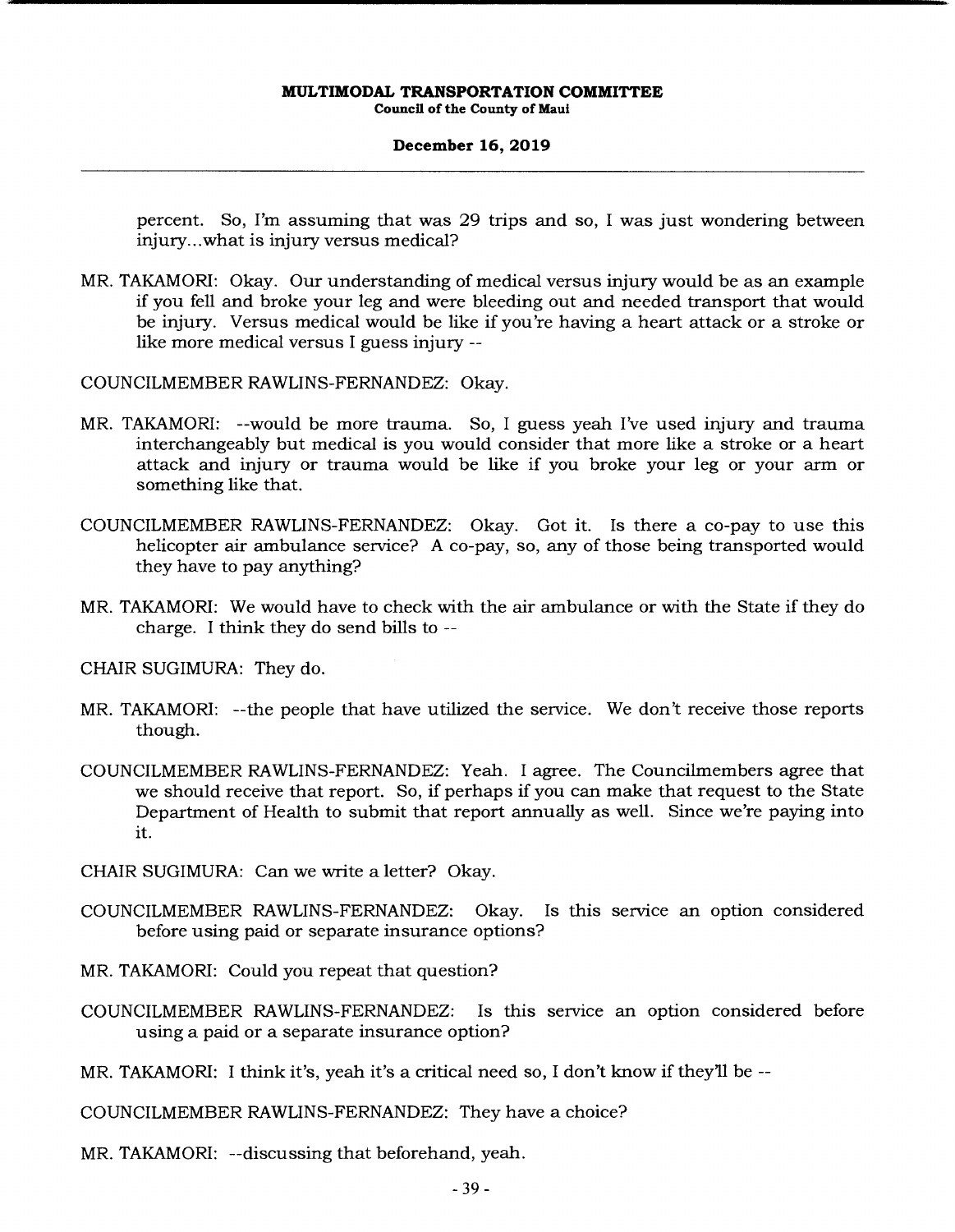# **December 16, 2019**

- COUNCILMEMBER RAWLINS-FERNANDEZ: Okay. Okay if transport to Oahu is required does this service coordinate with another service to provide transport or is the individual on their own after they get to Maui Memorial?
- MR. TAKAMORI: Chair? They actually, we've had on instances where we would have air ambulance flights from like Maui to Oahu or even from the neighbor, like even from Molokai or from Lanai to Oahu so, it's not limited to just Maui Memorial Medical Center. There has been flights in the past where patients have been taken over to Oahu.
- COUNCILMEMBER RAWLINS-FERNANDEZ: Okay. So, for Fiscal Year 2019 flights to Oahu just didn't happen?
- MR. TAKAMORI: Correct.
- COUNCILMEMBER RAWLINS-FERNANDEZ: Okay. So, if transportation to Oahu is necessary this service would take them to Oahu?
- MR. TAKAMORI: Correct.
- COUNCILMEMBER RAWLINS-FERNANDEZ: And it has in the past?
- MR. TAKAMORI: Correct in the past it has yes.
- COUNCILMEMBER RAWLINS-FERNANDEZ: Okay. Mahalo. Okay. And then how are trips to and from Molokai coordinated or even determined? Determined first? 'Cause I noticed there's only one and I... we have people going out on air ambulance like at least once a week. So, I was kind of shocked at this number that it was only one.
- MR. TAKAMORI: Right so, I guess right now... I guess there's potentially multiple services and my Deputy Michael DuPont has been mentioning that there's a fixed wing service as well so it really depends I think on the situation of what's going on, on island. So, I mean if... my understanding again is if.. .wherever the person that needs the service if they can save at minimum 30 minutes of ground transportation time they will then send the air ambulance out there. So, it really depends on if most of the clients on, that needed the service on Molokai were able to get to the fixed wing service then maybe that's why air ambulance wasn't utilized but I think air ambulance is more if you're out in the more remote area and they are able to land the helicopter there then that's when they would then utilize that service to then fly them out off island.

# COUNCILMEMBER RAWLINS-FERNANDEZ: To Oahu?

MR. TAKAMORI: It just depends and I believe that the emergency responders determines where the flights would be going.

CHAIR SUGIMURA: So, you know what, Keani, on your question --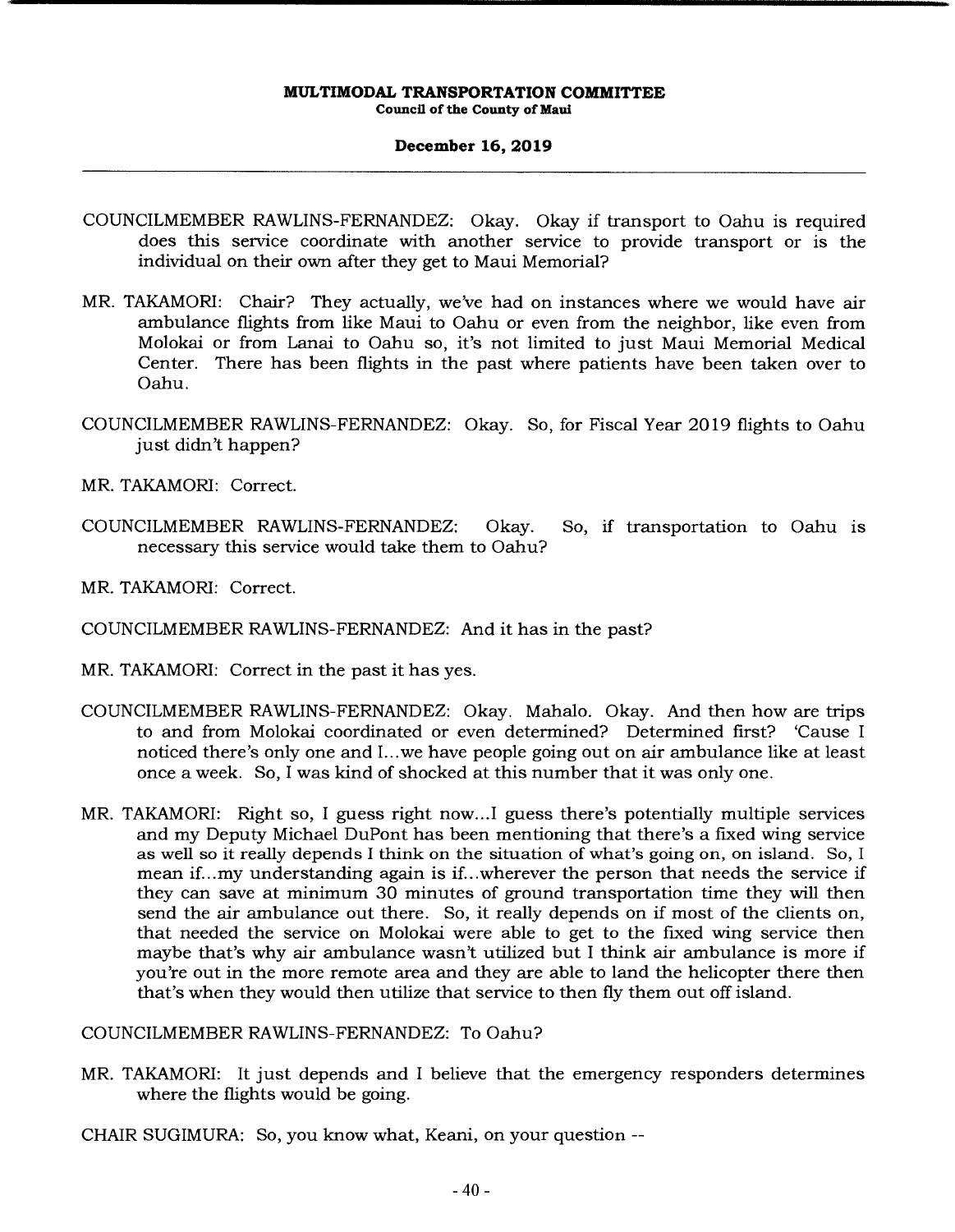### **December 16, 2019**

# COUNCILMEMBER RAWLINS-FERNANDEZ: Yeah?

- CHAIR SUGIMURA: --let's find out more information. You know, you're there and you've seen more...
- COUNCILMEMBER RAWLINS-FERNANDEZ: Yeah I would like to learn more about how so, 'cause my understanding is there's this helicopter air ambulance, there's Hawaii Life Flight which is the fixed airline that you're talking about and then I understand that our Fire Department also has a helicopter. And so, I guess I would like a better understanding of how they all work and how they also serve Molokai. Because when I saw that there was only one flight that came from Molokai that really, that was kind of what caught my attention and what made me want to sit in this Committee meeting today. Because I actually never knew that this helicopter or ambulance existed, I only knew of Hawaii Life Flight and if people were a little heavier or, you know, bigger to go on Hawaii Life Flight then the Coast Guard would have to come and get residents to take them to Oahu. And so, I would just like, you know, a better understanding in general all around how this is all determined, how this all coordinated and how this all works together, what does this subsidy, you know, help to bring down the cost for. Because I also see that there's 35 resident trips and 11 visitor trips and, you know, of the 28 flights that came from Hana how many of those were residents and how many of those were visitors? I don't know if you have that information.
- MR. TAKAMORI: Chair? We have that information, it's not broken out on this sheet but we do have it based on trips. So, we could break that out for you. I mean if we... I guess we could put that in writing to us and we can...I mean with your other questions regarding what comes first and then we can also.. .we can always reach out to the State for more information.

CHAIR SUGIMURA: Okay.

- COUNCILMEMBER RAWLINS-FERNANDEZ: Okay. And then my last question is of the 46 trips how many survivors?
- MR. TAKAMORI: Chair? We don't get that information.
- COUNCILMEMBER RAWLINS-FERNANDEZ: Okay. And I guess that kind of connects to the, you know, program goal because my, you know, I, at face value I would think that the purpose of the air ambulance program is to try to save lives, to expedite those needing medical attention to the medical service center to save their life and so I would think that, that would kind of be the goal of the program. And then I guess I can send you my questions, Chair, and whatever questions can be followed up by the Department.

CHAIR SUGIMURA: Okay. You're fine? You have 10 more questions?

COUNCILMEMBER RAWLINS-FERNANDEZ: Yeah.

CHAIR SUGIMURA: Just kidding.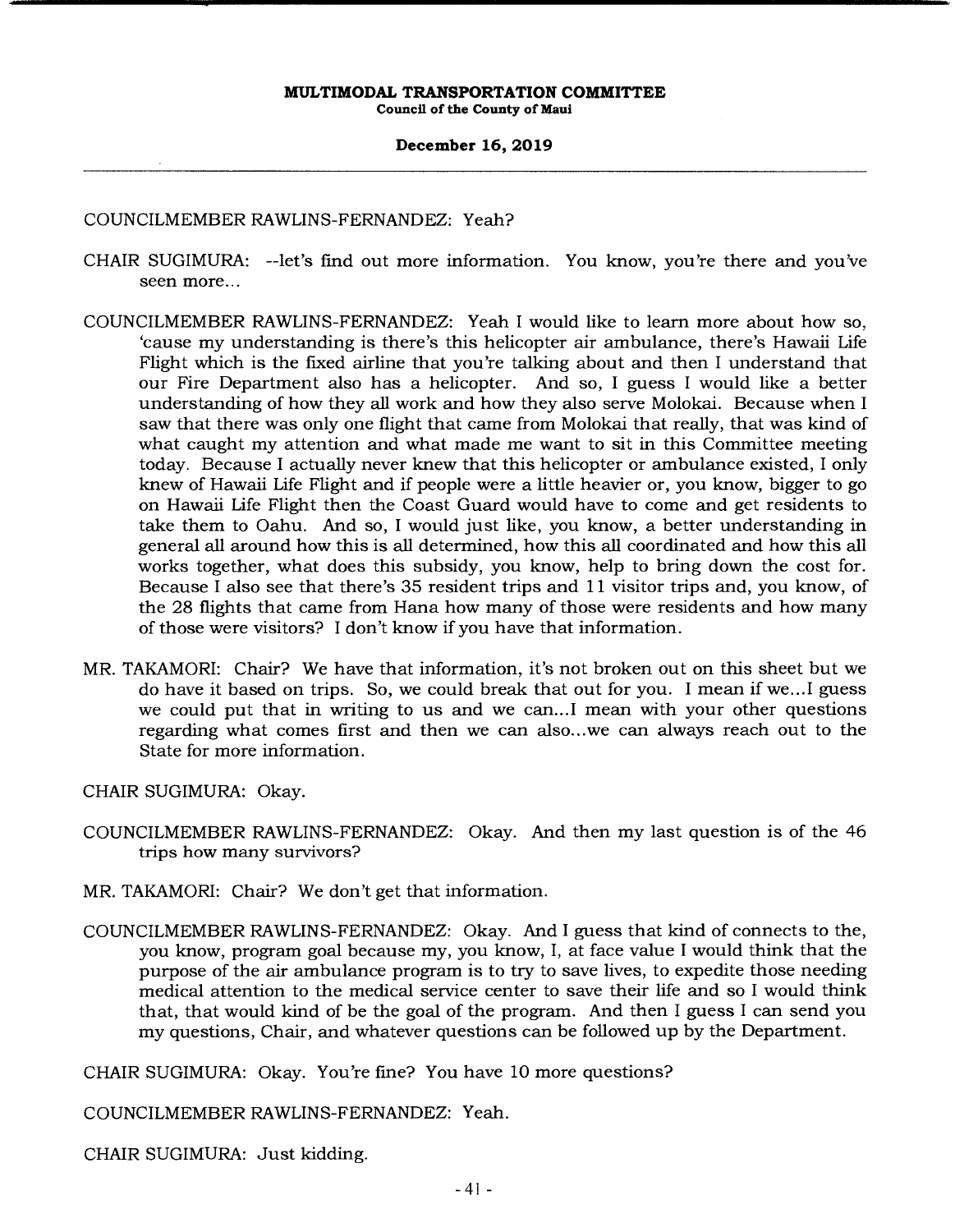### **December 16, 2019**

COUNCILMEMBER RAWLINS-FERNANDEZ: Yeah. I do.

CHAIR SUGIMURA: You do? Okay, send them to me.

- COUNCILMEMBER RAWLINS-FERNANDEZ: But I see that your voting members have questions so I'll yield the floor at this time. Mahalo, Chair.
- CHAIR SUGIMURA: So, I see who is next? I think Ms. Kama was next and then Mr. Hokama.
- COUNCILMEMBER KAMA: Thank you, Chair. So, I think based on what Ms. Rawlins-Fernandez said maybe what I'm looking for is an overview of this program just so that I get a good sense of really what is it, what does it look like. Also, I wanted to know the cost per trip whether it's from Hana to Maui Memorial or Molokai to Oahu or whatever, I think I want to know that, and if you have that now that'd be good but if not it's okay too.

CHAIR SUGIMURA: We can get that.

- COUNCILMEMBER KAMA: But also, when we have patients coming from like the Big Island who come to actual Maui Memorial who pays that tab? I mean who decides if they come here or if they go to Oahu and who pays for that air ambulance transportation? Do you know that?
- CHAIR SUGIMURA: That's probably determined by a doctor right? Severity of the medical needs I'm guessing.
- COUNCILMEMBER KAMA: So, do we go get them? Or do they have their air ambulance or is it just the same company that's why it's all over?

CHAIR SUGIMURA: Mr. Hokama, you have experience with all your years?

VICE-CHAIR HOKAMA: As Mr. Lo had shared to earlier committees yes we do service the Big Island especially in the heart procedure of stints, that is something our hospital does extremely well --

COUNCILMEMBER KAMA: Yes.

VICE-CHAIR HOKAMA: --and we're known for. So, one it's half the time to get to Oahu.

COUNCILMEMBER KAMA: Yes.

VICE-CHAIR HOKAMA: So, Maui is a viable choice for Big Island residents and their needs. Two, basically it's done by the physician makes the decision on who and where his patient will go to and the patient will take care of his transportation requirements with his insurance.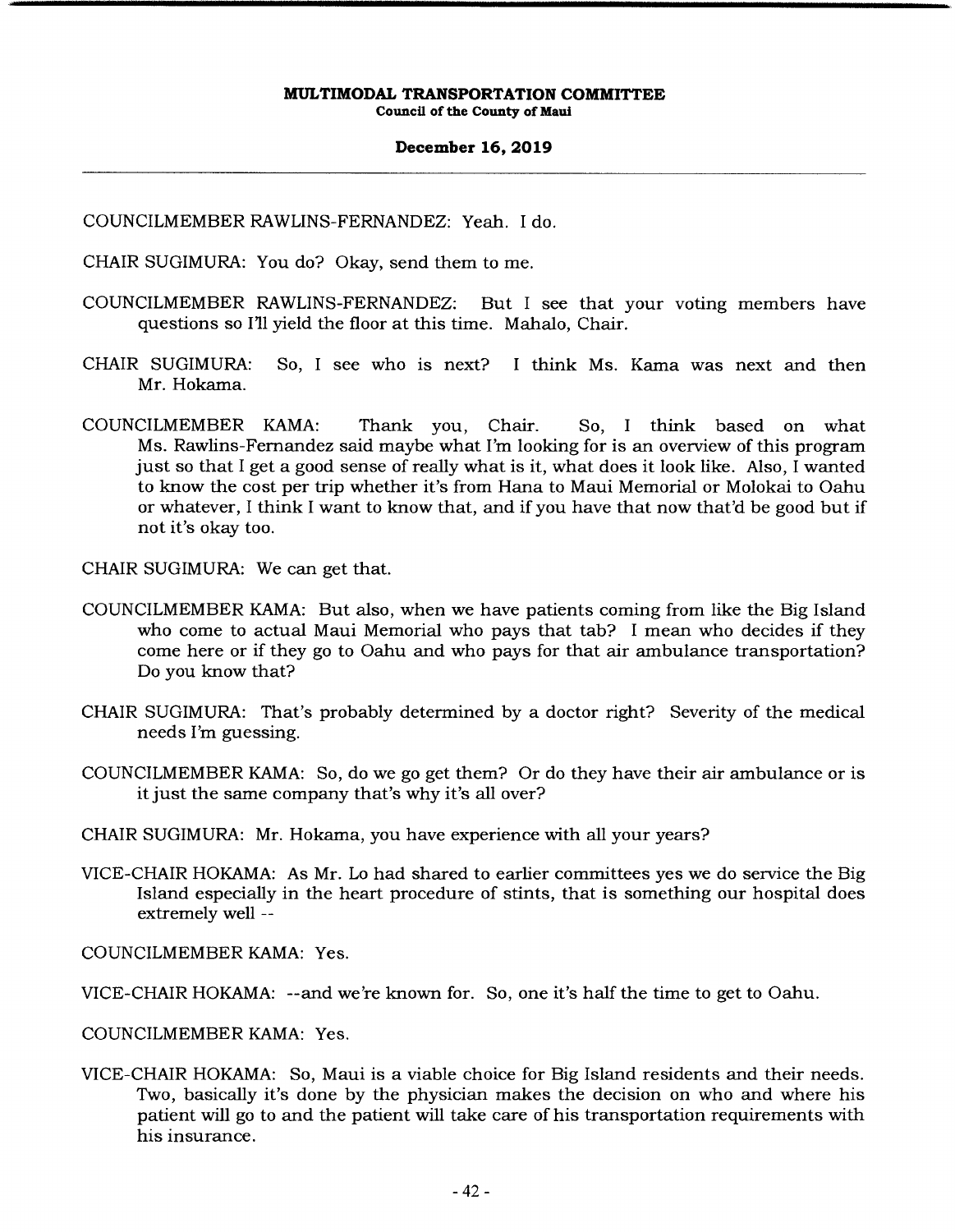### **December 16, 2019**

COUNCILMEMBER KAMA: So, if we're subsidizing are we subsidizing the patients from...

- VICE-CHAIR HOKAMA: We subsidize only our people.
- COUNCILMEMBER KAMA: Our guys going, our guys here from going, okay. Okay. Thank you. Thank you. Thank you, Chair.
- CHAIR SUGIMURA: You're done?
- VICE-CHAIR HOKAMA: Oh, I just was gonna say Chair with the categories we're asking for expansion on I think that'll help us get the information that we've been asking so, again what percent is this of the total program.

CHAIR SUGIMURA: Total yeah.

VICE-CHAIR HOKAMA: And I think it's like 1.5 now? So, at one point we were paying 50/50, we paying less than that now. I think the State is moving in the right direction because we're subsidizing their job, they're responsible by Constitution for the healthcare of our residents not the County. Okay, we using our money to help them to do their job because we feel, have made a determination of policy that our people need to be at appropriate healthcare within the appropriate time, whether it's the golden hour or whatever it be we made commitments to get our residents as best equal access to facilities regardless where you live in our County that's why we put out our money for the State's job. Doesn't matter if you're in Maunaloa, Molokai or Manele Bay, Lanai or Wailua, East Maui okay you get access to our care as best as we can equally and fairly, Chair. So, we've put up the money but I think it's going in the right direction and I think you let the Department come back with the appropriate details that we've been asking I think we can give Ms. Rawlins-Fernandez good recommendations.

CHAIR SUGIMURA: Okay. Yeah. I think well end up with that. Anybody else? Ms. Paltin?

COUNCILMEMBER PALTIN: I just wanted to follow up on Ms. Rawlins-Fernandez when she was asking about the differences between the fixed wing and the helicopter and Fire Department's one. If you consider the Fire Department contracted helicopter that use is Air- 1, kind of compare it to like a fire engine or a jet ski, like they're not gonna take someone on a fire engine to the hospital, it's just the rescue so, it's staffed by fire fighters. So, it's just to like rescue them so, they wouldn't most times use the Fire Department helicopter to transport to the hospital.

COUNCILMEMBER RAWLINS-FERNANDEZ: Chair, can I respond?

# CHAIR SUGIMURA: Yeah.

COUNCILMEMBER RAWLINS-FERNANDEZ: Yeah. So, yeah the protocols, how everything is determined and would it make sense then if, you know, a helicopter's dispatched to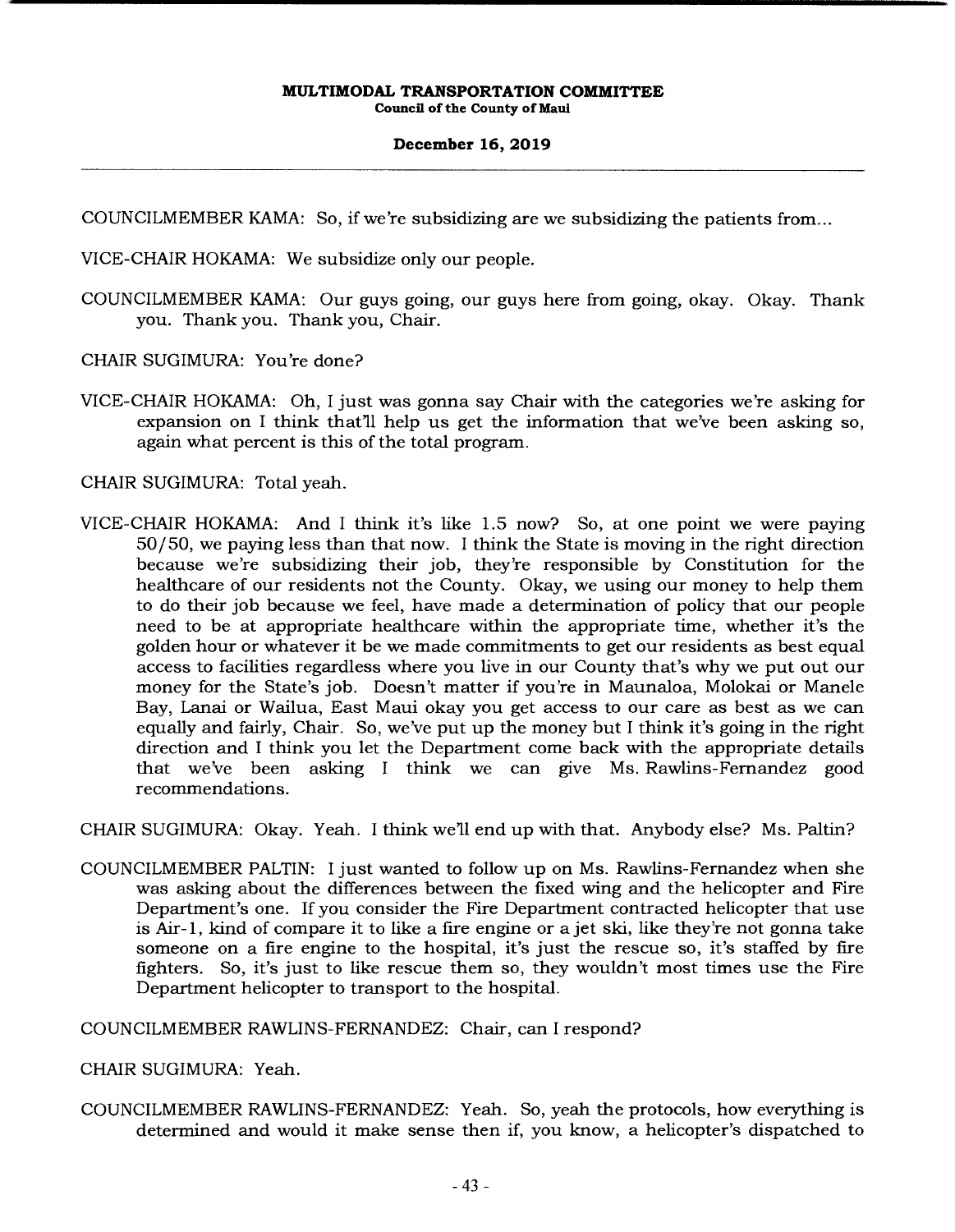rescue someone in rough terrain or whatever the situation is that, that helicopter would just take the person to the hospital at that point?

- COUNCILMEMBER PALTIN: Because so, usually you have the medics and the paramedics and then they're able to give, you know, drugs and whatnot. A lot of times when you rescue folks with the helicopter you don't bring them inside of the helicopter, they have a Billy Pugh net and so they'll, they might have someone jump out of the helicopter and get them in the net and then the net would land, you know, close to the scene. And that's why like for Flemings then they have to, after dropping the Billy Pugh net in the field or whatever then they'll transport it to Napili Park because they can secure a safer landing zone area. So, most fire fighter crew like the rescue crew they run with like three or more folks and so, you know, there's not, I would say there's not usually room inside of the helicopter for the patient whereas, you know, when you have a medic crew it's usually you have the driver and the person, the MICT or whoever so, there's room there in the helicopter for the patient. So, and, you know, sometimes in an ambulance they'll take a fire fighter to continue with compressions or something like that so you can then put an extra person in the air ambulance. So, it's kind of like, you know, comparing Air-1 for the fire fighter to a rescue and then the ambulance, air ambulance to the ambulance so, I would guess that's the reason why they don't double use them.
- CHAIR SUGIMURA: Boy, this is interesting, lots of education more and beyond this grant. So, maybe we could get information to see how all the pieces fit in and it may answer your question about only one on Molokai it sounds like. So, Members, do you have any more questions? What I'm gonna do is I'm gonna defer this and work on this format and work with the Department to present to us in this format and then come up with a proposed legislation maybe so that all of us can work from having this same presentation or same evaluation from all the departments in the future. But well work on this and get... great discussions on additions to the spreadsheet from Department of Housing and Human Concerns and I have like about five additional or six, six additional possible columns that we can talk about. So, Members any other questions? Seeing none, I'm gonna defer this item and continue the discussion later and work with you and we'll end up with a presentation that looks like this. So, thank you very much for being my guinea pig on this and being flexible. So, thank you. This meeting is now adjourned, I'm gonna defer these two items.

COUNCILMEMBERS VOICED NO OBJECTIONS. (Excused: AL, TK, SS)

# **ACTION: DEFER pending further discussion.**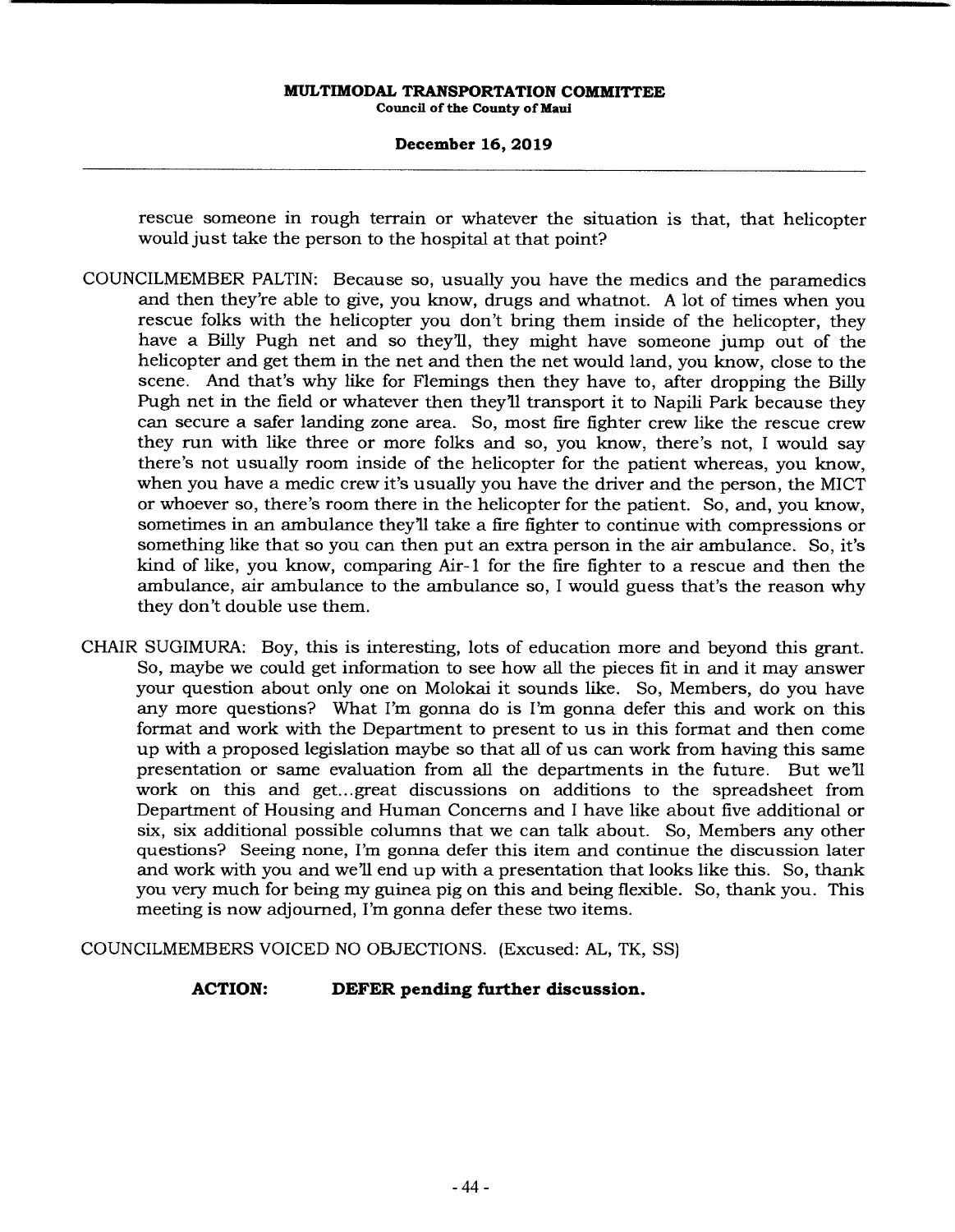# **December 16, 2019**

CHAIR SUGIMURA: Thank you, everybody, and have a nice Christmas. . . .*(gavel)...* 

**ADJOURN:** 11:31a.m.

APPROVED:

 $\cup \mathscr{U}$ YUKI LEI K. SUGIMURA, C*h*aii

Multimodal Transportation Committee

mt:min: 1912 16:ck Transcribed by: Cheryl von Kugler